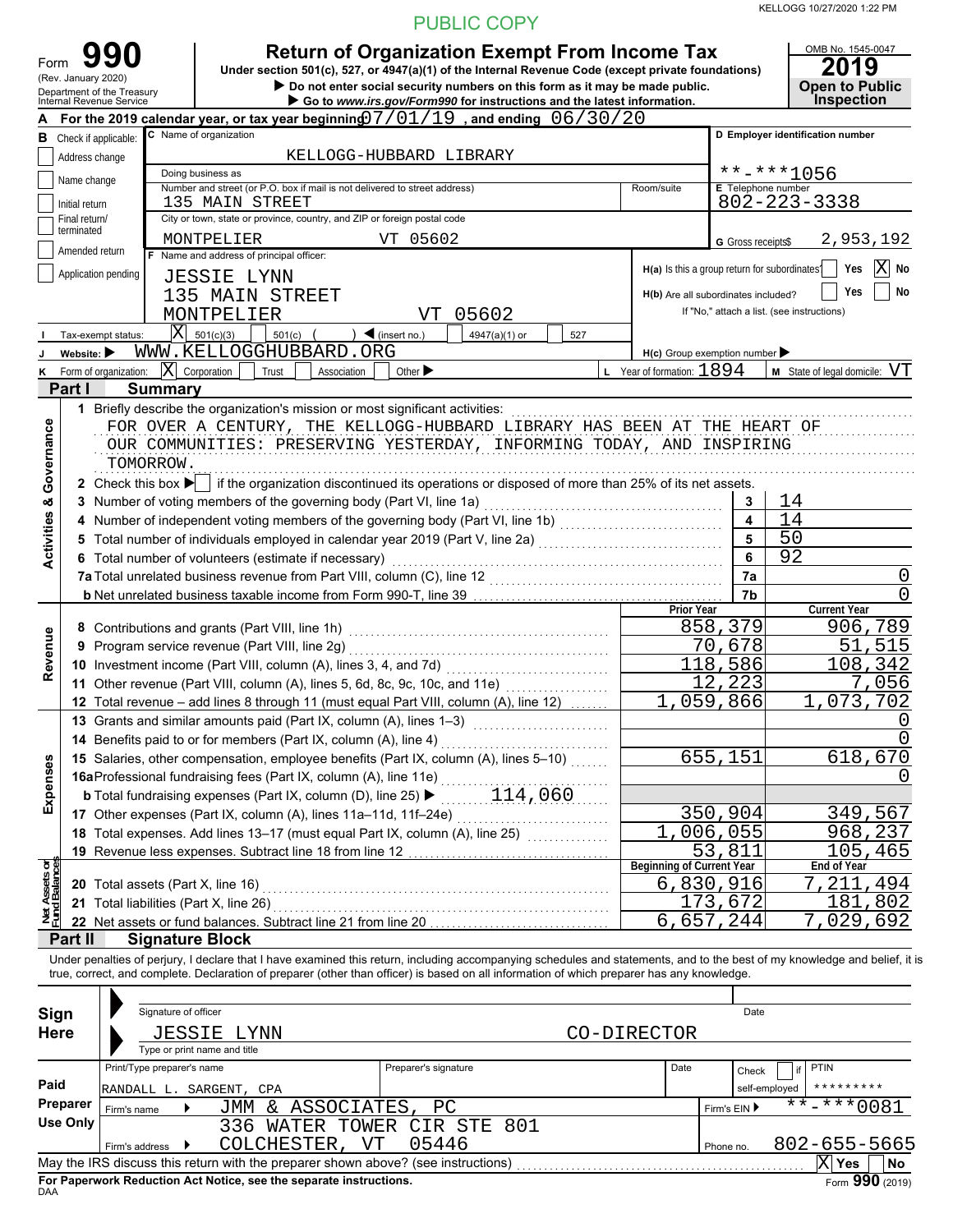|                | Form 990 (2019) KELLOGG-HUBBARD LIBRARY                                                                                                                                                                                                                                                                                                                      |                                  | $***$ $***$ 1056 | Page 2                                         |
|----------------|--------------------------------------------------------------------------------------------------------------------------------------------------------------------------------------------------------------------------------------------------------------------------------------------------------------------------------------------------------------|----------------------------------|------------------|------------------------------------------------|
| Part III       | <b>Statement of Program Service Accomplishments</b>                                                                                                                                                                                                                                                                                                          |                                  |                  |                                                |
| TOMORROW.      | 1 Briefly describe the organization's mission:<br>FOR OVER A CENTURY, THE KELLOGG-HUBBARD LIBRARY HAS BEEN AT THE HEART OF<br>OUR COMMUNITIES: PRESERVING YESTERDAY, INFORMING TODAY, AND INSPIRING                                                                                                                                                          |                                  |                  |                                                |
| 3<br>services? | 2 Did the organization undertake any significant program services during the year which were not listed on the<br>prior Form 990 or 990-EZ?<br>If "Yes," describe these new services on Schedule O.<br>Did the organization cease conducting, or make significant changes in how it conducts, any program<br>If "Yes," describe these changes on Schedule O. |                                  |                  | Yes $\overline{X}$ No<br>Yes $\overline{X}$ No |
| 4              | Describe the organization's program service accomplishments for each of its three largest program services, as measured by<br>expenses. Section 501(c)(3) and 501(c)(4) organizations are required to report the amount of grants and allocations to others,<br>the total expenses, and revenue, if any, for each program service reported.                  |                                  |                  |                                                |
|                | THE KELLOGG-HUBBARD LIBRARY PROVIDES FREE LIBRARY SERVICE FOR RESIDENTS OF<br>SIX COMMUNITIES IN WASHINGTON COUNTY, VERMONT AND MAINTENANCE OF FULL<br>SERVICES, INCLUDING BUILDINGS AND GROUNDS.                                                                                                                                                            |                                  |                  |                                                |
|                |                                                                                                                                                                                                                                                                                                                                                              |                                  |                  |                                                |
|                | N/A                                                                                                                                                                                                                                                                                                                                                          |                                  |                  |                                                |
|                |                                                                                                                                                                                                                                                                                                                                                              |                                  |                  |                                                |
| N/A            |                                                                                                                                                                                                                                                                                                                                                              |                                  |                  |                                                |
|                |                                                                                                                                                                                                                                                                                                                                                              |                                  |                  |                                                |
|                |                                                                                                                                                                                                                                                                                                                                                              |                                  |                  |                                                |
|                | 4d Other program services (Describe on Schedule O.)                                                                                                                                                                                                                                                                                                          |                                  |                  |                                                |
| (Expenses \$   | 4e Total program service expenses ▶                                                                                                                                                                                                                                                                                                                          | including grants of\$<br>705,350 | (Revenue \$      |                                                |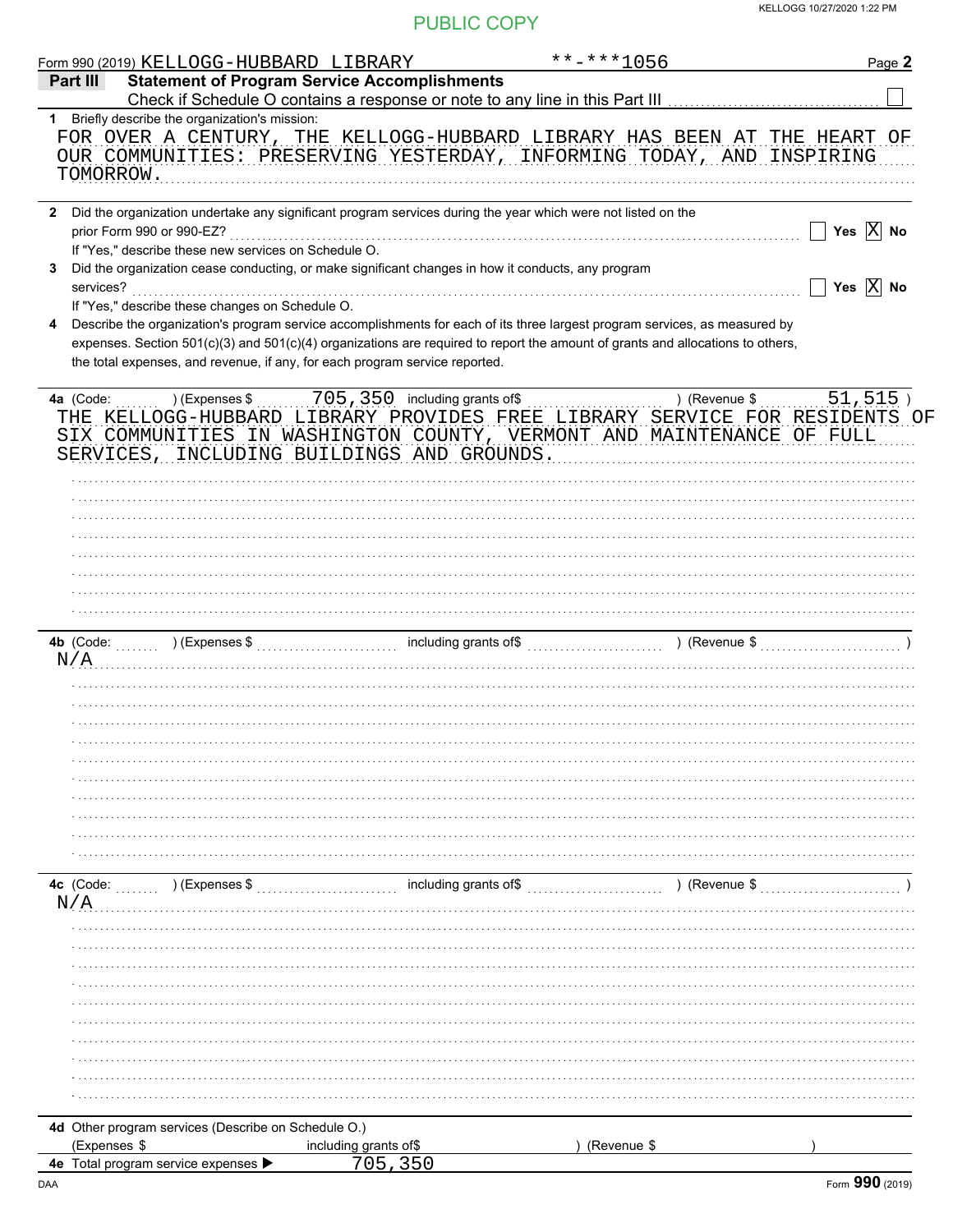#### KELLOGG 10/27/2020 1:22 PM

# PUBLIC COPY

|     | $******1056$<br>Form 990 (2019) KELLOGG-HUBBARD LIBRARY                                                                                                                                                 |                 |                       | Page 3                |
|-----|---------------------------------------------------------------------------------------------------------------------------------------------------------------------------------------------------------|-----------------|-----------------------|-----------------------|
|     | <b>Checklist of Required Schedules</b><br><b>Part IV</b>                                                                                                                                                |                 |                       |                       |
|     |                                                                                                                                                                                                         |                 |                       | Yes No                |
| 1   | Is the organization described in section 501(c)(3) or $4947(a)(1)$ (other than a private foundation)? If "Yes,"                                                                                         |                 |                       |                       |
|     | complete Schedule A                                                                                                                                                                                     | $\mathbf{1}$    | $\mathbf X$           |                       |
| 2   | Is the organization required to complete Schedule B, Schedule of Contributors (see instructions)?                                                                                                       | $\mathbf{2}$    | $\overline{\text{X}}$ |                       |
| 3   | Did the organization engage in direct or indirect political campaign activities on behalf of or in opposition to                                                                                        |                 |                       |                       |
|     | candidates for public office? If "Yes," complete Schedule C, Part I                                                                                                                                     | 3               |                       | X                     |
| 4   | Section 501(c)(3) organizations. Did the organization engage in lobbying activities, or have a section 501(h)                                                                                           |                 |                       |                       |
|     | election in effect during the tax year? If "Yes," complete Schedule C, Part II                                                                                                                          | 4               |                       | Χ                     |
| 5   | Is the organization a section $501(c)(4)$ , $501(c)(5)$ , or $501(c)(6)$ organization that receives membership dues,                                                                                    |                 |                       |                       |
|     | assessments, or similar amounts as defined in Revenue Procedure 98-19? If "Yes," complete Schedule C, Part III                                                                                          | 5               |                       | Χ                     |
| 6   | Did the organization maintain any donor advised funds or any similar funds or accounts for which donors                                                                                                 |                 |                       |                       |
|     | have the right to provide advice on the distribution or investment of amounts in such funds or accounts? If                                                                                             |                 |                       |                       |
|     | "Yes," complete Schedule D, Part I                                                                                                                                                                      | 6               |                       | Χ                     |
| 7   | Did the organization receive or hold a conservation easement, including easements to preserve open space,                                                                                               |                 |                       |                       |
|     | the environment, historic land areas, or historic structures? If "Yes," complete Schedule D, Part II                                                                                                    | $\overline{7}$  |                       | Χ                     |
| 8   | Did the organization maintain collections of works of art, historical treasures, or other similar assets? If "Yes,"                                                                                     |                 |                       |                       |
|     | complete Schedule D, Part III                                                                                                                                                                           | 8               | Χ                     |                       |
| 9   | Did the organization report an amount in Part X, line 21, for escrow or custodial account liability, serve as a                                                                                         |                 |                       |                       |
|     | custodian for amounts not listed in Part X; or provide credit counseling, debt management, credit repair, or                                                                                            |                 |                       |                       |
|     | debt negotiation services? If "Yes," complete Schedule D, Part IV                                                                                                                                       | 9               |                       | Χ                     |
| 10  | Did the organization, directly or through a related organization, hold assets in donor-restricted endowments                                                                                            |                 |                       |                       |
| 11  | or in quasi endowments? If "Yes," complete Schedule D, Part V<br>If the organization's answer to any of the following questions is "Yes," then complete Schedule D, Parts VI,                           | 10              | Χ                     |                       |
|     | VII, VIII, IX, or X as applicable.                                                                                                                                                                      |                 |                       |                       |
| a   | Did the organization report an amount for land, buildings, and equipment in Part X, line 10? If "Yes,"                                                                                                  |                 |                       |                       |
|     | complete Schedule D, Part VI                                                                                                                                                                            | 11a             | Χ                     |                       |
|     | <b>b</b> Did the organization report an amount for investments—other securities in Part X, line 12, that is 5% or more                                                                                  |                 |                       |                       |
|     | of its total assets reported in Part X, line 16? If "Yes," complete Schedule D, Part VII                                                                                                                | 11b             |                       | Χ                     |
| c   | Did the organization report an amount for investments—program related in Part X, line 13, that is 5% or more                                                                                            |                 |                       |                       |
|     | of its total assets reported in Part X, line 16? If "Yes," complete Schedule D, Part VIII                                                                                                               | 11c             |                       | Χ                     |
|     | d Did the organization report an amount for other assets in Part X, line 15, that is 5% or more of its total assets                                                                                     |                 |                       |                       |
|     | reported in Part X, line 16? If "Yes," complete Schedule D, Part IX                                                                                                                                     | <b>11d</b>      |                       | <u>X</u>              |
| е   | Did the organization report an amount for other liabilities in Part X, line 25? If "Yes," complete Schedule D, Part X                                                                                   | 11e             |                       | $\overline{X}$        |
| f   | Did the organization's separate or consolidated financial statements for the tax year include a footnote that addresses                                                                                 |                 |                       |                       |
|     | the organization's liability for uncertain tax positions under FIN 48 (ASC 740)? If "Yes," complete Schedule D, Part X                                                                                  | 11f             |                       | X                     |
|     | 12a Did the organization obtain separate, independent audited financial statements for the tax year? If "Yes," complete                                                                                 |                 |                       |                       |
|     | Schedule D, Parts XI and XII                                                                                                                                                                            | 12a             |                       | <u>X</u>              |
|     | <b>b</b> Was the organization included in consolidated, independent audited financial statements for the tax year? If                                                                                   |                 |                       |                       |
|     | "Yes," and if the organization answered "No" to line 12a, then completing Schedule D, Parts XI and XII is optional                                                                                      | 12 <sub>b</sub> |                       | <u>х</u>              |
| 13  |                                                                                                                                                                                                         | 13              |                       | $\overline{\text{X}}$ |
| 14a | Did the organization maintain an office, employees, or agents outside of the United States?                                                                                                             | 14a             |                       | $\mathbf X$           |
| b   | Did the organization have aggregate revenues or expenses of more than \$10,000 from grantmaking,                                                                                                        |                 |                       |                       |
|     | fundraising, business, investment, and program service activities outside the United States, or aggregate                                                                                               |                 |                       |                       |
|     | foreign investments valued at \$100,000 or more? If "Yes," complete Schedule F, Parts I and IV                                                                                                          | 14b             |                       | Χ                     |
| 15  | Did the organization report on Part IX, column (A), line 3, more than \$5,000 of grants or other assistance to or                                                                                       |                 |                       |                       |
|     | for any foreign organization? If "Yes," complete Schedule F, Parts II and IV                                                                                                                            | 15              |                       | Χ                     |
| 16  | Did the organization report on Part IX, column (A), line 3, more than \$5,000 of aggregate grants or other<br>assistance to or for foreign individuals? If "Yes," complete Schedule F, Parts III and IV | 16              |                       | Χ                     |
| 17  | Did the organization report a total of more than \$15,000 of expenses for professional fundraising services on                                                                                          |                 |                       |                       |
|     |                                                                                                                                                                                                         | 17              |                       | X                     |
| 18  | Did the organization report more than \$15,000 total of fundraising event gross income and contributions on                                                                                             |                 |                       |                       |
|     | Part VIII, lines 1c and 8a? If "Yes," complete Schedule G, Part II                                                                                                                                      | 18              | Χ                     |                       |
| 19  | Did the organization report more than \$15,000 of gross income from gaming activities on Part VIII, line 9a?                                                                                            |                 |                       |                       |
|     |                                                                                                                                                                                                         | 19              |                       | <u>X</u>              |
| 20a |                                                                                                                                                                                                         | 20a             |                       | X                     |
| b   |                                                                                                                                                                                                         | 20 <sub>b</sub> |                       |                       |
| 21  | Did the organization report more than \$5,000 of grants or other assistance to any domestic organization or                                                                                             |                 |                       |                       |

domestic government on Part IX, column (A), line 1? If "Yes," complete Schedule I, Parts I and II

**21**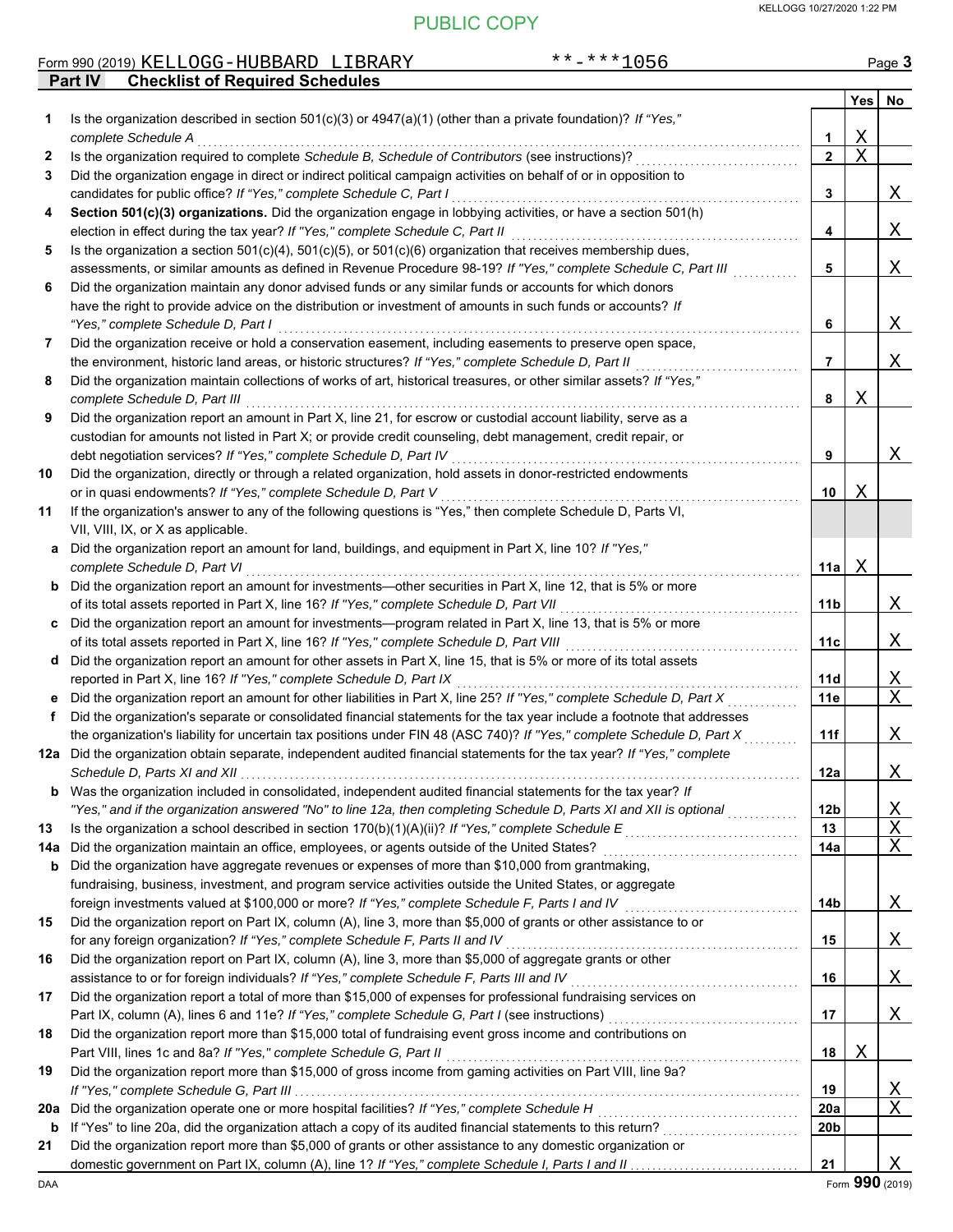|        | **-***1056<br>Form 990 (2019) KELLOGG-HUBBARD LIBRARY                                                                                                                                                                       |                 |             | Page 4                |
|--------|-----------------------------------------------------------------------------------------------------------------------------------------------------------------------------------------------------------------------------|-----------------|-------------|-----------------------|
|        | <b>Checklist of Required Schedules (continued)</b><br><b>Part IV</b>                                                                                                                                                        |                 |             |                       |
| 22     | Did the organization report more than \$5,000 of grants or other assistance to or for domestic individuals on                                                                                                               |                 | Yes         | No                    |
|        | Part IX, column (A), line 2? If "Yes," complete Schedule I, Parts I and III                                                                                                                                                 | 22              |             | X                     |
| 23     | Did the organization answer "Yes" to Part VII, Section A, line 3, 4, or 5 about compensation of the                                                                                                                         |                 |             |                       |
|        | organization's current and former officers, directors, trustees, key employees, and highest compensated                                                                                                                     |                 |             |                       |
|        | employees? If "Yes," complete Schedule J                                                                                                                                                                                    | 23              |             | X                     |
|        | 24a Did the organization have a tax-exempt bond issue with an outstanding principal amount of more than                                                                                                                     |                 |             |                       |
|        | \$100,000 as of the last day of the year, that was issued after December 31, 2002? If "Yes," answer lines 24b                                                                                                               |                 |             |                       |
|        | through 24d and complete Schedule K. If "No," go to line 25a                                                                                                                                                                | 24a             |             | X                     |
| b      | Did the organization invest any proceeds of tax-exempt bonds beyond a temporary period exception?                                                                                                                           | 24 <sub>b</sub> |             |                       |
| c      | Did the organization maintain an escrow account other than a refunding escrow at any time during the year                                                                                                                   |                 |             |                       |
|        | to defease any tax-exempt bonds?                                                                                                                                                                                            | 24c             |             |                       |
| d      | Did the organization act as an "on behalf of" issuer for bonds outstanding at any time during the year?<br>25a Section 501(c)(3), 501(c)(4), and 501(c)(29) organizations. Did the organization engage in an excess benefit | 24d             |             |                       |
|        | transaction with a disqualified person during the year? If "Yes," complete Schedule L, Part I                                                                                                                               | 25a             |             | X                     |
| b      | Is the organization aware that it engaged in an excess benefit transaction with a disqualified person in a prior                                                                                                            |                 |             |                       |
|        | year, and that the transaction has not been reported on any of the organization's prior Forms 990 or 990-EZ?                                                                                                                |                 |             |                       |
|        | If "Yes," complete Schedule L, Part I                                                                                                                                                                                       | 25 <sub>b</sub> |             | X                     |
| 26     | Did the organization report any amount on Part X, line 5 or 22, for receivables from or payables to any current                                                                                                             |                 |             |                       |
|        | or former officer, director, trustee, key employee, creator or founder, substantial contributor, or 35%                                                                                                                     |                 |             |                       |
|        | controlled entity or family member of any of these persons? If "Yes," complete Schedule L, Part II                                                                                                                          | 26              |             | X                     |
| 27     | Did the organization provide a grant or other assistance to any current or former officer, director, trustee, key                                                                                                           |                 |             |                       |
|        | employee, creator or founder, substantial contributor or employee thereof, a grant selection committee                                                                                                                      |                 |             |                       |
|        | member, or to a 35% controlled entity (including an employee thereof) or family member of any of these                                                                                                                      |                 |             |                       |
|        | persons? If "Yes," complete Schedule L, Part III                                                                                                                                                                            | 27              |             | Χ                     |
| 28     | Was the organization a party to a business transaction with one of the following parties (see Schedule L, Part                                                                                                              |                 |             |                       |
|        | IV instructions, for applicable filing thresholds, conditions, and exceptions):                                                                                                                                             |                 |             |                       |
| а      | A current or former officer, director, trustee, key employee, creator or founder, or substantial contributor? If                                                                                                            |                 |             |                       |
|        | "Yes," complete Schedule L, Part IV                                                                                                                                                                                         | 28a             |             | $\frac{X}{X}$         |
| b<br>c | A family member of any individual described in line 28a? If "Yes," complete Schedule L, Part IV<br>A 35% controlled entity of one or more individuals and/or organizations described in lines 28a or 28b? If                | 28b             |             |                       |
|        | "Yes," complete Schedule L, Part IV                                                                                                                                                                                         | 28c             |             | X                     |
| 29     | Did the organization receive more than \$25,000 in non-cash contributions? If "Yes," complete Schedule M                                                                                                                    | 29              | $\mathbf X$ |                       |
| 30     | Did the organization receive contributions of art, historical treasures, or other similar assets, or qualified                                                                                                              |                 |             |                       |
|        | conservation contributions? If "Yes," complete Schedule M                                                                                                                                                                   | 30              |             | <u>X</u>              |
| 31     | Did the organization liquidate, terminate, or dissolve and cease operations? If "Yes," complete Schedule N, Part I                                                                                                          | 31              |             | $\overline{\text{X}}$ |
| 32     | Did the organization sell, exchange, dispose of, or transfer more than 25% of its net assets? If "Yes,"                                                                                                                     |                 |             |                       |
|        | complete Schedule N, Part II                                                                                                                                                                                                | 32              |             | X                     |
| 33     | Did the organization own 100% of an entity disregarded as separate from the organization under Regulations                                                                                                                  |                 |             |                       |
|        | sections 301.7701-2 and 301.7701-3? If "Yes," complete Schedule R, Part I                                                                                                                                                   | 33              |             | X                     |
| 34     | Was the organization related to any tax-exempt or taxable entity? If "Yes," complete Schedule R, Part II, III,                                                                                                              |                 |             |                       |
|        | or IV, and Part V, line 1                                                                                                                                                                                                   | 34              |             | $\frac{X}{X}$         |
| 35а    | Did the organization have a controlled entity within the meaning of section 512(b)(13)?                                                                                                                                     | 35a             |             |                       |
| b      | If "Yes" to line 35a, did the organization receive any payment from or engage in any transaction with a                                                                                                                     |                 |             |                       |
| 36     | controlled entity within the meaning of section 512(b)(13)? If "Yes," complete Schedule R, Part V, line 2<br>Section 501(c)(3) organizations. Did the organization make any transfers to an exempt non-charitable           | 35b             |             |                       |
|        | related organization? If "Yes," complete Schedule R, Part V, line 2                                                                                                                                                         | 36              |             | Χ                     |
| 37     | Did the organization conduct more than 5% of its activities through an entity that is not a related organization                                                                                                            |                 |             |                       |
|        | and that is treated as a partnership for federal income tax purposes? If "Yes," complete Schedule R, Part VI                                                                                                                | 37              |             | Χ                     |
| 38     | Did the organization complete Schedule O and provide explanations in Schedule O for Part VI, lines 11b and                                                                                                                  |                 |             |                       |
|        | 19? Note: All Form 990 filers are required to complete Schedule O.                                                                                                                                                          | 38              | X           |                       |
|        | <b>Statements Regarding Other IRS Filings and Tax Compliance</b><br>Part V                                                                                                                                                  |                 |             |                       |
|        | Check if Schedule O contains a response or note to any line in this Part V                                                                                                                                                  |                 |             |                       |
|        |                                                                                                                                                                                                                             |                 | Yes         | No                    |
| 1a     | 9<br>Enter the number reported in Box 3 of Form 1096. Enter -0- if not applicable<br>1a                                                                                                                                     |                 |             |                       |
| b      | $\overline{0}$<br>1 <sub>b</sub><br>Enter the number of Forms W-2G included in line 1a. Enter -0- if not applicable                                                                                                         |                 |             |                       |
| c      | Did the organization comply with backup withholding rules for reportable payments to vendors and                                                                                                                            |                 |             |                       |
|        |                                                                                                                                                                                                                             | 1c              |             |                       |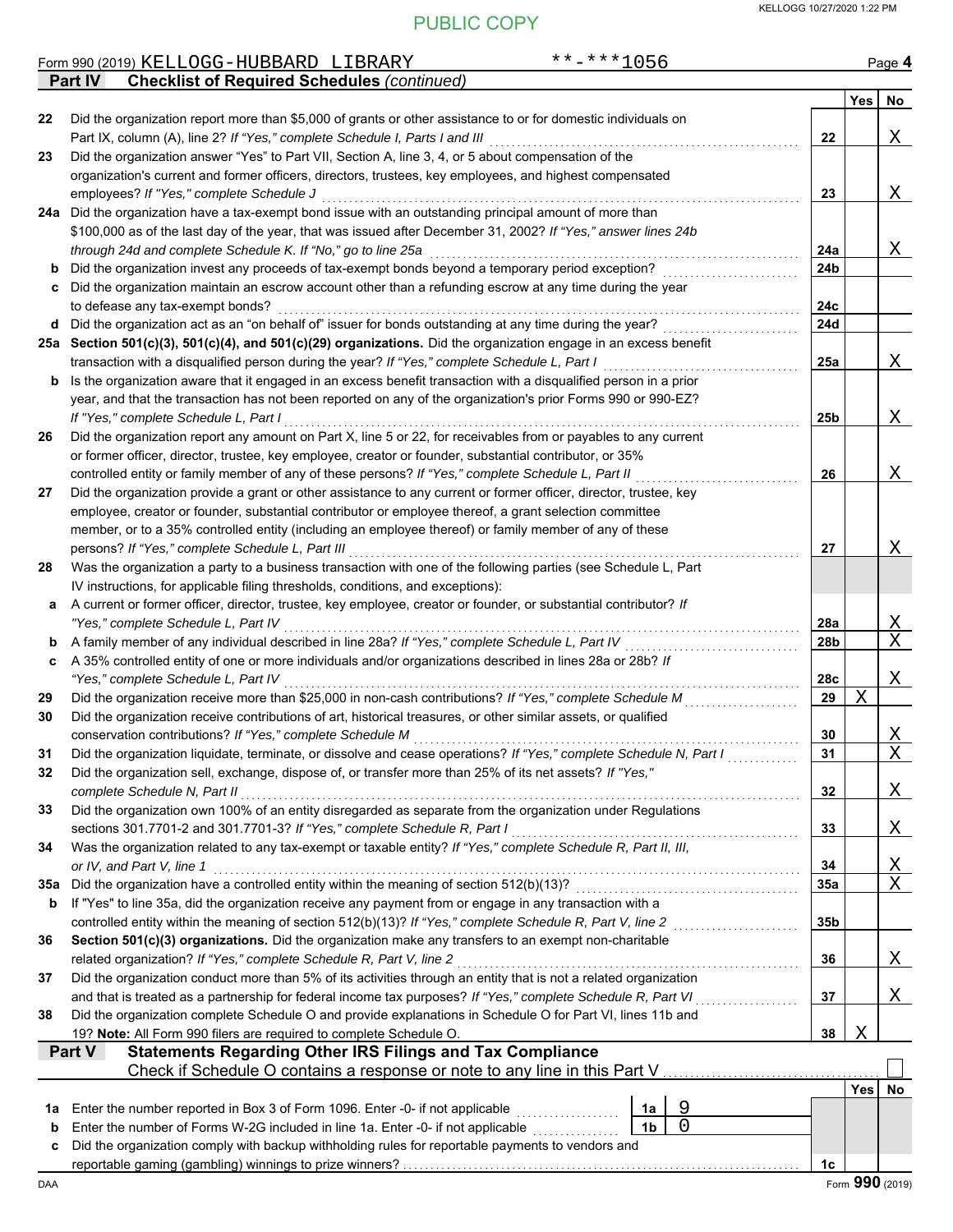|          | **-***1056<br>Form 990 (2019) KELLOGG-HUBBARD LIBRARY                                                                                                                                        |                                    |                |        | Page 5      |  |  |  |  |  |
|----------|----------------------------------------------------------------------------------------------------------------------------------------------------------------------------------------------|------------------------------------|----------------|--------|-------------|--|--|--|--|--|
|          | <b>Statements Regarding Other IRS Filings and Tax Compliance (continued)</b><br><b>Part V</b>                                                                                                |                                    |                |        |             |  |  |  |  |  |
|          |                                                                                                                                                                                              |                                    |                | Yes No |             |  |  |  |  |  |
|          | 2a Enter the number of employees reported on Form W-3, Transmittal of Wage and Tax                                                                                                           |                                    |                |        |             |  |  |  |  |  |
|          | Statements, filed for the calendar year ending with or within the year covered by this return                                                                                                | 50<br>2a                           |                | Χ      |             |  |  |  |  |  |
| b        | If at least one is reported on line 2a, did the organization file all required federal employment tax returns?                                                                               |                                    |                |        |             |  |  |  |  |  |
|          | Note: If the sum of lines 1a and 2a is greater than 250, you may be required to e-file (see instructions)                                                                                    |                                    |                |        |             |  |  |  |  |  |
| За       | Did the organization have unrelated business gross income of \$1,000 or more during the year?                                                                                                |                                    | 3a             |        | Χ           |  |  |  |  |  |
| b        | If "Yes," has it filed a Form 990-T for this year? If "No" to line 3b, provide an explanation on Schedule O                                                                                  |                                    | 3b             |        |             |  |  |  |  |  |
| 4a       | At any time during the calendar year, did the organization have an interest in, or a signature or other authority over,                                                                      |                                    |                |        |             |  |  |  |  |  |
|          | a financial account in a foreign country (such as a bank account, securities account, or other financial account)?                                                                           |                                    | 4a             |        | Χ           |  |  |  |  |  |
| b        | If "Yes," enter the name of the foreign country ▶                                                                                                                                            |                                    |                |        |             |  |  |  |  |  |
|          | See instructions for filing requirements for FinCEN Form 114, Report of Foreign Bank and Financial Accounts (FBAR).                                                                          |                                    |                |        |             |  |  |  |  |  |
| 5a       | Was the organization a party to a prohibited tax shelter transaction at any time during the tax year?                                                                                        |                                    | 5a             |        | Χ           |  |  |  |  |  |
| b        | Did any taxable party notify the organization that it was or is a party to a prohibited tax shelter transaction?                                                                             |                                    | 5 <sub>b</sub> |        | $\mathbf X$ |  |  |  |  |  |
| c        | If "Yes" to line 5a or 5b, did the organization file Form 8886-T?                                                                                                                            |                                    | 5c             |        |             |  |  |  |  |  |
| 6a       | Does the organization have annual gross receipts that are normally greater than \$100,000, and did the                                                                                       |                                    |                |        |             |  |  |  |  |  |
|          | organization solicit any contributions that were not tax deductible as charitable contributions?                                                                                             |                                    | 6a             |        | Χ           |  |  |  |  |  |
| b        | If "Yes," did the organization include with every solicitation an express statement that such contributions or                                                                               |                                    |                |        |             |  |  |  |  |  |
|          | gifts were not tax deductible?                                                                                                                                                               |                                    | 6b             |        |             |  |  |  |  |  |
| 7        | Organizations that may receive deductible contributions under section 170(c).<br>Did the organization receive a payment in excess of \$75 made partly as a contribution and partly for goods |                                    |                |        |             |  |  |  |  |  |
| a        | and services provided to the payor?                                                                                                                                                          |                                    | 7a             |        | Χ           |  |  |  |  |  |
| b        | If "Yes," did the organization notify the donor of the value of the goods or services provided?                                                                                              |                                    | 7b             |        |             |  |  |  |  |  |
| c        | Did the organization sell, exchange, or otherwise dispose of tangible personal property for which it was                                                                                     |                                    |                |        |             |  |  |  |  |  |
|          | required to file Form 8282?                                                                                                                                                                  |                                    | 7c             |        | Χ           |  |  |  |  |  |
| d        |                                                                                                                                                                                              | 7d                                 |                |        |             |  |  |  |  |  |
| е        | Did the organization receive any funds, directly or indirectly, to pay premiums on a personal benefit contract?                                                                              |                                    | 7e             |        | Χ           |  |  |  |  |  |
| f        | Did the organization, during the year, pay premiums, directly or indirectly, on a personal benefit contract?                                                                                 |                                    | 7f             |        | $\mathbf X$ |  |  |  |  |  |
| g        | If the organization received a contribution of qualified intellectual property, did the organization file Form 8899 as required?                                                             |                                    | 7g             |        |             |  |  |  |  |  |
| h        | If the organization received a contribution of cars, boats, airplanes, or other vehicles, did the organization file a Form 1098-C?                                                           |                                    | 7h             |        |             |  |  |  |  |  |
| 8        | Sponsoring organizations maintaining donor advised funds. Did a donor advised fund maintained by the                                                                                         |                                    |                |        |             |  |  |  |  |  |
|          | sponsoring organization have excess business holdings at any time during the year?                                                                                                           |                                    | 8              |        |             |  |  |  |  |  |
| 9        | Sponsoring organizations maintaining donor advised funds.                                                                                                                                    |                                    |                |        |             |  |  |  |  |  |
| a        | Did the sponsoring organization make any taxable distributions under section 4966?                                                                                                           |                                    | 9a             |        |             |  |  |  |  |  |
| b        | Did the sponsoring organization make a distribution to a donor, donor advisor, or related person?                                                                                            |                                    | 9b             |        |             |  |  |  |  |  |
| 10       | Section 501(c)(7) organizations. Enter:                                                                                                                                                      |                                    |                |        |             |  |  |  |  |  |
|          | Initiation fees and capital contributions included on Part VIII, line 12 [10] [10] [10] [10] [10] [10] [11] [1                                                                               | 10a                                |                |        |             |  |  |  |  |  |
| b        | Gross receipts, included on Form 990, Part VIII, line 12, for public use of club facilities                                                                                                  | 10 <sub>b</sub>                    |                |        |             |  |  |  |  |  |
| 11       | Section 501(c)(12) organizations. Enter:                                                                                                                                                     |                                    |                |        |             |  |  |  |  |  |
| a        | Gross income from members or shareholders                                                                                                                                                    | 11a                                |                |        |             |  |  |  |  |  |
| b        | Gross income from other sources (Do not net amounts due or paid to other sources                                                                                                             |                                    |                |        |             |  |  |  |  |  |
|          | against amounts due or received from them.)                                                                                                                                                  | 11 <sub>b</sub>                    |                |        |             |  |  |  |  |  |
| 12a      | Section 4947(a)(1) non-exempt charitable trusts. Is the organization filing Form 990 in lieu of Form 1041?                                                                                   |                                    | 12a            |        |             |  |  |  |  |  |
| b        | If "Yes," enter the amount of tax-exempt interest received or accrued during the year [[[[[[[[[[[[[[[[]]]]]]]                                                                                | 12 <sub>b</sub>                    |                |        |             |  |  |  |  |  |
| 13       | Section 501(c)(29) qualified nonprofit health insurance issuers.                                                                                                                             |                                    |                |        |             |  |  |  |  |  |
| а        | Is the organization licensed to issue qualified health plans in more than one state?                                                                                                         |                                    | 13a            |        |             |  |  |  |  |  |
|          | Note: See the instructions for additional information the organization must report on Schedule O.                                                                                            |                                    |                |        |             |  |  |  |  |  |
| b        | Enter the amount of reserves the organization is required to maintain by the states in which                                                                                                 |                                    |                |        |             |  |  |  |  |  |
|          |                                                                                                                                                                                              | 13 <sub>b</sub><br>13 <sub>c</sub> |                |        |             |  |  |  |  |  |
| c        | Enter the amount of reserves on hand<br>Did the organization receive any payments for indoor tanning services during the tax year?                                                           |                                    | 14a            |        | Χ           |  |  |  |  |  |
| 14a<br>b | If "Yes," has it filed a Form 720 to report these payments? If "No," provide an explanation on Schedule O                                                                                    |                                    | 14b            |        |             |  |  |  |  |  |
| 15       | Is the organization subject to the section 4960 tax on payment(s) of more than \$1,000,000 in remuneration or                                                                                |                                    |                |        |             |  |  |  |  |  |
|          | excess parachute payment(s) during the year?                                                                                                                                                 |                                    | 15             |        | Χ           |  |  |  |  |  |
|          | If "Yes," see instructions and file Form 4720, Schedule N.                                                                                                                                   |                                    |                |        |             |  |  |  |  |  |
| 16       | Is the organization an educational institution subject to the section 4968 excise tax on net investment income?                                                                              |                                    | 16             |        | Χ           |  |  |  |  |  |
|          | If "Yes," complete Form 4720, Schedule O.                                                                                                                                                    |                                    |                |        |             |  |  |  |  |  |
|          |                                                                                                                                                                                              |                                    |                |        |             |  |  |  |  |  |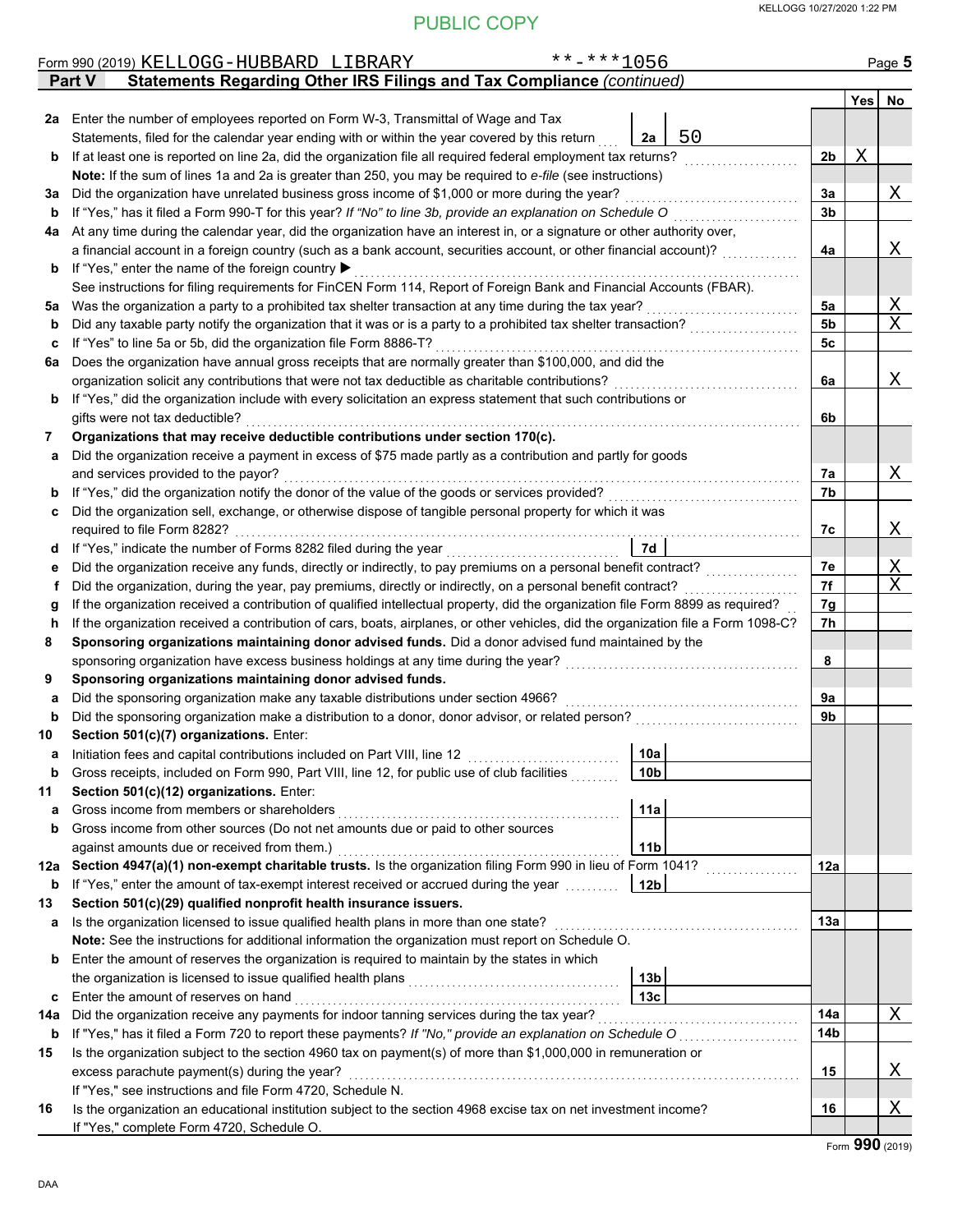#### KELLOGG 10/27/2020 1:22 PM

## PUBLIC COPY

|     | $******1056$<br>Form 990 (2019) KELLOGG-HUBBARD LIBRARY                                                                                                                                   |                 |        | Page 6                |
|-----|-------------------------------------------------------------------------------------------------------------------------------------------------------------------------------------------|-----------------|--------|-----------------------|
|     | Governance, Management, and Disclosure For each "Yes" response to lines 2 through 7b below, and for a "No"<br><b>Part VI</b>                                                              |                 |        |                       |
|     | response to line 8a, 8b, or 10b below, describe the circumstances, processes, or changes on Schedule O. See instructions.                                                                 |                 |        |                       |
|     | Check if Schedule O contains a response or note to any line in this Part VI                                                                                                               |                 |        | ΙXΙ                   |
|     | <b>Section A. Governing Body and Management</b>                                                                                                                                           |                 |        |                       |
|     |                                                                                                                                                                                           |                 | Yes    | No                    |
|     | 14<br>1a Enter the number of voting members of the governing body at the end of the tax year<br>1a                                                                                        |                 |        |                       |
|     | If there are material differences in voting rights among members of the governing body, or                                                                                                |                 |        |                       |
|     | if the governing body delegated broad authority to an executive committee or similar                                                                                                      |                 |        |                       |
|     | committee, explain on Schedule O.                                                                                                                                                         |                 |        |                       |
| b   | 14<br>Enter the number of voting members included on line 1a, above, who are independent<br>1b                                                                                            |                 |        |                       |
| 2   | Did any officer, director, trustee, or key employee have a family relationship or a business relationship with                                                                            |                 |        |                       |
|     | any other officer, director, trustee, or key employee?                                                                                                                                    | $\mathbf{2}$    |        | Χ                     |
| 3   | Did the organization delegate control over management duties customarily performed by or under the direct                                                                                 |                 |        |                       |
|     | supervision of officers, directors, trustees, or key employees to a management company or other person?                                                                                   | 3               |        | $\frac{X}{X}$         |
| 4   | Did the organization make any significant changes to its governing documents since the prior Form 990 was filed?                                                                          | 4               |        |                       |
| 5   | Did the organization become aware during the year of a significant diversion of the organization's assets?                                                                                | 5               |        | $\overline{X}$        |
| 6   | Did the organization have members or stockholders?                                                                                                                                        | 6               |        | $\overline{\text{X}}$ |
| 7a  | Did the organization have members, stockholders, or other persons who had the power to elect or appoint                                                                                   |                 |        |                       |
|     | one or more members of the governing body?                                                                                                                                                | 7а              |        | Χ                     |
| b   | Are any governance decisions of the organization reserved to (or subject to approval by) members,                                                                                         |                 |        |                       |
|     | stockholders, or persons other than the governing body?                                                                                                                                   | 7b              |        | Χ                     |
| 8   | Did the organization contemporaneously document the meetings held or written actions undertaken during the year by the following:                                                         |                 |        |                       |
| a   | The governing body?                                                                                                                                                                       | 8а              | Χ<br>X |                       |
| b   | Each committee with authority to act on behalf of the governing body?<br>Is there any officer, director, trustee, or key employee listed in Part VII, Section A, who cannot be reached at | 8b              |        |                       |
| 9   | the organization's mailing address? If "Yes," provide the names and addresses on Schedule O                                                                                               |                 |        | Χ                     |
|     | Section B. Policies (This Section B requests information about policies not required by the Internal Revenue Code.)                                                                       |                 |        |                       |
|     |                                                                                                                                                                                           |                 | Yesl   | No                    |
|     | 10a Did the organization have local chapters, branches, or affiliates?                                                                                                                    | 10a             |        | X                     |
| b   | If "Yes," did the organization have written policies and procedures governing the activities of such chapters,                                                                            |                 |        |                       |
|     | affiliates, and branches to ensure their operations are consistent with the organization's exempt purposes?                                                                               | 10 <sub>b</sub> |        |                       |
|     | 11a Has the organization provided a complete copy of this Form 990 to all members of its governing body before filing the form?                                                           | 11a             | X      |                       |
| b   | Describe in Schedule O the process, if any, used by the organization to review this Form 990.                                                                                             |                 |        |                       |
| 12a | Did the organization have a written conflict of interest policy? If "No," go to line 13                                                                                                   | 12a             | Χ      |                       |
| b   | Were officers, directors, or trustees, and key employees required to disclose annually interests that could give rise to conflicts?                                                       | 12 <sub>b</sub> | X      |                       |
| c   | Did the organization regularly and consistently monitor and enforce compliance with the policy? If "Yes,"                                                                                 |                 |        |                       |
|     | describe in Schedule O how this was done                                                                                                                                                  | 12c             | Χ      |                       |
| 13  | Did the organization have a written whistleblower policy?                                                                                                                                 | 13              | X      |                       |
| 14  | Did the organization have a written document retention and destruction policy?                                                                                                            | 14              | X      |                       |
| 15  | Did the process for determining compensation of the following persons include a review and approval by                                                                                    |                 |        |                       |
|     | independent persons, comparability data, and contemporaneous substantiation of the deliberation and decision?                                                                             |                 |        |                       |
| a   | The organization's CEO, Executive Director, or top management official                                                                                                                    | 15a             | Χ      |                       |
| b   | Other officers or key employees of the organization                                                                                                                                       | 15b             |        | X                     |
|     | If "Yes" to line 15a or 15b, describe the process in Schedule O (see instructions).                                                                                                       |                 |        |                       |
| 16а | Did the organization invest in, contribute assets to, or participate in a joint venture or similar arrangement                                                                            |                 |        |                       |
|     | with a taxable entity during the year?                                                                                                                                                    | 16a             |        | Χ                     |
| b   | If "Yes," did the organization follow a written policy or procedure requiring the organization to evaluate its                                                                            |                 |        |                       |
|     | participation in joint venture arrangements under applicable federal tax law, and take steps to safeguard the                                                                             |                 |        |                       |
|     |                                                                                                                                                                                           | 16b             |        |                       |
|     | <b>Section C. Disclosure</b>                                                                                                                                                              |                 |        |                       |
| 17  | List the states with which a copy of this Form 990 is required to be filed ▶ NONE                                                                                                         |                 |        |                       |
| 18  | Section 6104 requires an organization to make its Forms 1023 (1024 or 1024-A, if applicable), 990, and 990-T (Section 501(c)                                                              |                 |        |                       |
|     | (3)s only) available for public inspection. Indicate how you made these available. Check all that apply.                                                                                  |                 |        |                       |
|     | $ X $ Own website $ $ Another's website $ X $ Upon request<br>Other (explain on Schedule O)<br>$\sim$                                                                                     |                 |        |                       |
| 19  | Describe on Schedule O whether (and if so, how) the organization made its governing documents, conflict of interest policy, and                                                           |                 |        |                       |
|     | financial statements available to the public during the tax year.                                                                                                                         |                 |        |                       |
| 20  | State the name, address, and telephone number of the person who possesses the organization's books and records $\blacktriangleright$                                                      |                 |        |                       |

|                    | State the name, address, and telephone number of the person who possesses the organizat |  |  |                 |  |
|--------------------|-----------------------------------------------------------------------------------------|--|--|-----------------|--|
| <b>JESSIE LYNN</b> |                                                                                         |  |  | 135 MAIN STREET |  |

| O DOOLD DINN               |  |
|----------------------------|--|
| $17017$ mn $\pi$ $\tau$ mn |  |

MONTPELIER VT 05602 802-223-3338

 $\blacksquare$   $\blacksquare$   $\blacksquare$   $\blacksquare$   $\blacksquare$   $\blacksquare$   $\blacksquare$   $\blacksquare$   $\blacksquare$   $\blacksquare$   $\blacksquare$   $\blacksquare$   $\blacksquare$   $\blacksquare$   $\blacksquare$   $\blacksquare$   $\blacksquare$   $\blacksquare$   $\blacksquare$   $\blacksquare$   $\blacksquare$   $\blacksquare$   $\blacksquare$   $\blacksquare$   $\blacksquare$   $\blacksquare$   $\blacksquare$   $\blacksquare$   $\blacksquare$   $\blacksquare$   $\blacksquare$   $\blacks$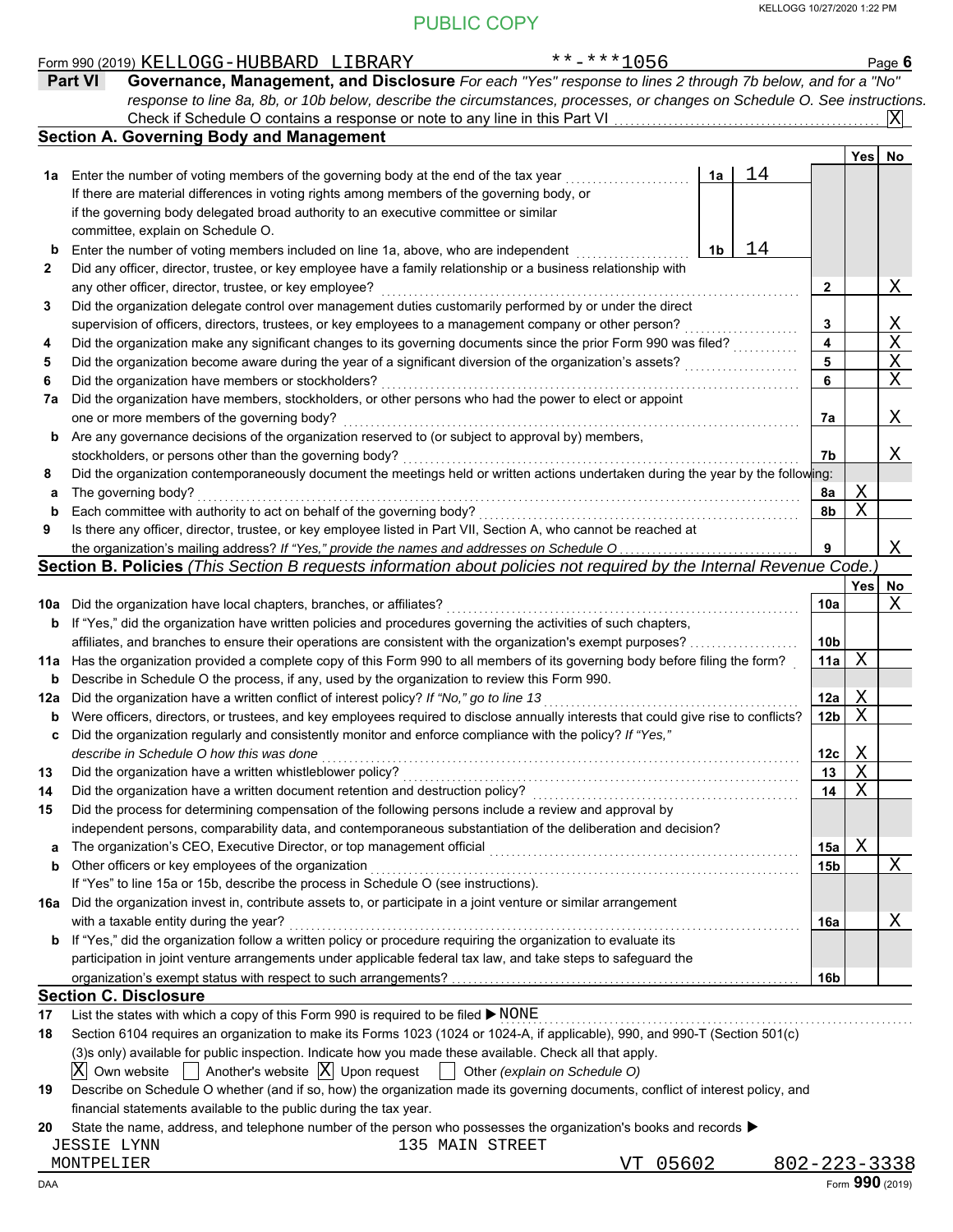|                          | Form 990 (2019) KELLOGG-HUBBARD LIBRARY                                                                                                                                                                                                                     | $***$ $***$ 1056 | Page 7 |
|--------------------------|-------------------------------------------------------------------------------------------------------------------------------------------------------------------------------------------------------------------------------------------------------------|------------------|--------|
| <b>Part VII</b>          | Compensation of Officers, Directors, Trustees, Key Employees, Highest Compensated Employees, and                                                                                                                                                            |                  |        |
|                          | <b>Independent Contractors</b>                                                                                                                                                                                                                              |                  |        |
|                          | Check if Schedule O contains a response or note to any line in this Part VII                                                                                                                                                                                |                  |        |
| Section A.               | Officers, Directors, Trustees, Key Employees, and Highest Compensated Employees                                                                                                                                                                             |                  |        |
| organization's tax year. | 1a Complete this table for all persons required to be listed. Report compensation for the calendar year ending with or within the                                                                                                                           |                  |        |
|                          | • List all of the organization's current officers, directors, trustees (whether individuals or organizations), regardless of amount of<br>compensation. Enter -0- in columns $(D)$ , $(E)$ , and $(F)$ if no compensation was paid.                         |                  |        |
|                          | • List all of the organization's current key employees, if any. See instructions for definition of "key employee."                                                                                                                                          |                  |        |
|                          | • List the organization's five current highest compensated employees (other than an officer, director, trustee, or key employee)<br>who resolved reportable componention (Rey 5 of Ferm W 2 and/or Rey 7 of Ferm 1000 MISC) of mere than \$100,000 from the |                  |        |

who received reportable compensation (Box 5 of Form W-2 and/or Box 7 of Form 1099-MISC) of more than \$100,000 from the organization and any related organizations.

List all of the organization's **former** officers, key employees, and highest compensated employees who received more than • List all of the organization's **former** officers, key employees, and highest compensate \$100,000 of reportable compensation from the organization and any related organizations.

List all of the organization's **former directors or trustees** that received, in the capacity as a former director or trustee of the organization, more than \$10,000 of reportable compensation from the organization and any related organizations. See instructions for the order in which to list the persons above. **•**

Check this box if neither the organization nor any related organization compensated any current officer, director, or trustee.

| (A)<br>Name and title    | (B)<br>Average<br>hours<br>per week<br>(list any<br>hours for |                                   | (C)<br>Position<br>(do not check more than one<br>box, unless person is both an<br>officer and a director/trustee) |             |              |                                 |        | (D)<br>Reportable<br>compensation<br>from the<br>organization<br>(W-2/1099-MISC) | (E)<br>Reportable<br>compensation<br>from related<br>organizations<br>(W-2/1099-MISC) | (F)<br>Estimated amount<br>of other<br>compensation<br>from the<br>organization and |
|--------------------------|---------------------------------------------------------------|-----------------------------------|--------------------------------------------------------------------------------------------------------------------|-------------|--------------|---------------------------------|--------|----------------------------------------------------------------------------------|---------------------------------------------------------------------------------------|-------------------------------------------------------------------------------------|
|                          | related<br>organizations<br>below<br>dotted line)             | Individual trustee<br>or director | Institutional trustee                                                                                              | Officer     | Key employee | Highest compensated<br>employee | Former |                                                                                  |                                                                                       | related organizations                                                               |
| (1) JESSIE LYNN          |                                                               |                                   |                                                                                                                    |             |              |                                 |        |                                                                                  |                                                                                       |                                                                                     |
| CO-DIRECTOR              | 40.00<br>0.00                                                 |                                   |                                                                                                                    | Χ           |              |                                 |        | 57,300                                                                           | 0                                                                                     | 3,747                                                                               |
| (2) CAROLYN BRENNAN      |                                                               |                                   |                                                                                                                    |             |              |                                 |        |                                                                                  |                                                                                       |                                                                                     |
| CO-DIRECTOR              | 40.00<br>0.00                                                 |                                   |                                                                                                                    | $\mathbf X$ |              |                                 |        | 54,852                                                                           | 0                                                                                     | 3,454                                                                               |
| (3) TOM MCKONE<br>(UNTIL | <b>JUNE</b>                                                   | 30,                               |                                                                                                                    |             | 2019)        |                                 |        |                                                                                  |                                                                                       |                                                                                     |
| FORMER E.D.              | 40.00<br>0.00                                                 |                                   |                                                                                                                    | X           |              |                                 |        | 36,486                                                                           | 0                                                                                     | 8,226                                                                               |
| (4) AMY CUNNINGHAM       |                                                               |                                   |                                                                                                                    |             |              |                                 |        |                                                                                  |                                                                                       |                                                                                     |
| PRESIDENT                | 2.00<br>0.00                                                  | X                                 |                                                                                                                    | X           |              |                                 |        | 0                                                                                | 0                                                                                     | $\mathbf 0$                                                                         |
| (5) STEVE GOLD           |                                                               |                                   |                                                                                                                    |             |              |                                 |        |                                                                                  |                                                                                       |                                                                                     |
| VICE PRESIDENT           | 2.00<br>0.00                                                  | $\mathbf X$                       |                                                                                                                    | $\rm X$     |              |                                 |        | 0                                                                                | 0                                                                                     | $\mathbf 0$                                                                         |
| (6) BRIDGET ASAY         |                                                               |                                   |                                                                                                                    |             |              |                                 |        |                                                                                  |                                                                                       |                                                                                     |
| VICE PRESIDENT           | 2.00<br>0.00                                                  | $\mathbf X$                       |                                                                                                                    | $\mathbf X$ |              |                                 |        | 0                                                                                | 0                                                                                     | $\mathsf{O}\xspace$                                                                 |
| (7) SUSAN ZELLER         |                                                               |                                   |                                                                                                                    |             |              |                                 |        |                                                                                  |                                                                                       |                                                                                     |
| TREASURER                | 2.00<br>0.00                                                  | $\mathbf X$                       |                                                                                                                    | $\mathbf X$ |              |                                 |        | 0                                                                                | $\overline{0}$                                                                        | $\overline{0}$                                                                      |
| (8) RACHEL MUSE          |                                                               |                                   |                                                                                                                    |             |              |                                 |        |                                                                                  |                                                                                       |                                                                                     |
| SECRETARY                | 2.00<br>0.00                                                  | $\mathbf X$                       |                                                                                                                    | $\mathbf X$ |              |                                 |        | 0                                                                                | 0                                                                                     | $\mathbf 0$                                                                         |
| (9) TIM DONOVAN          |                                                               |                                   |                                                                                                                    |             |              |                                 |        |                                                                                  |                                                                                       |                                                                                     |
| TRUSTEE                  | 2.00<br>0.00                                                  | Χ                                 |                                                                                                                    |             |              |                                 |        | 0                                                                                | 0                                                                                     | $\mathbf 0$                                                                         |
| (10) DAN GREENE          |                                                               |                                   |                                                                                                                    |             |              |                                 |        |                                                                                  |                                                                                       |                                                                                     |
| TRUSTEE                  | 2.00<br>0.00                                                  | $\mathbf X$                       |                                                                                                                    |             |              |                                 |        | 0                                                                                | 0                                                                                     | $\Omega$                                                                            |
| (11) DAN GROBERG         |                                                               |                                   |                                                                                                                    |             |              |                                 |        |                                                                                  |                                                                                       |                                                                                     |
| TRUSTEE                  | 2.00<br>0.00                                                  | X                                 |                                                                                                                    |             |              |                                 |        | 0                                                                                | 0                                                                                     | $\mathbf 0$                                                                         |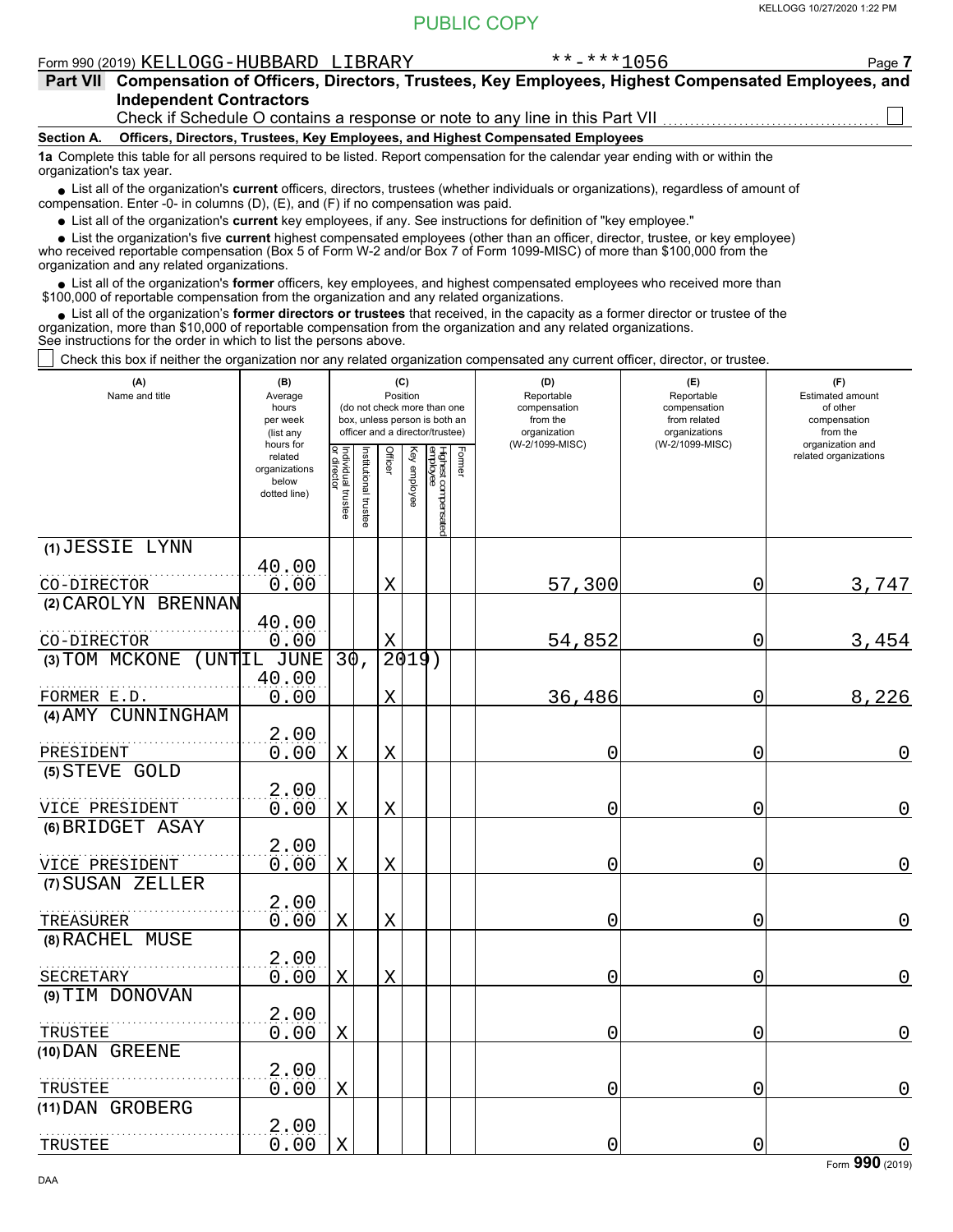| Form 990 (2019) KELLOGG-HUBBARD LIBRARY                                                                                                                                                                                                                                                                                                                                                                                                                                                                                                               |                                                                |                                   |                                                                                                 |         |              |                                 |        | $******1056$                                                                                           |                                                                    | Page 8                                                          |
|-------------------------------------------------------------------------------------------------------------------------------------------------------------------------------------------------------------------------------------------------------------------------------------------------------------------------------------------------------------------------------------------------------------------------------------------------------------------------------------------------------------------------------------------------------|----------------------------------------------------------------|-----------------------------------|-------------------------------------------------------------------------------------------------|---------|--------------|---------------------------------|--------|--------------------------------------------------------------------------------------------------------|--------------------------------------------------------------------|-----------------------------------------------------------------|
| <b>Part VII</b>                                                                                                                                                                                                                                                                                                                                                                                                                                                                                                                                       |                                                                |                                   |                                                                                                 |         | (C)          |                                 |        | Section A. Officers, Directors, Trustees, Key Employees, and Highest Compensated Employees (continued) |                                                                    |                                                                 |
| (A)<br>Name and title                                                                                                                                                                                                                                                                                                                                                                                                                                                                                                                                 | (B)<br>Average<br>hours<br>per week<br>(list any               |                                   | (do not check more than one<br>box, unless person is both an<br>officer and a director/trustee) |         | Position     |                                 |        | (D)<br>Reportable<br>compensation<br>from the<br>organization                                          | (E)<br>Reportable<br>compensation<br>from related<br>organizations | (F)<br>Estimated amount<br>of other<br>compensation<br>from the |
|                                                                                                                                                                                                                                                                                                                                                                                                                                                                                                                                                       | hours for<br>related<br>organizations<br>below<br>dotted line) | Individual trustee<br>or director | Institutional trustee                                                                           | Officer | Key employee | Highest compensatec<br>employee | Former | (W-2/1099-MISC)                                                                                        | (W-2/1099-MISC)                                                    | organization and<br>related organizations                       |
| (12)<br>BONNIE JOHNSON-ATEN                                                                                                                                                                                                                                                                                                                                                                                                                                                                                                                           | 2.00                                                           |                                   |                                                                                                 |         |              |                                 |        |                                                                                                        |                                                                    |                                                                 |
| TRUSTEE                                                                                                                                                                                                                                                                                                                                                                                                                                                                                                                                               | 0.00                                                           | X                                 |                                                                                                 |         |              |                                 |        | 0                                                                                                      | 0                                                                  | 0                                                               |
| PENNY MARWEDE<br>(13)                                                                                                                                                                                                                                                                                                                                                                                                                                                                                                                                 |                                                                |                                   |                                                                                                 |         |              |                                 |        |                                                                                                        |                                                                    |                                                                 |
|                                                                                                                                                                                                                                                                                                                                                                                                                                                                                                                                                       | 2.00                                                           |                                   |                                                                                                 |         |              |                                 |        |                                                                                                        |                                                                    |                                                                 |
| TRUSTEE<br>(14)<br>JENNIFER MYKA                                                                                                                                                                                                                                                                                                                                                                                                                                                                                                                      | 0.00                                                           | X                                 |                                                                                                 |         |              |                                 |        | 0                                                                                                      | 0                                                                  | $\mathbf 0$                                                     |
| TRUSTEE                                                                                                                                                                                                                                                                                                                                                                                                                                                                                                                                               | 2.00<br>0.00                                                   | X                                 |                                                                                                 |         |              |                                 |        | 0                                                                                                      | 0                                                                  | $\overline{0}$                                                  |
| (15)<br>SARAH SEIDMAN                                                                                                                                                                                                                                                                                                                                                                                                                                                                                                                                 |                                                                |                                   |                                                                                                 |         |              |                                 |        |                                                                                                        |                                                                    |                                                                 |
|                                                                                                                                                                                                                                                                                                                                                                                                                                                                                                                                                       | 2.00                                                           |                                   |                                                                                                 |         |              |                                 |        |                                                                                                        |                                                                    |                                                                 |
| TRUSTEE<br>(16)<br>GRAHAM SHERRIFF                                                                                                                                                                                                                                                                                                                                                                                                                                                                                                                    | 0.00                                                           | Χ                                 |                                                                                                 |         |              |                                 |        | 0                                                                                                      | 0                                                                  | $\Omega$                                                        |
| TRUSTEE                                                                                                                                                                                                                                                                                                                                                                                                                                                                                                                                               | 2.00<br>0.00                                                   | X                                 |                                                                                                 |         |              |                                 |        | 0                                                                                                      | 0                                                                  | $\Omega$                                                        |
| JUDY WALKE<br>(17)                                                                                                                                                                                                                                                                                                                                                                                                                                                                                                                                    |                                                                |                                   |                                                                                                 |         |              |                                 |        |                                                                                                        |                                                                    |                                                                 |
| TRUSTEE                                                                                                                                                                                                                                                                                                                                                                                                                                                                                                                                               | 2.00<br>0.00                                                   | Χ                                 |                                                                                                 |         |              |                                 |        | 0                                                                                                      | 0                                                                  | $\Omega$                                                        |
| LINDY BIGGS<br>(18)                                                                                                                                                                                                                                                                                                                                                                                                                                                                                                                                   | UNTIL NOV.                                                     |                                   |                                                                                                 |         | 2019)        |                                 |        |                                                                                                        |                                                                    |                                                                 |
| TRUSTEE                                                                                                                                                                                                                                                                                                                                                                                                                                                                                                                                               | 2.00<br>0.00                                                   | Χ                                 |                                                                                                 |         |              |                                 |        | 0                                                                                                      | 0                                                                  | $\overline{0}$                                                  |
| (19)<br>JOHN PULEIO                                                                                                                                                                                                                                                                                                                                                                                                                                                                                                                                   | UNTIL NOV.                                                     |                                   |                                                                                                 |         | $2019$ )     |                                 |        |                                                                                                        |                                                                    |                                                                 |
|                                                                                                                                                                                                                                                                                                                                                                                                                                                                                                                                                       | 2.00                                                           |                                   |                                                                                                 |         |              |                                 |        |                                                                                                        |                                                                    |                                                                 |
| TRUSTEE<br>1b Subtotal                                                                                                                                                                                                                                                                                                                                                                                                                                                                                                                                | 0.00                                                           | X                                 |                                                                                                 |         |              |                                 |        | 148,638                                                                                                | 0                                                                  | 15,427                                                          |
| c Total from continuation sheets to Part VII, Section A                                                                                                                                                                                                                                                                                                                                                                                                                                                                                               |                                                                |                                   |                                                                                                 |         |              |                                 |        |                                                                                                        |                                                                    |                                                                 |
| d Total (add lines 1b and 1c)                                                                                                                                                                                                                                                                                                                                                                                                                                                                                                                         |                                                                |                                   |                                                                                                 |         |              |                                 |        | 148,638                                                                                                |                                                                    | 427<br>15,                                                      |
| Total number of individuals (including but not limited to those listed above) who received more than \$100,000 of<br>2<br>reportable compensation from the organization ▶ 0                                                                                                                                                                                                                                                                                                                                                                           |                                                                |                                   |                                                                                                 |         |              |                                 |        |                                                                                                        |                                                                    |                                                                 |
| Did the organization list any former officer, director, trustee, key employee, or highest compensated<br>3<br>employee on line 1a? If "Yes," complete Schedule J for such individual<br>For any individual listed on line 1a, is the sum of reportable compensation and other compensation from the<br>4<br>organization and related organizations greater than \$150,000? If "Yes," complete Schedule J for such<br>individual<br>Did any person listed on line 1a receive or accrue compensation from any unrelated organization or individual<br>5 |                                                                |                                   |                                                                                                 |         |              |                                 |        |                                                                                                        |                                                                    | Yes<br>No<br>Χ<br>3<br><u>X</u><br>4                            |
| for services rendered to the organization? If "Yes," complete Schedule J for such person<br><b>Section B. Independent Contractors</b>                                                                                                                                                                                                                                                                                                                                                                                                                 |                                                                |                                   |                                                                                                 |         |              |                                 |        |                                                                                                        |                                                                    | Χ<br>5                                                          |
| Complete this table for your five highest compensated independent contractors that received more than \$100,000 of<br>1<br>compensation from the organization. Report compensation for the calendar year ending with or within the organization's tax year.                                                                                                                                                                                                                                                                                           |                                                                |                                   |                                                                                                 |         |              |                                 |        |                                                                                                        |                                                                    |                                                                 |
|                                                                                                                                                                                                                                                                                                                                                                                                                                                                                                                                                       | (A)<br>Name and business address                               |                                   |                                                                                                 |         |              |                                 |        |                                                                                                        | (B)<br>Description of services                                     | (C)<br>Compensation                                             |
|                                                                                                                                                                                                                                                                                                                                                                                                                                                                                                                                                       |                                                                |                                   |                                                                                                 |         |              |                                 |        |                                                                                                        |                                                                    |                                                                 |
|                                                                                                                                                                                                                                                                                                                                                                                                                                                                                                                                                       |                                                                |                                   |                                                                                                 |         |              |                                 |        |                                                                                                        |                                                                    |                                                                 |
|                                                                                                                                                                                                                                                                                                                                                                                                                                                                                                                                                       |                                                                |                                   |                                                                                                 |         |              |                                 |        |                                                                                                        |                                                                    |                                                                 |
|                                                                                                                                                                                                                                                                                                                                                                                                                                                                                                                                                       |                                                                |                                   |                                                                                                 |         |              |                                 |        |                                                                                                        |                                                                    |                                                                 |
|                                                                                                                                                                                                                                                                                                                                                                                                                                                                                                                                                       |                                                                |                                   |                                                                                                 |         |              |                                 |        |                                                                                                        |                                                                    |                                                                 |
| Total number of independent contractors (including but not limited to those listed above) who<br>2<br>received more than \$100,000 of compensation from the organization ▶                                                                                                                                                                                                                                                                                                                                                                            |                                                                |                                   |                                                                                                 |         |              |                                 |        |                                                                                                        | 0                                                                  |                                                                 |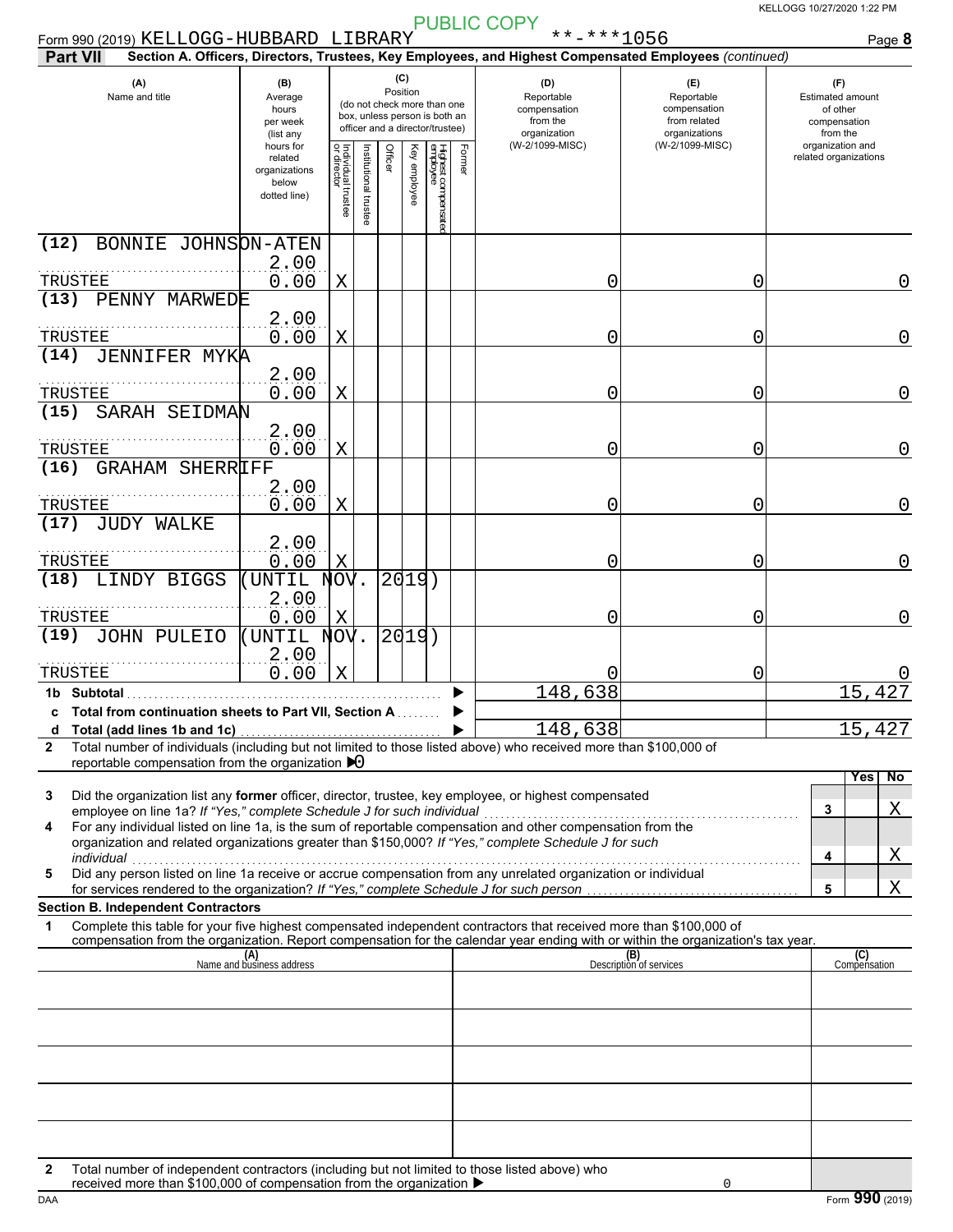|                                                           |                  | Form 990 (2019) KELLOGG-HUBBARD LIBRARY                |          |                             |                 |                                |                                                                                      | $******1056$                                 |                               | Page 9                                                 |
|-----------------------------------------------------------|------------------|--------------------------------------------------------|----------|-----------------------------|-----------------|--------------------------------|--------------------------------------------------------------------------------------|----------------------------------------------|-------------------------------|--------------------------------------------------------|
|                                                           | <b>Part VIII</b> |                                                        |          | <b>Statement of Revenue</b> |                 |                                |                                                                                      |                                              |                               |                                                        |
|                                                           |                  |                                                        |          |                             |                 |                                | Check if Schedule O contains a response or note to any line in this Part VIII<br>(A) |                                              | $\overline{c}$                | (D)                                                    |
|                                                           |                  |                                                        |          |                             |                 |                                | Total revenue                                                                        | (B)<br>Related or exempt<br>function revenue | Unrelated<br>business revenue | Revenue excluded<br>from tax under<br>sections 512-514 |
| Contributions, Gifts, Grants<br>and Other Similar Amounts |                  | 1a Federated campaigns                                 |          |                             | 1a              |                                |                                                                                      |                                              |                               |                                                        |
|                                                           |                  | <b>b</b> Membership dues <i></i>                       |          |                             | 1 <sub>b</sub>  |                                |                                                                                      |                                              |                               |                                                        |
|                                                           |                  | c Fundraising events                                   |          |                             | 1 <sub>c</sub>  | 19,368                         |                                                                                      |                                              |                               |                                                        |
|                                                           |                  | d Related organizations                                |          |                             | 1 <sub>d</sub>  |                                |                                                                                      |                                              |                               |                                                        |
|                                                           |                  | e Government grants (contributions)                    |          |                             | 1e              | 496,505                        |                                                                                      |                                              |                               |                                                        |
|                                                           |                  | f All other contributions, gifts, grants,              |          |                             |                 |                                |                                                                                      |                                              |                               |                                                        |
|                                                           |                  | and similar amounts not included above                 |          |                             | 1f              | 390,916                        |                                                                                      |                                              |                               |                                                        |
|                                                           |                  | <b>q</b> Noncash contributions included in lines 1a-1f |          |                             | 1g   \$         | 35,413                         |                                                                                      |                                              |                               |                                                        |
|                                                           |                  | h Total. Add lines 1a-1f                               |          |                             |                 |                                | 906,789                                                                              |                                              |                               |                                                        |
|                                                           |                  |                                                        |          |                             |                 | <b>Business Code</b><br>451211 | 26,739                                                                               | 26,739                                       |                               |                                                        |
|                                                           | 2a<br>b          | BOOK SALES<br>LIBRARY FINES                            |          |                             |                 | 900099                         | 18,739                                                                               | 18,739                                       |                               |                                                        |
|                                                           |                  | NON-RESIDENT FEES                                      |          |                             |                 | 451211                         | 4,494                                                                                | 4,494                                        |                               |                                                        |
|                                                           |                  | PRINTER AND COPIER                                     |          |                             |                 | 519100                         | 1,543                                                                                | 1,543                                        |                               |                                                        |
| Program Service<br>Revenue                                |                  |                                                        |          |                             |                 |                                |                                                                                      |                                              |                               |                                                        |
|                                                           |                  | f All other program service revenue                    |          |                             |                 |                                |                                                                                      |                                              |                               |                                                        |
|                                                           |                  |                                                        |          |                             |                 |                                | 51,515                                                                               |                                              |                               |                                                        |
|                                                           | 3                | Investment income (including dividends, interest, and  |          |                             |                 |                                |                                                                                      |                                              |                               |                                                        |
|                                                           |                  |                                                        |          |                             |                 |                                | 108,495                                                                              |                                              |                               | 108,495                                                |
|                                                           | 4                | Income from investment of tax-exempt bond proceeds     |          |                             |                 |                                |                                                                                      |                                              |                               |                                                        |
|                                                           | 5                |                                                        |          |                             |                 |                                |                                                                                      |                                              |                               |                                                        |
|                                                           |                  |                                                        |          | (i) Real                    |                 | (ii) Personal                  |                                                                                      |                                              |                               |                                                        |
|                                                           |                  | <b>6a</b> Gross rents                                  | 6a       |                             |                 |                                |                                                                                      |                                              |                               |                                                        |
|                                                           | b                | Less: rental expenses                                  | 6b<br>6c |                             |                 |                                |                                                                                      |                                              |                               |                                                        |
|                                                           | d                | Rental inc. or (loss)<br>Net rental income or (loss)   |          |                             |                 |                                |                                                                                      |                                              |                               |                                                        |
|                                                           |                  | <b>7a</b> Gross amount from                            |          | (i) Securities              |                 | (ii) Other                     |                                                                                      |                                              |                               |                                                        |
|                                                           |                  | sales of assets<br>other than inventory                | 7a       | 1,869,612                   |                 |                                |                                                                                      |                                              |                               |                                                        |
|                                                           |                  | <b>b</b> Less: cost or other                           |          |                             |                 |                                |                                                                                      |                                              |                               |                                                        |
| Revenue                                                   |                  | basis and sales exps.                                  | 7b       | 1,869,765                   |                 |                                |                                                                                      |                                              |                               |                                                        |
|                                                           |                  | c Gain or (loss)                                       | 7c       |                             | $-153$          |                                |                                                                                      |                                              |                               |                                                        |
| Other                                                     |                  |                                                        |          |                             |                 |                                | -153                                                                                 | $-153$                                       |                               |                                                        |
|                                                           |                  | 8a Gross income from fundraising events                |          |                             |                 |                                |                                                                                      |                                              |                               |                                                        |
|                                                           |                  | (not including $\frac{19}{368}$ , 368                  |          |                             |                 |                                |                                                                                      |                                              |                               |                                                        |
|                                                           |                  | of contributions reported on line 1c).                 |          |                             |                 |                                |                                                                                      |                                              |                               |                                                        |
|                                                           |                  | See Part IV, line 18<br><b>b</b> Less: direct expenses |          | .                           | 8a<br>8b        | 16,369<br>9,725                |                                                                                      |                                              |                               |                                                        |
|                                                           |                  | <b>c</b> Net income or (loss) from fundraising events  |          |                             |                 |                                | 6,644                                                                                |                                              |                               | 6,644                                                  |
|                                                           |                  | 9a Gross income from gaming activities.                |          |                             |                 |                                |                                                                                      |                                              |                               |                                                        |
|                                                           |                  | See Part IV, line 19                                   |          |                             | 9a              |                                |                                                                                      |                                              |                               |                                                        |
|                                                           |                  | <b>b</b> Less: direct expenses                         |          |                             | 9 <sub>b</sub>  |                                |                                                                                      |                                              |                               |                                                        |
|                                                           |                  | c Net income or (loss) from gaming activities          |          |                             |                 |                                |                                                                                      |                                              |                               |                                                        |
|                                                           |                  | 10a Gross sales of inventory, less                     |          |                             |                 |                                |                                                                                      |                                              |                               |                                                        |
|                                                           |                  | returns and allowances                                 |          | .                           | 10a             |                                |                                                                                      |                                              |                               |                                                        |
|                                                           |                  | <b>b</b> Less: cost of goods sold                      |          |                             | 10 <sub>b</sub> |                                |                                                                                      |                                              |                               |                                                        |
|                                                           |                  | <b>c</b> Net income or (loss) from sales of inventory  |          |                             |                 |                                |                                                                                      |                                              |                               |                                                        |
| Miscellaneous<br>Revenue                                  |                  |                                                        |          |                             |                 | <b>Business Code</b><br>519100 | 412                                                                                  | 412                                          |                               |                                                        |
|                                                           | 11a<br>b         | MISCELLANEOUS REVENUE                                  |          |                             |                 |                                |                                                                                      |                                              |                               |                                                        |
|                                                           |                  |                                                        |          |                             |                 |                                |                                                                                      |                                              |                               |                                                        |
|                                                           |                  |                                                        |          |                             |                 |                                |                                                                                      |                                              |                               |                                                        |
|                                                           |                  |                                                        |          |                             |                 |                                | 412                                                                                  |                                              |                               |                                                        |
|                                                           |                  |                                                        |          |                             |                 |                                | 1,073,702                                                                            | 51,774                                       | 0                             | 115,139                                                |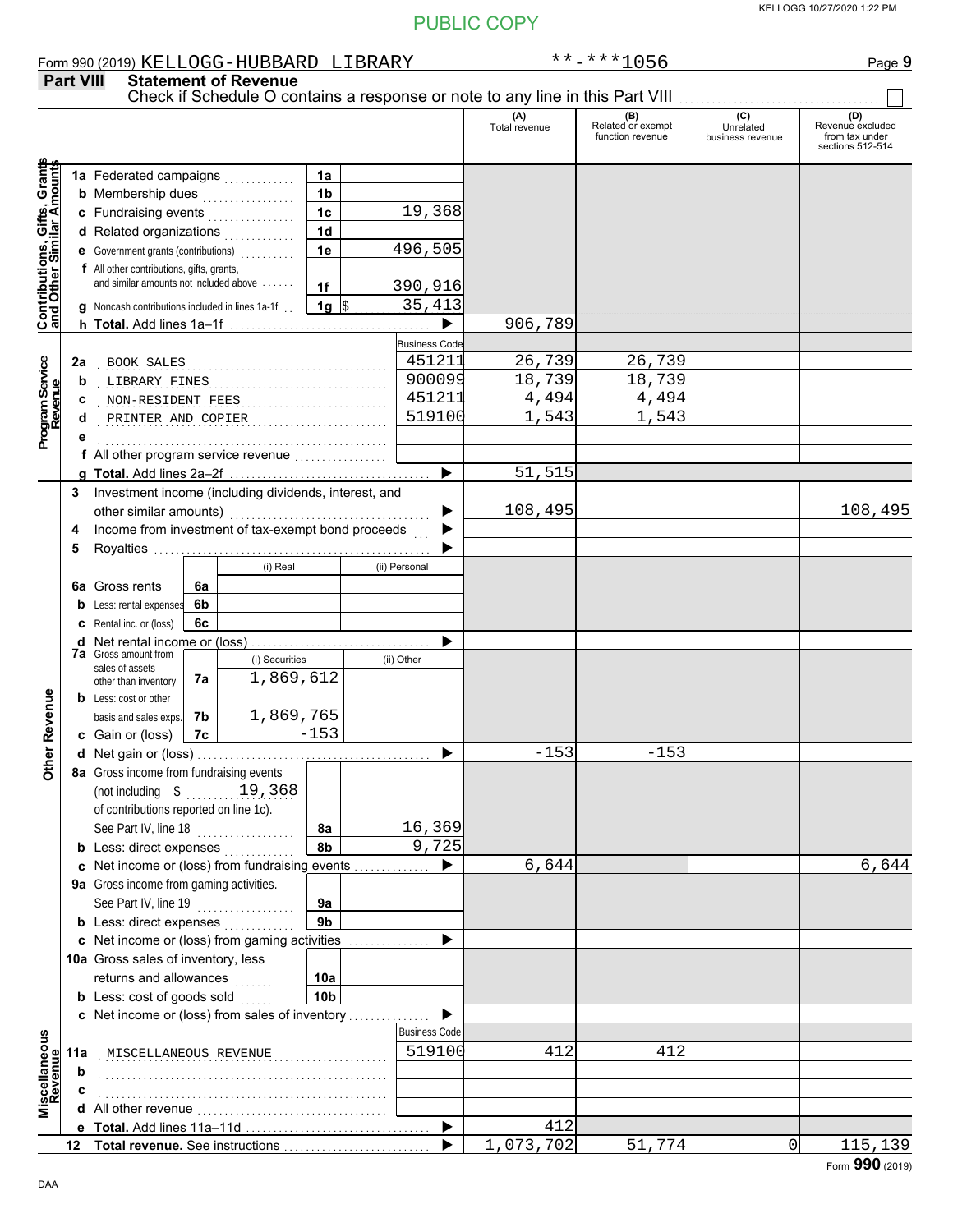# **Part IX Statement of Functional Expenses** Form 990 (2019) Page **10** KELLOGG-HUBBARD LIBRARY \*\*-\*\*\*1056

*Section 501(c)(3) and 501(c)(4) organizations must complete all columns. All other organizations must complete column (A).* Check if Schedule O contains a response or note to any line in this Part IX

|              | Check if Schedule O contains a response or note to any line in this Part IX                       |                       |                                    |                                           |                                |
|--------------|---------------------------------------------------------------------------------------------------|-----------------------|------------------------------------|-------------------------------------------|--------------------------------|
|              | Do not include amounts reported on lines 6b,<br>7b, 8b, 9b, and 10b of Part VIII.                 | (A)<br>Total expenses | (B)<br>Program service<br>expenses | (C)<br>Management and<br>general expenses | (D)<br>Fundraising<br>expenses |
|              | 1 Grants and other assistance to domestic organizations                                           |                       |                                    |                                           |                                |
|              | and domestic governments. See Part IV, line 21                                                    |                       |                                    |                                           |                                |
| $\mathbf{2}$ | Grants and other assistance to domestic                                                           |                       |                                    |                                           |                                |
|              | individuals. See Part IV, line 22                                                                 |                       |                                    |                                           |                                |
| 3            | Grants and other assistance to foreign                                                            |                       |                                    |                                           |                                |
|              | organizations, foreign governments, and foreign                                                   |                       |                                    |                                           |                                |
|              | individuals. See Part IV, lines 15 and 16                                                         |                       |                                    |                                           |                                |
| 4            | Benefits paid to or for members                                                                   |                       |                                    |                                           |                                |
| 5            | Compensation of current officers, directors,                                                      |                       |                                    |                                           |                                |
|              | trustees, and key employees                                                                       | 131,309               | 63,454                             | 50, 213                                   | 17,642                         |
| 6            | Compensation not included above to disqualified                                                   |                       |                                    |                                           |                                |
|              | persons (as defined under section 4958(f)(1)) and                                                 |                       |                                    |                                           |                                |
|              | persons described in section 4958(c)(3)(B)                                                        |                       |                                    |                                           |                                |
| 7            | Other salaries and wages                                                                          | 378,828               | 310,741                            | 17,517                                    | 50,570                         |
| 8            | Pension plan accruals and contributions (include                                                  |                       |                                    |                                           |                                |
|              | section 401(k) and 403(b) employer contributions)                                                 | 18,757                | 15,242                             | 929                                       | 2,586                          |
| 9            |                                                                                                   | 44,832                | 32,620                             | 5,993                                     | 6,219                          |
| 10           |                                                                                                   | 44,944                | 32,773                             | 6,105                                     | 6,066                          |
| 11           | Fees for services (nonemployees):                                                                 |                       |                                    |                                           |                                |
|              |                                                                                                   |                       |                                    |                                           |                                |
| b            |                                                                                                   | 1,766                 |                                    | 1,766                                     |                                |
|              |                                                                                                   | 2,253                 |                                    | $\frac{2}{2}$ , 253                       |                                |
| d            | Lobbying                                                                                          |                       |                                    |                                           |                                |
|              | e Professional fundraising services. See Part IV, line 17                                         |                       |                                    |                                           |                                |
| f            | Investment management fees                                                                        | 19,038                |                                    | 19,038                                    |                                |
| g            | Other. (If line 11g amount exceeds 10% of line 25, column                                         |                       |                                    |                                           |                                |
|              | (A) amount, list line 11g expenses on Schedule O.)                                                | 8,939                 | 1,338                              | 3,574                                     | 4,027                          |
| 12           |                                                                                                   |                       |                                    |                                           |                                |
| 13           |                                                                                                   | 9,504                 | 1,111                              | 5,834                                     | $\frac{2,559}{2,125}$          |
| 14           |                                                                                                   | 16,031                | 12,199                             | 1,707                                     |                                |
| 15           |                                                                                                   |                       |                                    |                                           |                                |
| 16           |                                                                                                   | 148,153               | 114,498                            | 23,104                                    | 10,551                         |
| 17           | Travel                                                                                            |                       |                                    |                                           |                                |
| 18           | Payments of travel or entertainment expenses                                                      |                       |                                    |                                           |                                |
|              | for any federal, state, or local public officials                                                 |                       |                                    |                                           |                                |
| 19           | Conferences, conventions, and meetings                                                            |                       |                                    |                                           |                                |
| 20           | Interest                                                                                          |                       |                                    |                                           |                                |
| 21           | Payments to affiliates [111] [11] Payments to affiliate successive                                |                       |                                    |                                           |                                |
| 22           | Depreciation, depletion, and amortization                                                         | 88,184                | 70,547                             | 10,582                                    | 7,055                          |
| 23           | Insurance <b>Manual</b>                                                                           |                       |                                    |                                           |                                |
| 24           | Other expenses. Itemize expenses not covered                                                      |                       |                                    |                                           |                                |
|              | above (List miscellaneous expenses on line 24e. If                                                |                       |                                    |                                           |                                |
|              | line 24e amount exceeds 10% of line 25, column                                                    |                       |                                    |                                           |                                |
|              | (A) amount, list line 24e expenses on Schedule O.)                                                |                       |                                    |                                           |                                |
| a            | LIBRARY COLLECTIONS                                                                               | 45,014                | 44,982                             | 32                                        |                                |
| b            | LIBRARY PROGRAMS                                                                                  | 6,025                 | 5,845                              | 180                                       |                                |
| C            | MISC EXPENSE<br>.                                                                                 | 4,660                 |                                    |                                           | 4,660                          |
| d            |                                                                                                   |                       |                                    |                                           |                                |
| е            | All other expenses                                                                                |                       |                                    |                                           |                                |
| 25           | Total functional expenses. Add lines 1 through 24e<br>Joint costs. Complete this line only if the | 968,237               | 705,350                            | 148,827                                   | 114,060                        |
| 26           | organization reported in column (B) joint costs                                                   |                       |                                    |                                           |                                |
|              | from a combined educational campaign and                                                          |                       |                                    |                                           |                                |
|              | fundraising solicitation. Check here ▶<br>following SOP 98-2 (ASC 958-720)                        |                       |                                    |                                           |                                |
| DAA          |                                                                                                   |                       |                                    |                                           | Form 990 (2019)                |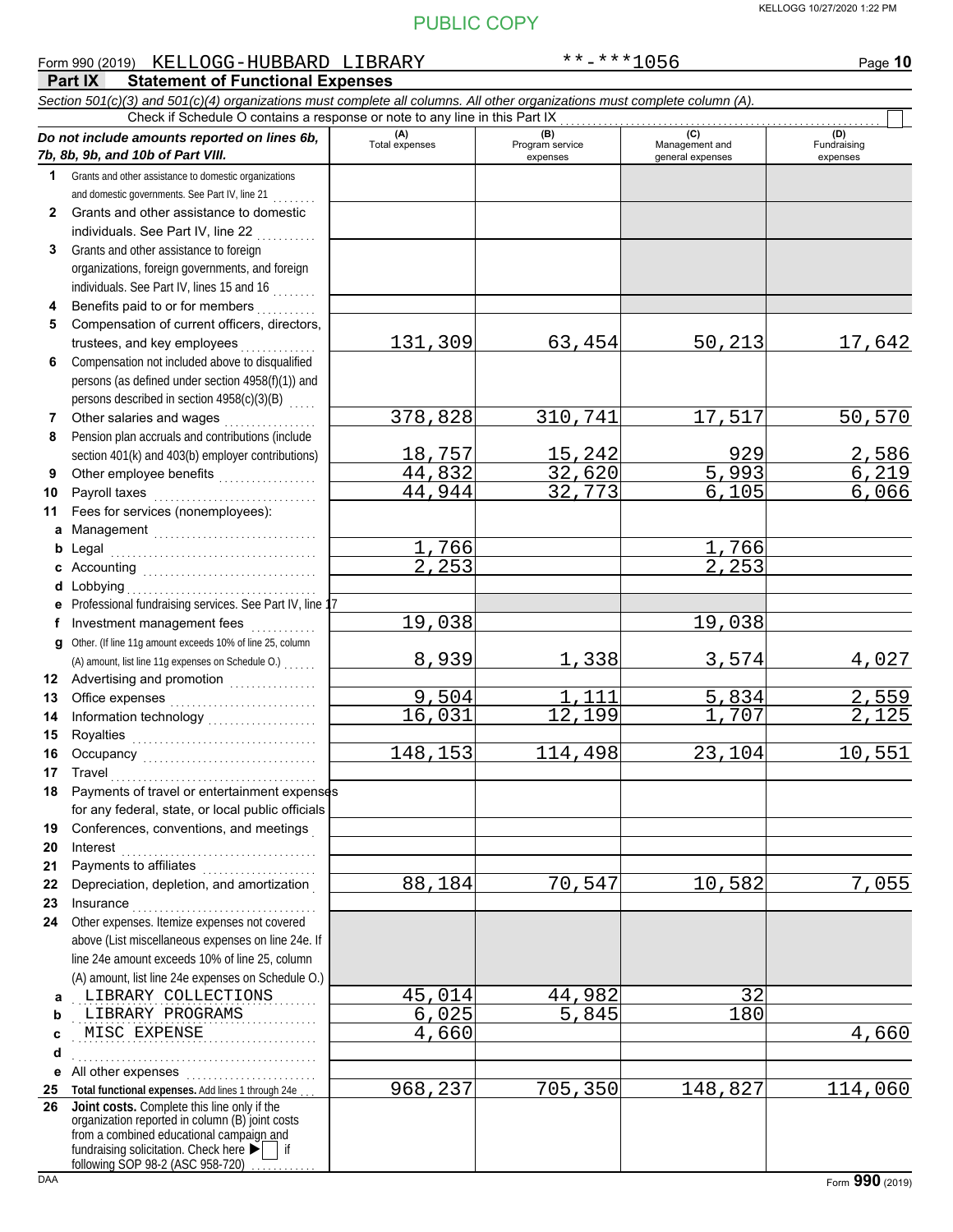|                             |        | Form 990 (2019) KELLOGG-HUBBARD LIBRARY                                      |                 |           | $******1056$             |                | Page 11                |
|-----------------------------|--------|------------------------------------------------------------------------------|-----------------|-----------|--------------------------|----------------|------------------------|
|                             | Part X | <b>Balance Sheet</b>                                                         |                 |           |                          |                |                        |
|                             |        | Check if Schedule O contains a response or note to any line in this Part X   |                 |           |                          |                |                        |
|                             |        |                                                                              |                 |           | (A)<br>Beginning of year |                | (B)<br>End of year     |
|                             | 1.     | Cash-non-interest-bearing                                                    |                 |           | 239,641                  | 1              | <u>473,529</u>         |
|                             | 2      |                                                                              |                 |           | 107,080                  | $\overline{2}$ | 135,317                |
|                             | 3      |                                                                              |                 |           |                          | 3              |                        |
|                             | 4      | Accounts receivable, net                                                     |                 |           | 2,750                    | 4              | 2,750                  |
|                             | 5      | Loans and other receivables from any current or former officer, director,    |                 |           |                          |                |                        |
|                             |        | trustee, key employee, creator or founder, substantial contributor, or 35%   |                 |           |                          |                |                        |
|                             |        | controlled entity or family member of any of these persons                   |                 |           |                          | 5              |                        |
|                             | 6      | Loans and other receivables from other disqualified persons (as defined      |                 |           |                          |                |                        |
|                             |        | under section 4958(f)(1)), and persons described in section 4958(c)(3)(B)    |                 |           |                          | 6              |                        |
| Assets                      | 7      | Notes and loans receivable, net                                              |                 |           |                          | 7              |                        |
|                             | 8      | Inventories for sale or use                                                  |                 |           |                          | 8              |                        |
|                             | 9      | Prepaid expenses and deferred charges                                        |                 |           | 310                      | 9              | 209                    |
|                             |        | 10a Land, buildings, and equipment: cost or other                            |                 |           |                          |                |                        |
|                             |        | basis. Complete Part VI of Schedule D<br><u> 10a  </u>                       |                 | 3,082,690 |                          |                |                        |
|                             | b      | Less: accumulated depreciation<br>.                                          | 10 <sub>b</sub> | 1,416,862 | <u>1,674,096 10c</u>     |                | <u>1,665,828</u>       |
|                             | 11     | Investments-publicly traded securities                                       |                 |           | 4,807,039                | 11             | 4,933,861              |
|                             | 12     | Investments-other securities. See Part IV, line 11                           |                 | 12        |                          |                |                        |
|                             | 13     | Investments-program-related. See Part IV, line 11                            |                 | 13        |                          |                |                        |
|                             | 14     | Intangible assets                                                            |                 | 14        |                          |                |                        |
|                             | 15     | Other assets. See Part IV, line 11                                           |                 |           |                          | 15             |                        |
|                             | 16     |                                                                              |                 |           | 6,830,916                | 16             | , 211, 494             |
|                             | 17     |                                                                              |                 |           | 67,550                   | 17             | 78,022                 |
|                             | 18     | Grants payable                                                               |                 | 18        |                          |                |                        |
|                             | 19     | Deferred revenue                                                             |                 |           | 1,298                    | 19             | 98                     |
|                             | 20     | Tax-exempt bond liabilities                                                  |                 |           |                          | 20             |                        |
|                             | 21     | Escrow or custodial account liability. Complete Part IV of Schedule D        |                 |           |                          | 21             |                        |
|                             | 22     | Loans and other payables to any current or former officer, director,         |                 |           |                          |                |                        |
| Liabilities                 |        | trustee, key employee, creator or founder, substantial contributor, or 35%   |                 |           |                          |                |                        |
|                             |        | controlled entity or family member of any of these persons                   |                 |           |                          | 22             |                        |
|                             | 23     | Secured mortgages and notes payable to unrelated third parties               |                 |           | 38,649                   | 23             | 21,320                 |
|                             | 24     | Unsecured notes and loans payable to unrelated third parties                 |                 | .         | 66,175                   | 24             | 82,362                 |
|                             | 25     | Other liabilities (including federal income tax, payables to related third   |                 |           |                          |                |                        |
|                             |        | parties, and other liabilities not included on lines 17-24). Complete Part X |                 |           |                          |                |                        |
|                             |        | of Schedule D                                                                |                 |           |                          | 25             |                        |
|                             | 26     |                                                                              |                 |           | 173,672                  | 26             | 181,802                |
|                             |        | Organizations that follow FASB ASC 958, check here X                         |                 |           |                          |                |                        |
|                             |        | and complete lines 27, 28, 32, and 33.                                       |                 |           |                          |                |                        |
|                             | 27     | Net assets without donor restrictions                                        |                 |           | 5,515,393                | 27             | <u>5,876,821</u>       |
|                             | 28     | Net assets with donor restrictions                                           |                 |           | 1,141,851                | 28             | ,152,871               |
|                             |        | Organizations that do not follow FASB ASC 958, check here                    |                 |           |                          |                |                        |
| Net Assets or Fund Balances |        | and complete lines 29 through 33.                                            |                 |           |                          |                |                        |
|                             | 29     | Capital stock or trust principal, or current funds                           |                 |           |                          | 29             |                        |
|                             | 30     | Paid-in or capital surplus, or land, building, or equipment fund             |                 |           |                          | 30             |                        |
|                             | 31     | Retained earnings, endowment, accumulated income, or other funds             |                 |           |                          | 31             |                        |
|                             | 32     | Total net assets or fund balances                                            |                 |           | 6,657,244                | 32             | 7,029,692<br>7,211,494 |
|                             | 33     |                                                                              |                 |           | 6,830,916                | 33             |                        |

Form **990** (2019)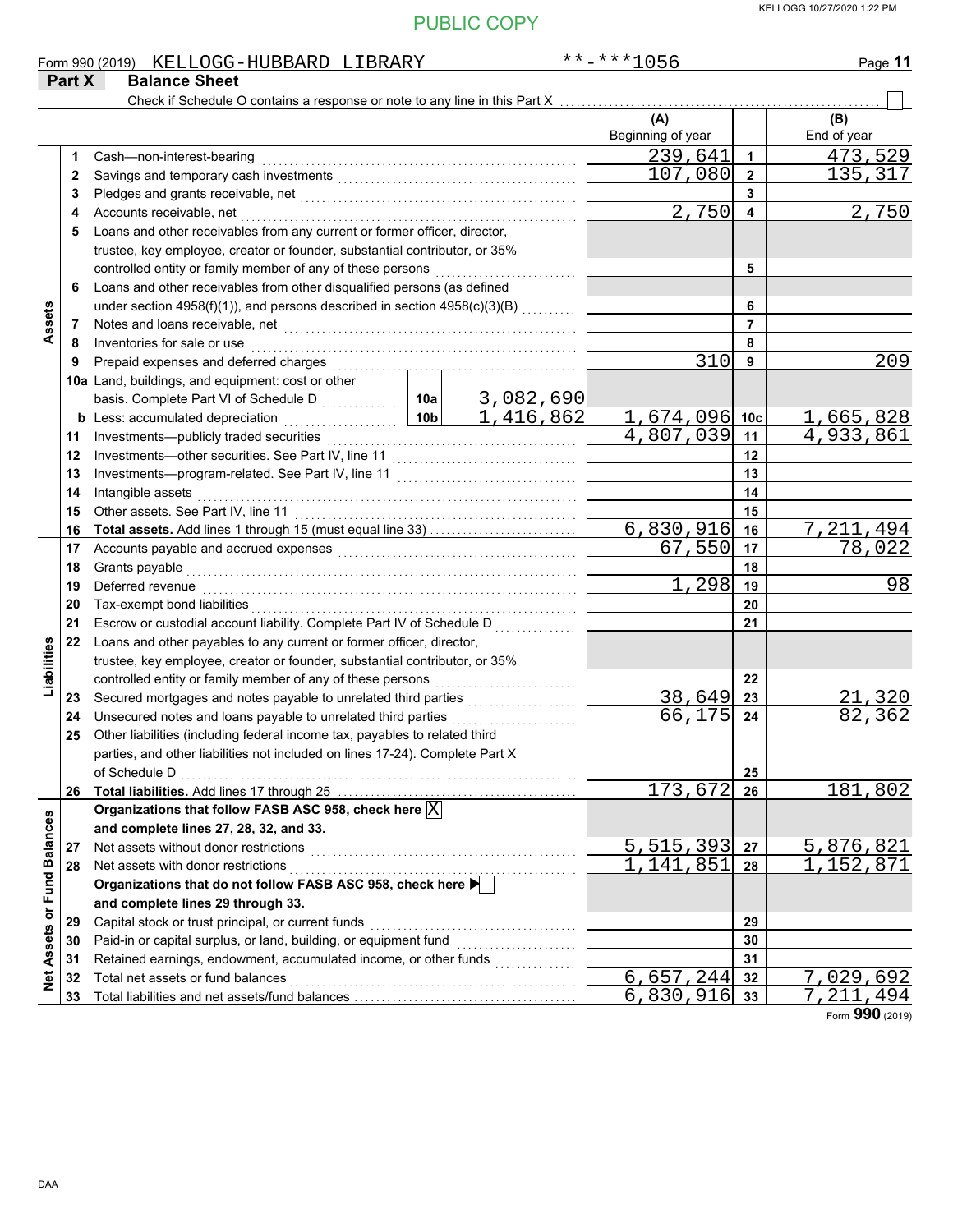|    | $******1056$<br>Form 990 (2019) KELLOGG-HUBBARD LIBRARY                                                                                                                                                                        |                         |                | Page 12   |
|----|--------------------------------------------------------------------------------------------------------------------------------------------------------------------------------------------------------------------------------|-------------------------|----------------|-----------|
|    | <b>Reconciliation of Net Assets</b><br><b>Part XI</b>                                                                                                                                                                          |                         |                |           |
|    |                                                                                                                                                                                                                                |                         |                |           |
| 1  | Total revenue (must equal Part VIII, column (A), line 12)                                                                                                                                                                      | $\mathbf{1}$            |                | 1,073,702 |
| 2  |                                                                                                                                                                                                                                | $\overline{2}$          |                | 968,237   |
| 3  | Revenue less expenses. Subtract line 2 from line 1                                                                                                                                                                             | $\overline{3}$          |                | 105, 465  |
| 4  | Net assets or fund balances at beginning of year (must equal Part X, line 32, column (A)) [[[[[[[[[[[[[[[[[[[                                                                                                                  | $\overline{\mathbf{4}}$ |                | 6,657,244 |
| 5  | Net unrealized gains (losses) on investments [11] production and the contract of the set of the set of the set of the set of the set of the set of the set of the set of the set of the set of the set of the set of the set o | 5                       |                | 266,983   |
| 6  | Donated services and use of facilities <b>constructs</b> and the construction of the services and use of facilities <b>constructs</b>                                                                                          | 6                       |                |           |
| 7  | Investment expenses                                                                                                                                                                                                            | $\overline{7}$          |                |           |
| 8  | Prior period adjustments entertainments and a series of the contract of the contract of the contract of the contract of the contract of the contract of the contract of the contract of the contract of the contract of the co | 8                       |                |           |
| 9  | Other changes in net assets or fund balances (explain on Schedule O)                                                                                                                                                           | 9                       |                |           |
| 10 | Net assets or fund balances at end of year. Combine lines 3 through 9 (must equal Part X, line                                                                                                                                 |                         |                |           |
|    | 32, column (B))                                                                                                                                                                                                                | 10                      |                | 7,029,692 |
|    | <b>Financial Statements and Reporting</b><br><b>Part XII</b>                                                                                                                                                                   |                         |                |           |
|    |                                                                                                                                                                                                                                |                         |                |           |
|    |                                                                                                                                                                                                                                |                         |                | Yes<br>No |
| 1  | $ X $ Accrual<br>Accounting method used to prepare the Form 990:     Cash<br>Other                                                                                                                                             |                         |                |           |
|    | If the organization changed its method of accounting from a prior year or checked "Other," explain in                                                                                                                          |                         |                |           |
|    | Schedule O.                                                                                                                                                                                                                    |                         |                |           |
|    | 2a Were the organization's financial statements compiled or reviewed by an independent accountant?                                                                                                                             |                         | 2a             | Χ         |
|    | If "Yes," check a box below to indicate whether the financial statements for the year were compiled or                                                                                                                         |                         |                |           |
|    | reviewed on a separate basis, consolidated basis, or both:                                                                                                                                                                     |                         |                |           |
|    | Separate basis   Consolidated basis<br>Both consolidated and separate basis                                                                                                                                                    |                         |                |           |
|    | <b>b</b> Were the organization's financial statements audited by an independent accountant?                                                                                                                                    |                         | 2b             | Χ         |
|    | If "Yes," check a box below to indicate whether the financial statements for the year were audited on a                                                                                                                        |                         |                |           |
|    | separate basis, consolidated basis, or both:                                                                                                                                                                                   |                         |                |           |
|    | Separate basis<br>  Consolidated basis<br>Both consolidated and separate basis                                                                                                                                                 |                         |                |           |
|    | c If "Yes" to line 2a or 2b, does the organization have a committee that assumes responsibility for oversight of                                                                                                               |                         |                |           |
|    | the audit, review, or compilation of its financial statements and selection of an independent accountant?                                                                                                                      |                         | 2 <sub>c</sub> |           |
|    | If the organization changed either its oversight process or selection process during the tax year, explain on                                                                                                                  |                         |                |           |
|    | Schedule O.                                                                                                                                                                                                                    |                         |                |           |
|    | 3a As a result of a federal award, was the organization required to undergo an audit or audits as set forth in the                                                                                                             |                         |                |           |
|    | Single Audit Act and OMB Circular A-133?                                                                                                                                                                                       |                         | 3a             | Χ         |
|    | <b>b</b> If "Yes," did the organization undergo the required audit or audits? If the organization did not undergo the                                                                                                          |                         |                |           |
|    | required audit or audits, explain why on Schedule O and describe any steps taken to undergo such audits                                                                                                                        |                         | 3 <sub>b</sub> |           |

Form **990** (2019)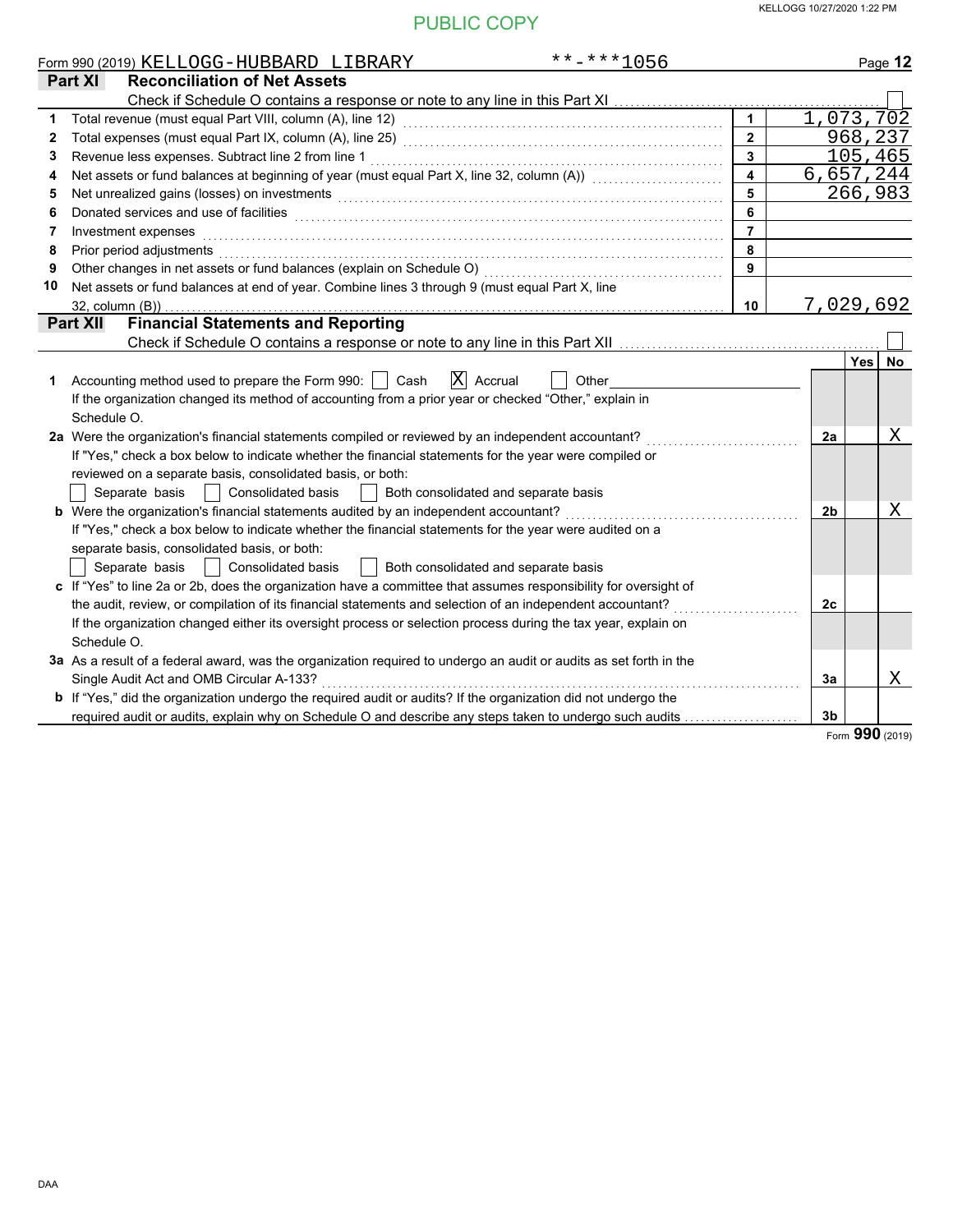OMB No. 1545-0047

#### PUBLIC COPY

**SCHEDULE A Public Charity Status and Public Support**

| (Form 990 or 990-EZ)              |                                                            | Complete if the organization is a section 501(c)(3) organization or a section 4947(a)(1) nonexempt charitable trust.                                                                                                                                           |                          |    |                        | 2019                                  |
|-----------------------------------|------------------------------------------------------------|----------------------------------------------------------------------------------------------------------------------------------------------------------------------------------------------------------------------------------------------------------------|--------------------------|----|------------------------|---------------------------------------|
| Department of the Treasury        |                                                            | Attach to Form 990 or Form 990-EZ.                                                                                                                                                                                                                             |                          |    |                        | <b>Open to Public</b>                 |
| Internal Revenue Service          |                                                            | Go to www.irs.gov/Form990 for instructions and the latest information.                                                                                                                                                                                         |                          |    |                        | Inspection                            |
| Name of the organization          |                                                            |                                                                                                                                                                                                                                                                |                          |    | $******1056$           | <b>Employer identification number</b> |
| Part I                            |                                                            | KELLOGG-HUBBARD LIBRARY<br>Reason for Public Charity Status (All organizations must complete this part.) See instructions.                                                                                                                                     |                          |    |                        |                                       |
|                                   |                                                            | The organization is not a private foundation because it is: (For lines 1 through 12, check only one box.)                                                                                                                                                      |                          |    |                        |                                       |
| 1                                 |                                                            | A church, convention of churches, or association of churches described in section 170(b)(1)(A)(i).                                                                                                                                                             |                          |    |                        |                                       |
| 2                                 |                                                            | A school described in section 170(b)(1)(A)(ii). (Attach Schedule E (Form 990 or 990-EZ).)                                                                                                                                                                      |                          |    |                        |                                       |
| 3                                 |                                                            | A hospital or a cooperative hospital service organization described in section 170(b)(1)(A)(iii).                                                                                                                                                              |                          |    |                        |                                       |
| 4                                 |                                                            | A medical research organization operated in conjunction with a hospital described in section 170(b)(1)(A)(iii). Enter the hospital's name,                                                                                                                     |                          |    |                        |                                       |
| city, and state:                  |                                                            |                                                                                                                                                                                                                                                                |                          |    |                        |                                       |
| 5                                 |                                                            | An organization operated for the benefit of a college or university owned or operated by a governmental unit described in                                                                                                                                      |                          |    |                        |                                       |
| 6                                 | section 170(b)(1)(A)(iv). (Complete Part II.)              | A federal, state, or local government or governmental unit described in section 170(b)(1)(A)(v).                                                                                                                                                               |                          |    |                        |                                       |
| $\vert X \vert$<br>$\overline{7}$ |                                                            | An organization that normally receives a substantial part of its support from a governmental unit or from the general public                                                                                                                                   |                          |    |                        |                                       |
|                                   | described in section 170(b)(1)(A)(vi). (Complete Part II.) |                                                                                                                                                                                                                                                                |                          |    |                        |                                       |
| 8                                 |                                                            | A community trust described in section 170(b)(1)(A)(vi). (Complete Part II.)                                                                                                                                                                                   |                          |    |                        |                                       |
| 9                                 |                                                            | An agricultural research organization described in section 170(b)(1)(A)(ix) operated in conjunction with a land-grant college                                                                                                                                  |                          |    |                        |                                       |
| university:                       |                                                            | or university or a non-land-grant college of agriculture (see instructions). Enter the name, city, and state of the college or                                                                                                                                 |                          |    |                        |                                       |
| 10                                |                                                            | An organization that normally receives: (1) more than 33 1/3% of its support from contributions, membership fees, and gross                                                                                                                                    |                          |    |                        |                                       |
|                                   |                                                            | receipts from activities related to its exempt functions—subject to certain exceptions, and (2) no more than 33 1/3% of its                                                                                                                                    |                          |    |                        |                                       |
|                                   |                                                            | support from gross investment income and unrelated business taxable income (less section 511 tax) from businesses<br>acquired by the organization after June 30, 1975. See section 509(a)(2). (Complete Part III.)                                             |                          |    |                        |                                       |
| 11                                |                                                            | An organization organized and operated exclusively to test for public safety. See section 509(a)(4).                                                                                                                                                           |                          |    |                        |                                       |
| 12                                |                                                            | An organization organized and operated exclusively for the benefit of, to perform the functions of, or to carry out the purposes                                                                                                                               |                          |    |                        |                                       |
|                                   |                                                            | of one or more publicly supported organizations described in section 509(a)(1) or section 509(a)(2). See section 509(a)(3).                                                                                                                                    |                          |    |                        |                                       |
|                                   |                                                            | Check the box in lines 12a through 12d that describes the type of supporting organization and complete lines 12e, 12f, and 12g.<br>Type I. A supporting organization operated, supervised, or controlled by its supported organization(s), typically by giving |                          |    |                        |                                       |
| a                                 |                                                            | the supported organization(s) the power to regularly appoint or elect a majority of the directors or trustees of the                                                                                                                                           |                          |    |                        |                                       |
|                                   |                                                            | supporting organization. You must complete Part IV, Sections A and B.                                                                                                                                                                                          |                          |    |                        |                                       |
| b                                 |                                                            | Type II. A supporting organization supervised or controlled in connection with its supported organization(s), by having                                                                                                                                        |                          |    |                        |                                       |
|                                   |                                                            | control or management of the supporting organization vested in the same persons that control or manage the supported<br>organization(s). You must complete Part IV, Sections A and C.                                                                          |                          |    |                        |                                       |
| c                                 |                                                            | Type III functionally integrated. A supporting organization operated in connection with, and functionally integrated with,                                                                                                                                     |                          |    |                        |                                       |
|                                   |                                                            | its supported organization(s) (see instructions). You must complete Part IV, Sections A, D, and E.                                                                                                                                                             |                          |    |                        |                                       |
| d                                 |                                                            | Type III non-functionally integrated. A supporting organization operated in connection with its supported organization(s)                                                                                                                                      |                          |    |                        |                                       |
|                                   |                                                            | that is not functionally integrated. The organization generally must satisfy a distribution requirement and an attentiveness<br>requirement (see instructions). You must complete Part IV, Sections A and D, and Part V.                                       |                          |    |                        |                                       |
| е                                 |                                                            | Check this box if the organization received a written determination from the IRS that it is a Type I, Type II, Type III                                                                                                                                        |                          |    |                        |                                       |
|                                   |                                                            | functionally integrated, or Type III non-functionally integrated supporting organization.                                                                                                                                                                      |                          |    |                        |                                       |
| f<br>g                            | Enter the number of supported organizations                | Provide the following information about the supported organization(s).                                                                                                                                                                                         |                          |    |                        |                                       |
| (i) Name of supported             | (ii) EIN                                                   | (iii) Type of organization                                                                                                                                                                                                                                     | (iv) Is the organization |    | (v) Amount of monetary | (vi) Amount of                        |
| organization                      |                                                            | (described on lines 1-10                                                                                                                                                                                                                                       | listed in your governing |    | support (see           | other support (see                    |
|                                   |                                                            | above (see instructions))                                                                                                                                                                                                                                      | document?<br>Yes         | No | instructions)          | instructions)                         |
| (A)                               |                                                            |                                                                                                                                                                                                                                                                |                          |    |                        |                                       |
|                                   |                                                            |                                                                                                                                                                                                                                                                |                          |    |                        |                                       |
| (B)                               |                                                            |                                                                                                                                                                                                                                                                |                          |    |                        |                                       |
|                                   |                                                            |                                                                                                                                                                                                                                                                |                          |    |                        |                                       |
| (C)                               |                                                            |                                                                                                                                                                                                                                                                |                          |    |                        |                                       |
|                                   |                                                            |                                                                                                                                                                                                                                                                |                          |    |                        |                                       |
| (D)                               |                                                            |                                                                                                                                                                                                                                                                |                          |    |                        |                                       |
| (E)                               |                                                            |                                                                                                                                                                                                                                                                |                          |    |                        |                                       |
|                                   |                                                            |                                                                                                                                                                                                                                                                |                          |    |                        |                                       |
|                                   |                                                            |                                                                                                                                                                                                                                                                |                          |    |                        |                                       |
| <b>Total</b>                      |                                                            |                                                                                                                                                                                                                                                                |                          |    |                        |                                       |

**For Paperwork Reduction Act Notice, see the Instructions for Form 990 or 990-EZ.**

**Schedule A (Form 990 or 990-EZ) 2019**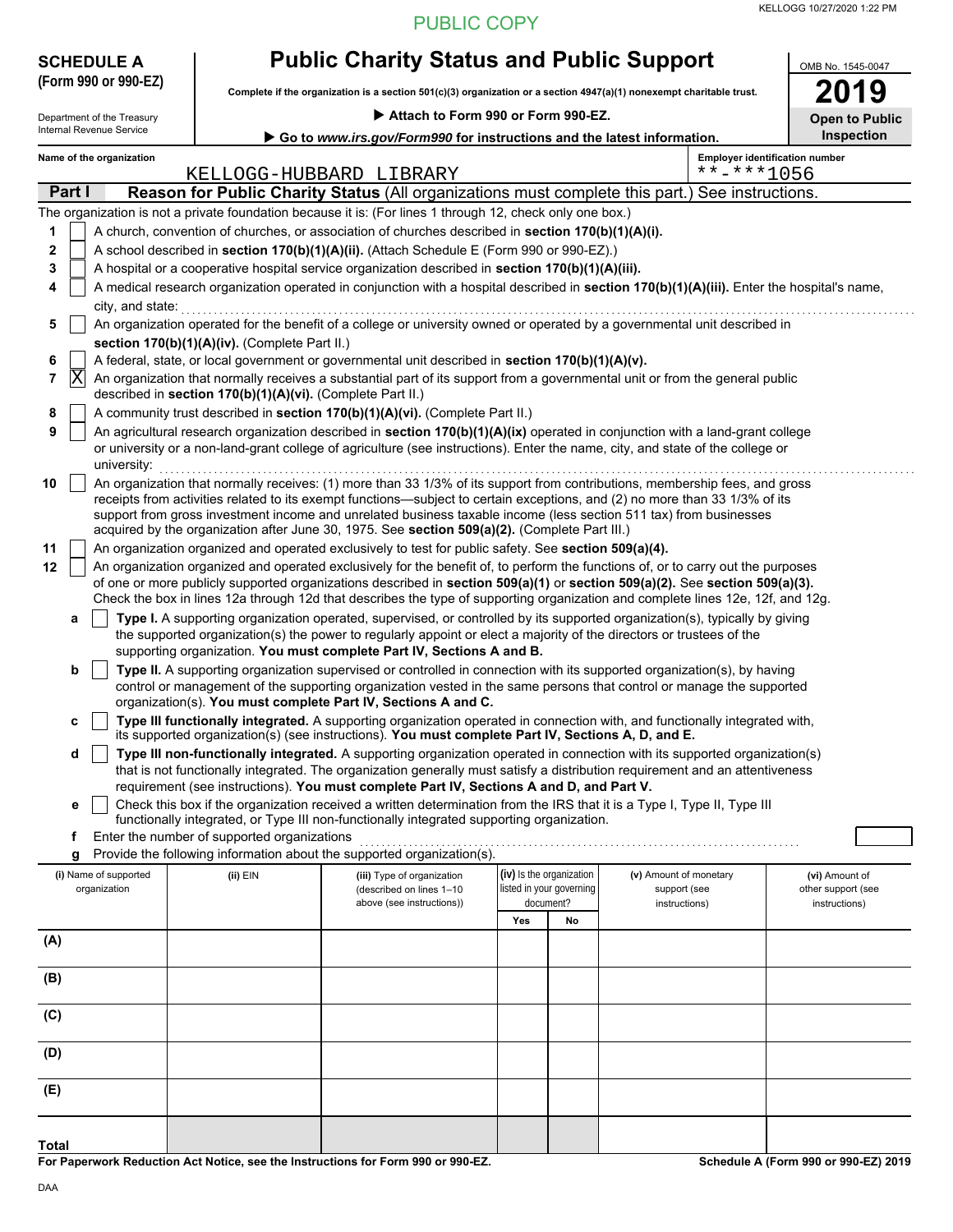Schedule A (Form 990 or 990-EZ) 2019 KELLOGG-HUBBARD LIBRARY \*\*-\*\*\*1056 Page **2 Part II** Support Schedule for Organizations Described in Sections 170(b)(1)(A)(iv) and 170(b)(1)(A)(vi) (Complete only if you checked the box on line 5, 7, or 8 of Part I or if the organization failed to qualify under Part III. If the organization fails to qualify under the tests listed below, please complete Part III.) **Section A. Public Support Calendar year (or fiscal year beginning in) (f)** Total **(a)** 2015 **(b)** 2016 **(c)** 2017 **(d)** 2018 **(e)** 2019 **1** Gifts, grants, contributions, and membership fees received. (Do not include any "unusual grants.") ......... 618,024 623,931 627,160 858,379 739,332 3,466,826 **2** Tax revenues levied for the organization's benefit and either paid to or expended on its behalf **3** The value of services or facilities furnished by a governmental unit to the organization without charge **Total.** Add lines 1 through 3 . . . . . . . . . 618,024 623,931 627,160 858,379 739,332 3,466,826 **4 5** The portion of total contributions by each person (other than a governmental unit or publicly supported organization) included on line 1 that exceeds 2% of the amount shown on line 11, column  $(f)$ Public support. Subtract line 5 from line 4 3,466,826 **6 Section B. Total Support** Calendar year (or fiscal year beginning in)  $\blacktriangleright$  (a) 2015 (b) 2016 (c) 2017 (d) 2018 (e) 2019 (f) Total **(b)** 2016 **(c)** 2017 **(d)** 2018 **(e)** 2019 **(a)** 2015 **7** Amounts from line 4 618,024 623,931 627,160 858,379 739,332 3,466,826 **8** Gross income from interest, dividends, payments received on securities loans, rents, royalties, and income from similar sources . . . . . . . . . . . . . . . . . . . . . . . . 105,267 122,705 126,321 118,678 108,495 581,466 **9** Net income from unrelated business activities, whether or not the business is regularly carried on . . . . . . . . . . . . . . . . . Other income. Do not include gain or **10** loss from the sale of capital assets (Explain in Part VI.) . . . . . . . . . . . . . . . . . . 12,009 10,606 21,349 21,018 16,369 81,351 **11 Total support.** Add lines 7 through 10 4,129,643 Gross receipts from related activities, etc. (see instructions) .......... **12 12** 350,283 **13** First five years. If the Form 990 is for the organization's first, second, third, fourth, or fifth tax year as a section 501(c)(3) organization, check this box and stop here  $\blacktriangleright$   $\vdash$ **Section C. Computation of Public Support Percentage 14** Public support percentage for 2019 (line 6, column (f) divided by line 11, column (f)) . . . . . . . . . . . . . . . . . . . . . . . . . . . . . . . . . . . . . . **14 %** 83.95 Public support percentage from 2018 Schedule A, Part II, line 14 . . . . . . . . . . . . . . . . . . . . . . . . . . . . . . . . . . . . . . . . . . . . . . . . . . . . . . . . . . **15 15 %** 82.74 **16a 33 1/3% support test—2019.** If the organization did not check the box on line 13, and line 14 is 33 1/3% or more, check this box and stop here. The organization qualifies as a publicly supported organization .........  $|{\rm X}|$ **b 33 1/3% support test—2018.** If the organization did not check a box on line 13 or 16a, and line 15 is 33 1/3% or more, check this box and stop here. The organization qualifies as a publicly supported organization **17a 10%-facts-and-circumstances test—2019.** If the organization did not check a box on line 13, 16a, or 16b, and line 14 is 10% or more, and if the organization meets the "facts-and-circumstances" test, check this box and **stop here.** Explain in Part VI how the organization meets the "facts-and-circumstances" test. The organization qualifies as a publicly supported organization . . . . . . . . . . . . . . . . . . . . . . . . . . . . . . . . . . . . . . . . . . . . . . . . . . . . . . . . . . . . . . . . . . . . . . . . . . . . . . . . . . . . . . . . . . . . . . . . . . . . . . . . . . . . . . . . . . . . . . . . . . . . . . . . . . . . . . **b 10%-facts-and-circumstances test—2018.** If the organization did not check a box on line 13, 16a, 16b, or 17a, and line 15 is 10% or more, and if the organization meets the "facts-and-circumstances" test, check this box and **stop here.** Explain in Part VI how the organization meets the "facts-and-circumstances" test. The organization qualifies as a publicly supported organization **18 Private foundation.** If the organization did not check a box on line 13, 16a, 16b, 17a, or 17b, check this box and see instructions . . . . . . . . . . . . . . . . . . . . . . . . . . . . . . . . . . . . . . . . . . . . . . . . . . . . . . . . . . . . . . . . . . . . . . . . . . . . . . . . . . . . . . . . . . . . . . . . . . . . . . . . . . . . . . . . . . . . . . . . . . . . . . . . . . . . . . . **Schedule A (Form 990 or 990-EZ) 2019**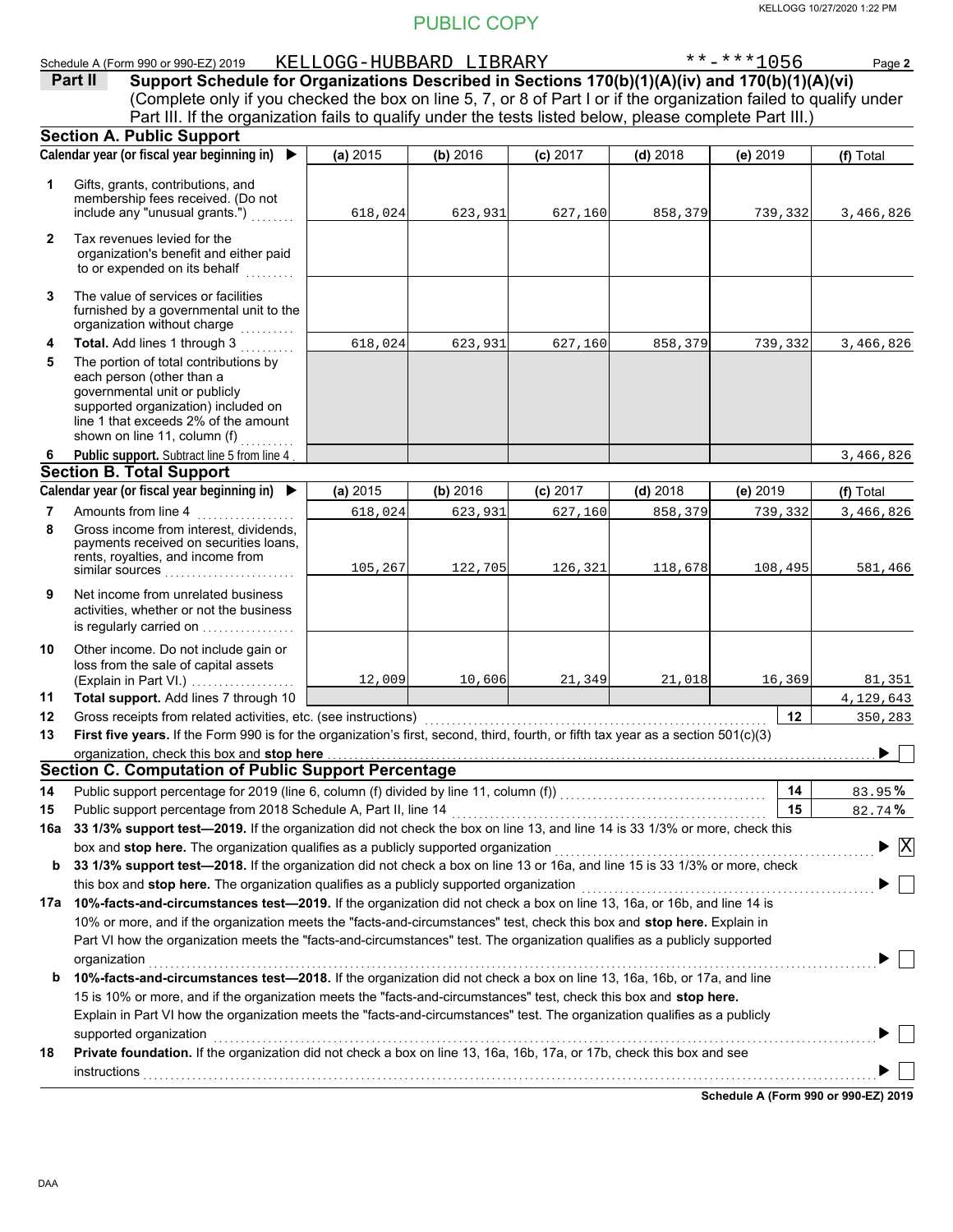|              | Schedule A (Form 990 or 990-EZ) 2019                                                                                                                                                                                                                            |          | KELLOGG-HUBBARD LIBRARY |            |            | $******1056$ | Page 3    |
|--------------|-----------------------------------------------------------------------------------------------------------------------------------------------------------------------------------------------------------------------------------------------------------------|----------|-------------------------|------------|------------|--------------|-----------|
|              | Part III<br>Support Schedule for Organizations Described in Section 509(a)(2)                                                                                                                                                                                   |          |                         |            |            |              |           |
|              | (Complete only if you checked the box on line 10 of Part I or if the organization failed to qualify under Part II.                                                                                                                                              |          |                         |            |            |              |           |
|              | If the organization fails to qualify under the tests listed below, please complete Part II.)                                                                                                                                                                    |          |                         |            |            |              |           |
|              | <b>Section A. Public Support</b>                                                                                                                                                                                                                                |          |                         |            |            |              |           |
|              | Calendar year (or fiscal year beginning in)<br>$\blacktriangleright$                                                                                                                                                                                            | (a) 2015 | (b) 2016                | $(c)$ 2017 | $(d)$ 2018 | $(e)$ 2019   | (f) Total |
| 1            | Gifts, grants, contributions, and membership fees                                                                                                                                                                                                               |          |                         |            |            |              |           |
|              | received. (Do not include any "unusual grants.")                                                                                                                                                                                                                |          |                         |            |            |              |           |
| $\mathbf{2}$ | Gross receipts from admissions, merchandise                                                                                                                                                                                                                     |          |                         |            |            |              |           |
|              | sold or services performed, or facilities<br>furnished in any activity that is related to the<br>organization's tax-exempt purpose                                                                                                                              |          |                         |            |            |              |           |
| 3            | Gross receipts from activities that are not an<br>unrelated trade or business under section 513                                                                                                                                                                 |          |                         |            |            |              |           |
| 4            | Tax revenues levied for the<br>organization's benefit and either paid<br>to or expended on its behalf                                                                                                                                                           |          |                         |            |            |              |           |
| 5            | The value of services or facilities<br>furnished by a governmental unit to the<br>organization without charge                                                                                                                                                   |          |                         |            |            |              |           |
| 6            | Total. Add lines 1 through 5                                                                                                                                                                                                                                    |          |                         |            |            |              |           |
|              | 7a Amounts included on lines 1, 2, and 3<br>received from disqualified persons                                                                                                                                                                                  |          |                         |            |            |              |           |
| b            | Amounts included on lines 2 and 3<br>received from other than disqualified<br>persons that exceed the greater of \$5,000<br>or 1% of the amount on line 13 for the year                                                                                         |          |                         |            |            |              |           |
| c            | Add lines 7a and 7b<br>. <b>.</b> .                                                                                                                                                                                                                             |          |                         |            |            |              |           |
| 8            | Public support. (Subtract line 7c from<br>line $6.$ )                                                                                                                                                                                                           |          |                         |            |            |              |           |
|              | <b>Section B. Total Support</b>                                                                                                                                                                                                                                 |          |                         |            |            |              |           |
|              | Calendar year (or fiscal year beginning in) $\blacktriangleright$                                                                                                                                                                                               | (a) 2015 | (b) 2016                | $(c)$ 2017 | $(d)$ 2018 | (e) 2019     | (f) Total |
| 9            | Amounts from line 6<br>an an an Dùbhlachd an Dùbhaidh.<br>Bailtean an Dùbhaidh an Dùbhaidh an Dùbhaidh an Dùbhaidh an Dùbhaidh an Dùbhaidh an Dùbhaidh an Dùbhaidh.                                                                                             |          |                         |            |            |              |           |
| 10a          | Gross income from interest, dividends,<br>payments received on securities loans, rents,<br>royalties, and income from similar sources                                                                                                                           |          |                         |            |            |              |           |
| b            | Unrelated business taxable income (less<br>section 511 taxes) from businesses<br>acquired after June 30, 1975                                                                                                                                                   |          |                         |            |            |              |           |
|              | c Add lines 10a and 10b $\ldots$                                                                                                                                                                                                                                |          |                         |            |            |              |           |
| 11           | Net income from unrelated business<br>activities not included in line 10b, whether<br>or not the business is regularly carried on.                                                                                                                              |          |                         |            |            |              |           |
| 12           | Other income. Do not include gain or<br>loss from the sale of capital assets<br>(Explain in Part VI.)                                                                                                                                                           |          |                         |            |            |              |           |
| 13           | Total support. (Add lines 9, 10c, 11,<br>and 12.)                                                                                                                                                                                                               |          |                         |            |            |              |           |
| 14           | First five years. If the Form 990 is for the organization's first, second, third, fourth, or fifth tax year as a section 501(c)(3)<br>organization, check this box and stop here                                                                                |          |                         |            |            |              |           |
|              | <b>Section C. Computation of Public Support Percentage</b>                                                                                                                                                                                                      |          |                         |            |            |              |           |
| 15           | Public support percentage for 2019 (line 8, column (f), divided by line 13, column (f)) [[[[[[[[[[[[[[[[[[[[[                                                                                                                                                   |          |                         |            |            | 15           | $\%$      |
| 16           |                                                                                                                                                                                                                                                                 |          |                         |            |            | 16           | $\%$      |
|              | Section D. Computation of Investment Income Percentage                                                                                                                                                                                                          |          |                         |            |            |              |           |
|              |                                                                                                                                                                                                                                                                 |          |                         |            |            | 17           |           |
| 17           | Investment income percentage for 2019 (line 10c, column (f), divided by line 13, column (f)) [[[[[[[[[[[[[[[[                                                                                                                                                   |          |                         |            |            |              | $\%$      |
| 18           | Investment income percentage from 2018 Schedule A, Part III, line 17                                                                                                                                                                                            |          |                         |            |            | 18           | %         |
|              | 19a 33 1/3% support tests-2019. If the organization did not check the box on line 14, and line 15 is more than 33 1/3%, and line                                                                                                                                |          |                         |            |            |              |           |
|              | 17 is not more than 33 1/3%, check this box and stop here. The organization qualifies as a publicly supported organization<br>33 1/3% support tests-2018. If the organization did not check a box on line 14 or line 19a, and line 16 is more than 33 1/3%, and |          |                         |            |            |              |           |
| b            | line 18 is not more than 33 1/3%, check this box and stop here. The organization qualifies as a publicly supported organization                                                                                                                                 |          |                         |            |            |              |           |

**20 Private foundation.** If the organization did not check a box on line 14, 19a, or 19b, check this box and see instructions . . . . . . . . . . . . . . . . . . .

**Schedule A (Form 990 or 990-EZ) 2019**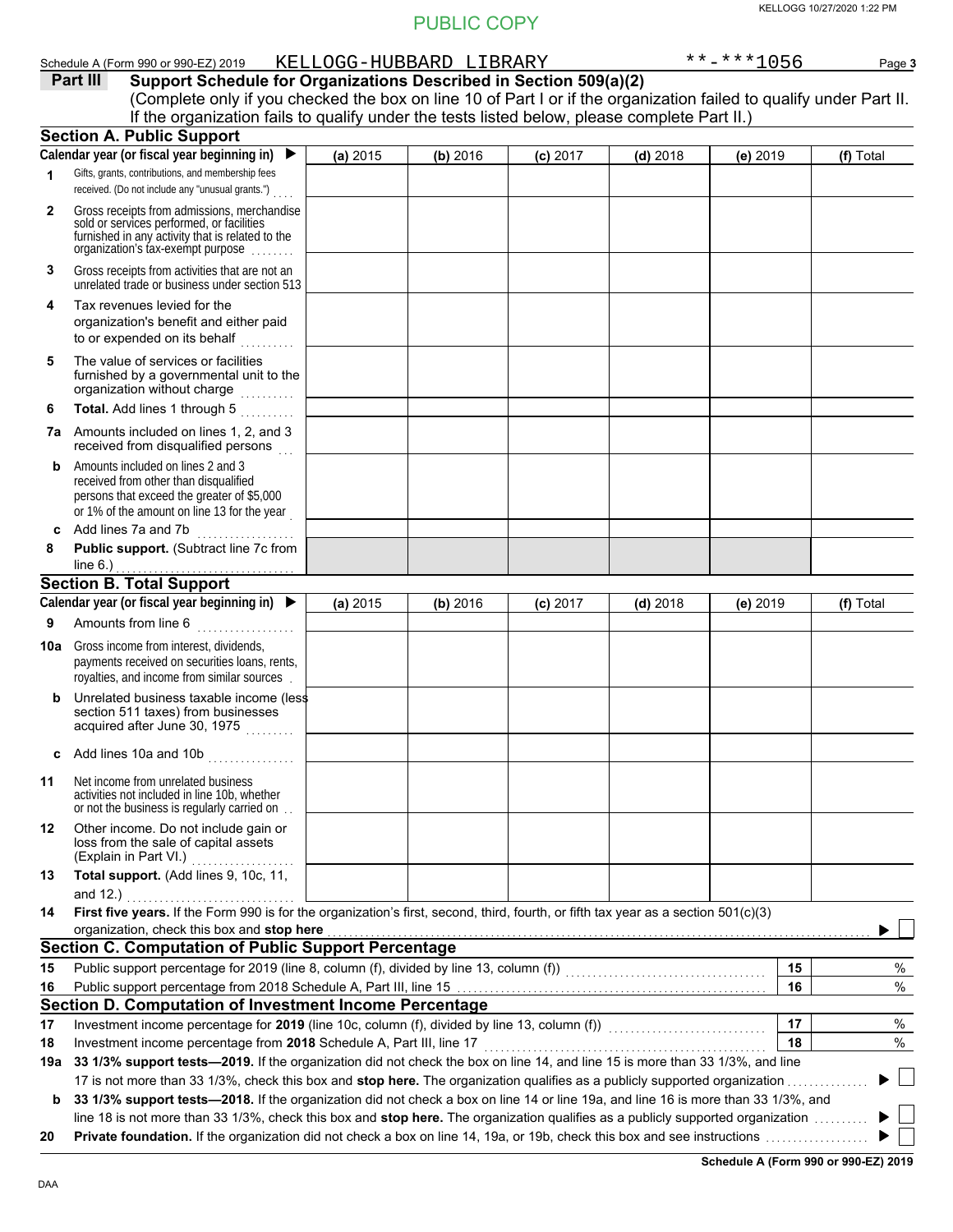**Part IV Supporting Organizations** Sections A, D, and E. If you checked 12d of Part I, complete Sections A and D, and complete Part V.) Schedule A (Form 990 or 990-EZ) 2019 KELLOGG-HUBBARD LIBRARY \*\*-\*\*\*1056 Page 4 **Section A. All Supporting Organizations** (Complete only if you checked a box in line 12 on Part I. If you checked 12a of Part I, complete Sections A and B. If you checked 12b of Part I, complete Sections A and C. If you checked 12c of Part I, complete Are all of the organization's supported organizations listed by name in the organization's governing documents? *If "No," describe in Part VI how the supported organizations are designated. If designated by class or purpose, describe the designation. If historic and continuing relationship, explain.* Did the organization have any supported organization that does not have an IRS determination of status under section 509(a)(1) or (2)? *If "Yes," explain in Part VI how the organization determined that the supported organization was described in section 509(a)(1) or (2).* **1 2 3a** Did the organization have a supported organization described in section 501(c)(4), (5), or (6)? *If "Yes," answer* **b c** Did the organization ensure that all support to such organizations was used exclusively for section 170(c)(2)(B) **4a** Was any supported organization not organized in the United States ("foreign supported organization")? *If* **b c** Did the organization support any foreign supported organization that does not have an IRS determination **5a** Did the organization add, substitute, or remove any supported organizations during the tax year? *If "Yes,"* **b c 6 7 8 9a b c** Did a disqualified person (as defined in line 9a) have an ownership interest in, or derive any personal benefit **10a b** *(b) and (c) below.* Did the organization confirm that each supported organization qualified under section 501(c)(4), (5), or (6) and satisfied the public support tests under section 509(a)(2)? *If "Yes," describe in Part VI when and how the organization made the determination.* purposes? *If "Yes," explain in Part VI what controls the organization put in place to ensure such use. "Yes," and if you checked 12a or 12b in Part I, answer (b) and (c) below.* Did the organization have ultimate control and discretion in deciding whether to make grants to the foreign supported organization? *If "Yes," describe in Part VI how the organization had such control and discretion despite being controlled or supervised by or in connection with its supported organizations.* under sections 501(c)(3) and 509(a)(1) or (2)? *If "Yes," explain in Part VI what controls the organization used to ensure that all support to the foreign supported organization was used exclusively for section 170(c)(2)(B) purposes.* answer (b) and (c) below (if applicable). Also, provide detail in **Part VI**, *including (i)* the names and EIN *numbers of the supported organizations added, substituted, or removed; (ii) the reasons for each such action; (iii) the authority under the organization's organizing document authorizing such action; and (iv) how the action was accomplished (such as by amendment to the organizing document).* **Type I or Type II only.** Was any added or substituted supported organization part of a class already designated in the organization's organizing document? **Substitutions only.** Was the substitution the result of an event beyond the organization's control? Did the organization provide support (whether in the form of grants or the provision of services or facilities) to anyone other than (i) its supported organizations, (ii) individuals that are part of the charitable class benefited by one or more of its supported organizations, or (iii) other supporting organizations that also support or benefit one or more of the filing organization's supported organizations? *If "Yes," provide detail in Part VI.* Did the organization provide a grant, loan, compensation, or other similar payment to a substantial contributor (as defined in section 4958(c)(3)(C)), a family member of a substantial contributor, or a 35% controlled entity with regard to a substantial contributor? *If "Yes," complete Part I of Schedule L (Form 990 or 990-EZ).* Did the organization make a loan to a disqualified person (as defined in section 4958) not described in line 7? *If "Yes," complete Part I of Schedule L (Form 990 or 990-EZ).* Was the organization controlled directly or indirectly at any time during the tax year by one or more disqualified persons as defined in section 4946 (other than foundation managers and organizations described in section 509(a)(1) or (2))? *If "Yes," provide detail in Part VI.* Did one or more disqualified persons (as defined in line 9a) hold a controlling interest in any entity in which the supporting organization had an interest? *If "Yes," provide detail in Part VI.* from, assets in which the supporting organization also had an interest? *If "Yes," provide detail in Part VI.* Was the organization subject to the excess business holdings rules of section 4943 because of section 4943(f) (regarding certain Type II supporting organizations, and all Type III non-functionally integrated supporting organizations)? *If "Yes," answer 10b below.* Did the organization have any excess business holdings in the tax year? *(Use Schedule C, Form 4720, to determine whether the organization had excess business holdings.)* **Yes No 1 2 3a 3b 3c 4a 4b 4c 5a 5b 5c 6 7 8 9a 9b 9c 10a 10b**

**Schedule A (Form 990 or 990-EZ) 2019**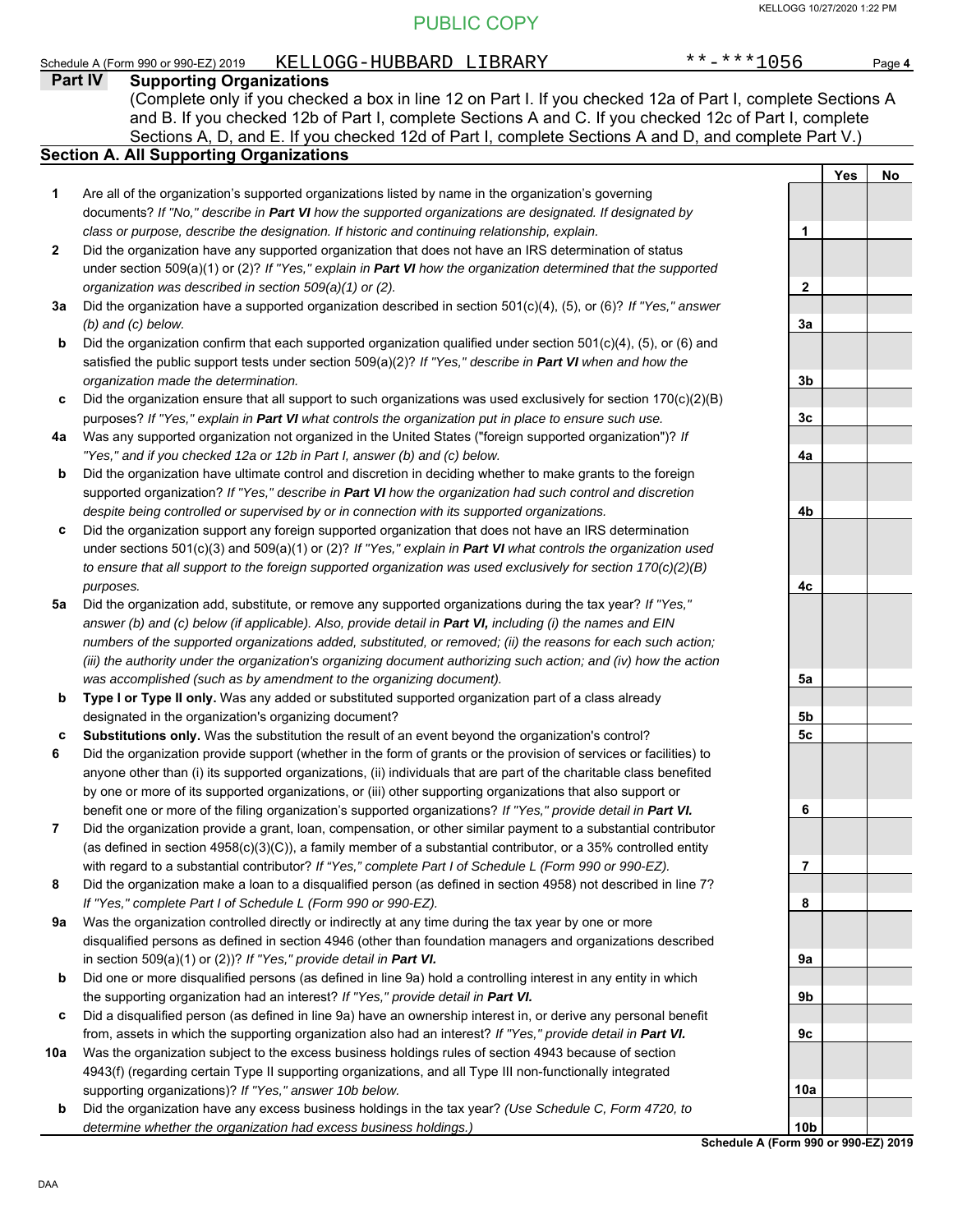#### KELLOGG 10/27/2020 1:22 PM

#### PUBLIC COPY

|    | **-***1056<br>KELLOGG-HUBBARD LIBRARY<br>Schedule A (Form 990 or 990-EZ) 2019                                                     |            | Page 5 |
|----|-----------------------------------------------------------------------------------------------------------------------------------|------------|--------|
|    | Part IV<br><b>Supporting Organizations (continued)</b>                                                                            |            |        |
|    |                                                                                                                                   | <b>Yes</b> | No     |
| 11 | Has the organization accepted a gift or contribution from any of the following persons?                                           |            |        |
| a  | A person who directly or indirectly controls, either alone or together with persons described in (b) and (c)                      |            |        |
|    | below, the governing body of a supported organization?<br>11a                                                                     |            |        |
|    | 11 <sub>b</sub><br><b>b</b> A family member of a person described in (a) above?                                                   |            |        |
| c  | 11c<br>A 35% controlled entity of a person described in (a) or (b) above? If "Yes" to a, b, or c, provide detail in Part VI.      |            |        |
|    | <b>Section B. Type I Supporting Organizations</b>                                                                                 |            |        |
|    |                                                                                                                                   | <b>Yes</b> | No     |
| 1  | Did the directors, trustees, or membership of one or more supported organizations have the power to                               |            |        |
|    | regularly appoint or elect at least a majority of the organization's directors or trustees at all times during the                |            |        |
|    | tax year? If "No," describe in Part VI how the supported organization(s) effectively operated, supervised, or                     |            |        |
|    | controlled the organization's activities. If the organization had more than one supported organization,                           |            |        |
|    | describe how the powers to appoint and/or remove directors or trustees were allocated among the supported                         |            |        |
|    | organizations and what conditions or restrictions, if any, applied to such powers during the tax year.<br>1                       |            |        |
| 2  | Did the organization operate for the benefit of any supported organization other than the supported                               |            |        |
|    | organization(s) that operated, supervised, or controlled the supporting organization? If "Yes," explain in Part                   |            |        |
|    | VI how providing such benefit carried out the purposes of the supported organization(s) that operated,                            |            |        |
|    | 2<br>supervised, or controlled the supporting organization.                                                                       |            |        |
|    | <b>Section C. Type II Supporting Organizations</b>                                                                                |            |        |
|    |                                                                                                                                   | <b>Yes</b> | No     |
| 1  | Were a majority of the organization's directors or trustees during the tax year also a majority of the directors                  |            |        |
|    | or trustees of each of the organization's supported organization(s)? If "No," describe in Part VI how control                     |            |        |
|    |                                                                                                                                   |            |        |
|    | or management of the supporting organization was vested in the same persons that controlled or managed                            |            |        |
|    | the supported organization(s).<br>1<br><b>Section D. All Type III Supporting Organizations</b>                                    |            |        |
|    |                                                                                                                                   |            |        |
|    |                                                                                                                                   | <b>Yes</b> | No     |
| 1  | Did the organization provide to each of its supported organizations, by the last day of the fifth month of the                    |            |        |
|    | organization's tax year, (i) a written notice describing the type and amount of support provided during the prior tax             |            |        |
|    | year, (ii) a copy of the Form 990 that was most recently filed as of the date of notification, and (iii) copies of the            |            |        |
|    | organization's governing documents in effect on the date of notification, to the extent not previously provided?<br>1             |            |        |
| 2  | Were any of the organization's officers, directors, or trustees either (i) appointed or elected by the supported                  |            |        |
|    | organization(s) or (ii) serving on the governing body of a supported organization? If "No," explain in Part VI how                |            |        |
|    | the organization maintained a close and continuous working relationship with the supported organization(s).<br>2                  |            |        |
| 3  | By reason of the relationship described in (2), did the organization's supported organizations have a                             |            |        |
|    | significant voice in the organization's investment policies and in directing the use of the organization's                        |            |        |
|    | income or assets at all times during the tax year? If "Yes," describe in Part VI the role the organization's                      |            |        |
|    | 3<br>supported organizations played in this regard.                                                                               |            |        |
|    | Section E. Type III Functionally-Integrated Supporting Organizations                                                              |            |        |
| 1  | Check the box next to the method that the organization used to satisfy the Integral Part Test during the year (see instructions). |            |        |
| a  | The organization satisfied the Activities Test. Complete line 2 below.                                                            |            |        |
| b  | The organization is the parent of each of its supported organizations. Complete line 3 below.                                     |            |        |
| C  | The organization supported a governmental entity. Describe in Part VI how you supported a government entity (see instructions).   |            |        |
|    | 2 Activities Test. Answer (a) and (b) below.                                                                                      | Yes        | No     |
| а  | Did substantially all of the organization's activities during the tax year directly further the exempt purposes of                |            |        |
|    | the supported organization(s) to which the organization was responsive? If "Yes," then in Part VI identify                        |            |        |
|    | those supported organizations and explain how these activities directly furthered their exempt purposes,                          |            |        |

**b** Did the activities described in (a) constitute activities that, but for the organization's involvement, one or more *that these activities constituted substantially all of its activities.* of the organization's supported organization(s) would have been engaged in? *If "Yes," explain in Part VI the reasons for the organization's position that its supported organization(s) would have engaged in these* 

*how the organization was responsive to those supported organizations, and how the organization determined* 

- **3** *activities but for the organization's involvement.* Parent of Supported Organizations. *Answer (a) and (b) below.*
- **a** Did the organization have the power to regularly appoint or elect a majority of the officers, directors, or trustees of each of the supported organizations? *Provide details in Part VI.*
- **b** Did the organization exercise a substantial degree of direction over the policies, programs, and activities of each of its supported organizations? *If "Yes," describe in Part VI the role played by the organization in this regard.*

DAA **Schedule A (Form 990 or 990-EZ) 2019 3b**

**2a**

**2b**

**3a**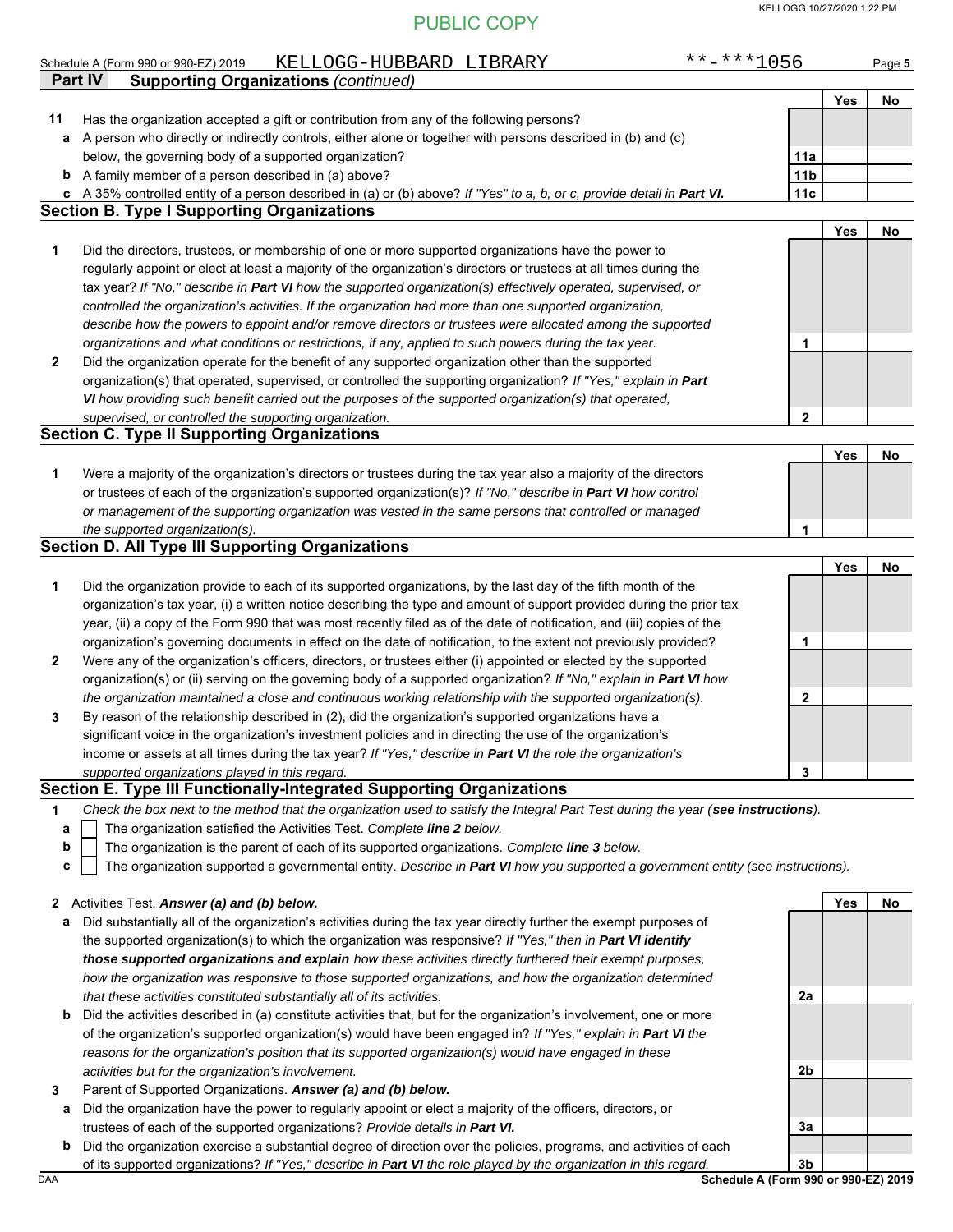| KELLOGG-HUBBARD LIBRARY<br>Schedule A (Form 990 or 990-EZ) 2019                                                                                     |                         | $******1056$   | Page 6                         |
|-----------------------------------------------------------------------------------------------------------------------------------------------------|-------------------------|----------------|--------------------------------|
| Type III Non-Functionally Integrated 509(a)(3) Supporting Organizations<br><b>Part V</b>                                                            |                         |                |                                |
| Check here if the organization satisfied the Integral Part Test as a qualifying trust on Nov. 20, 1970 (explain in Part VI). See<br>1               |                         |                |                                |
| instructions. All other Type III non-functionally integrated supporting organizations must complete Sections A through E.                           |                         |                |                                |
| <b>Section A - Adjusted Net Income</b>                                                                                                              |                         | (A) Prior Year | (B) Current Year<br>(optional) |
| Net short-term capital gain<br>1                                                                                                                    | 1                       |                |                                |
| $\mathbf{2}$<br>Recoveries of prior-year distributions                                                                                              | $\mathbf{2}$            |                |                                |
| Other gross income (see instructions)<br>3.                                                                                                         | 3                       |                |                                |
| Add lines 1 through 3.<br>4                                                                                                                         | 4                       |                |                                |
| Depreciation and depletion<br>5                                                                                                                     | 5                       |                |                                |
| Portion of operating expenses paid or incurred for production or<br>6                                                                               |                         |                |                                |
| collection of gross income or for management, conservation, or                                                                                      |                         |                |                                |
| maintenance of property held for production of income (see instructions)                                                                            | 6                       |                |                                |
| Other expenses (see instructions)<br>7                                                                                                              | $\overline{7}$          |                |                                |
| Adjusted Net Income (subtract lines 5, 6, and 7 from line 4)<br>8                                                                                   | 8                       |                |                                |
| <b>Section B - Minimum Asset Amount</b>                                                                                                             |                         | (A) Prior Year | (B) Current Year<br>(optional) |
| Aggregate fair market value of all non-exempt-use assets (see<br>1.                                                                                 |                         |                |                                |
| instructions for short tax year or assets held for part of year):                                                                                   |                         |                |                                |
| a Average monthly value of securities                                                                                                               | 1a                      |                |                                |
| <b>b</b> Average monthly cash balances                                                                                                              | 1 <sub>b</sub>          |                |                                |
| c Fair market value of other non-exempt-use assets                                                                                                  | 1c                      |                |                                |
| Total (add lines 1a, 1b, and 1c)<br>d                                                                                                               | 1d                      |                |                                |
| e Discount claimed for blockage or other                                                                                                            |                         |                |                                |
| factors (explain in detail in Part VI):                                                                                                             |                         |                |                                |
| Acquisition indebtedness applicable to non-exempt-use assets<br>$\mathbf{2}$                                                                        | $\mathbf{2}$            |                |                                |
| Subtract line 2 from line 1d.<br>3                                                                                                                  | 3                       |                |                                |
| Cash deemed held for exempt use. Enter 1-1/2% of line 3 (for greater amount,<br>4                                                                   |                         |                |                                |
| see instructions)                                                                                                                                   | 4                       |                |                                |
| Net value of non-exempt-use assets (subtract line 4 from line 3)<br>5                                                                               | 5                       |                |                                |
| Multiply line 5 by 035.<br>6.                                                                                                                       | 6                       |                |                                |
| Recoveries of prior-year distributions<br>7                                                                                                         | $\overline{7}$          |                |                                |
| Minimum Asset Amount (add line 7 to line 6)<br>8                                                                                                    | 8                       |                |                                |
| <b>Section C - Distributable Amount</b>                                                                                                             |                         |                | <b>Current Year</b>            |
| Adjusted net income for prior year (from Section A, line 8, Column A)<br>1.                                                                         | 1                       |                |                                |
| Enter 85% of line 1.<br>2                                                                                                                           | 2                       |                |                                |
| 3<br>Minimum asset amount for prior year (from Section B, line 8, Column A)                                                                         | 3                       |                |                                |
| Enter greater of line 2 or line 3.<br>4                                                                                                             | $\overline{\mathbf{4}}$ |                |                                |
| 5<br>Income tax imposed in prior year                                                                                                               | 5                       |                |                                |
| 6<br>Distributable Amount. Subtract line 5 from line 4, unless subject to                                                                           |                         |                |                                |
| emergency temporary reduction (see instructions).                                                                                                   | 6                       |                |                                |
| $\overline{7}$<br>Check here if the current year is the organization's first as a non-functionally integrated Type III supporting organization (see |                         |                |                                |

instructions).

**Schedule A (Form 990 or 990-EZ) 2019**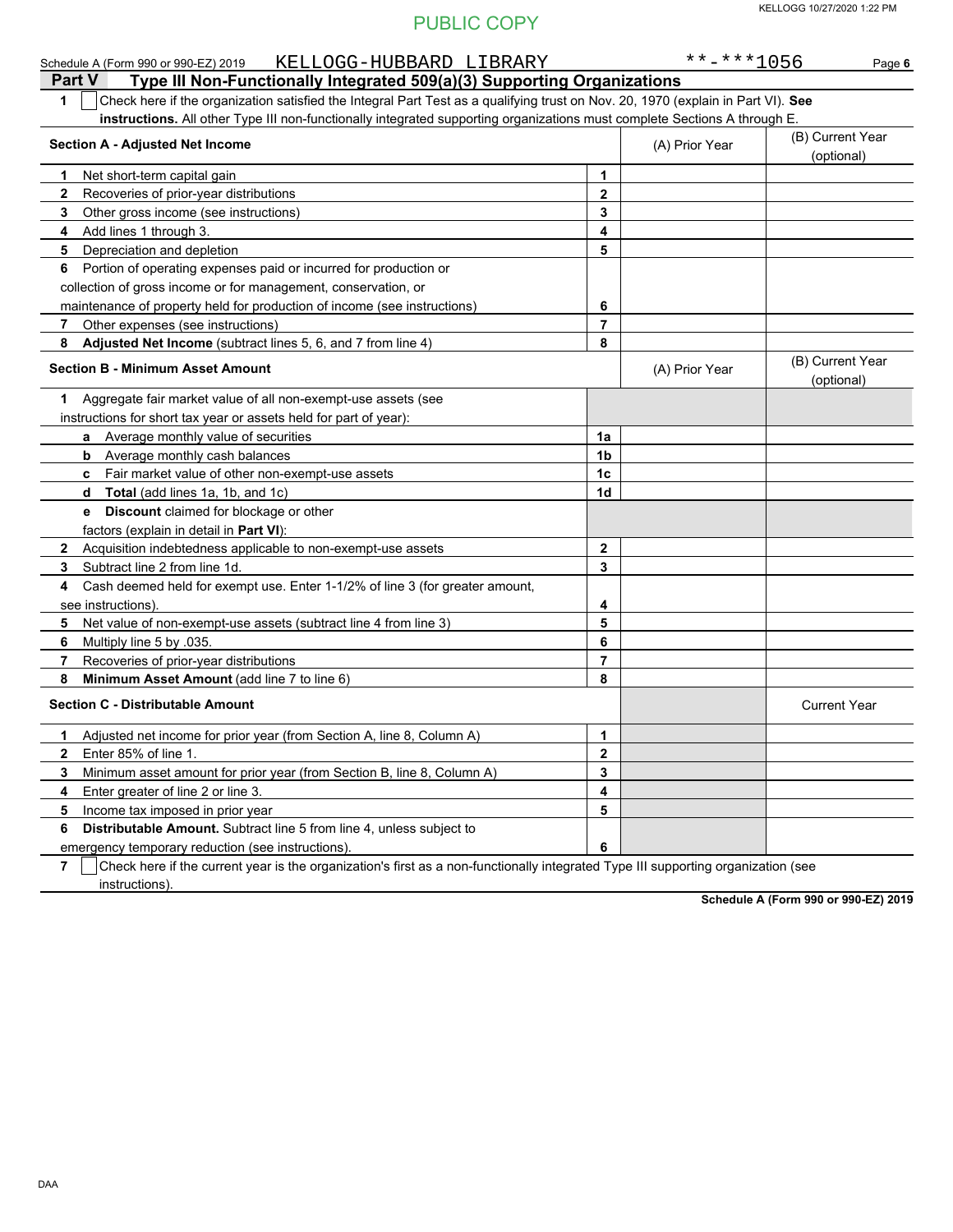|               | KELLOGG-HUBBARD LIBRARY<br>Schedule A (Form 990 or 990-EZ) 2019                                                                               |                             | **-***1056                            | Page 7                                         |
|---------------|-----------------------------------------------------------------------------------------------------------------------------------------------|-----------------------------|---------------------------------------|------------------------------------------------|
| <b>Part V</b> | Type III Non-Functionally Integrated 509(a)(3) Supporting Organizations (continued)                                                           |                             |                                       |                                                |
|               | <b>Section D - Distributions</b>                                                                                                              |                             |                                       | <b>Current Year</b>                            |
| 1             | Amounts paid to supported organizations to accomplish exempt purposes                                                                         |                             |                                       |                                                |
| $\mathbf{2}$  | Amounts paid to perform activity that directly furthers exempt purposes of supported                                                          |                             |                                       |                                                |
|               | organizations, in excess of income from activity                                                                                              |                             |                                       |                                                |
| 3             | Administrative expenses paid to accomplish exempt purposes of supported organizations                                                         |                             |                                       |                                                |
| 4             | Amounts paid to acquire exempt-use assets                                                                                                     |                             |                                       |                                                |
| 5             | Qualified set-aside amounts (prior IRS approval required)                                                                                     |                             |                                       |                                                |
| 6             | Other distributions (describe in Part VI). See instructions.                                                                                  |                             |                                       |                                                |
| 7             | Total annual distributions. Add lines 1 through 6.                                                                                            |                             |                                       |                                                |
| 8             | Distributions to attentive supported organizations to which the organization is responsive<br>(provide details in Part VI). See instructions. |                             |                                       |                                                |
| 9             | Distributable amount for 2019 from Section C, line 6                                                                                          |                             |                                       |                                                |
| 10            | Line 8 amount divided by line 9 amount                                                                                                        |                             |                                       |                                                |
|               |                                                                                                                                               | (i)                         | (ii)                                  | (iii)                                          |
|               | <b>Section E - Distribution Allocations (see instructions)</b>                                                                                | <b>Excess Distributions</b> | <b>Underdistributions</b><br>Pre-2019 | <b>Distributable</b><br><b>Amount for 2019</b> |
| 1             | Distributable amount for 2019 from Section C, line 6                                                                                          |                             |                                       |                                                |
| $\mathbf{2}$  | Underdistributions, if any, for years prior to 2019<br>(reasonable cause required-explain in Part VI). See<br>instructions.                   |                             |                                       |                                                |
| 3             | Excess distributions carryover, if any, to 2019                                                                                               |                             |                                       |                                                |
|               | <b>a</b> From 2014                                                                                                                            |                             |                                       |                                                |
|               | $b$ From 2015                                                                                                                                 |                             |                                       |                                                |
|               | C From 2016                                                                                                                                   |                             |                                       |                                                |
|               | d From 2017                                                                                                                                   |                             |                                       |                                                |
|               | e From 2018                                                                                                                                   |                             |                                       |                                                |
|               | f Total of lines 3a through e                                                                                                                 |                             |                                       |                                                |
|               | g Applied to underdistributions of prior years                                                                                                |                             |                                       |                                                |
|               | h Applied to 2019 distributable amount                                                                                                        |                             |                                       |                                                |
|               | <i>i</i> Carryover from 2014 not applied (see instructions)                                                                                   |                             |                                       |                                                |
|               | Remainder. Subtract lines 3g, 3h, and 3i from 3f.                                                                                             |                             |                                       |                                                |
| 4             | Distributions for 2019 from                                                                                                                   |                             |                                       |                                                |
|               | \$<br>Section D, line 7:                                                                                                                      |                             |                                       |                                                |
|               | a Applied to underdistributions of prior years                                                                                                |                             |                                       |                                                |
|               | <b>b</b> Applied to 2019 distributable amount                                                                                                 |                             |                                       |                                                |
|               | c Remainder. Subtract lines 4a and 4b from 4.                                                                                                 |                             |                                       |                                                |
| 5             | Remaining underdistributions for years prior to 2019, if                                                                                      |                             |                                       |                                                |
|               | any. Subtract lines 3g and 4a from line 2. For result                                                                                         |                             |                                       |                                                |
|               | greater than zero, explain in Part VI. See instructions.                                                                                      |                             |                                       |                                                |
| 6             | Remaining underdistributions for 2019. Subtract lines 3h                                                                                      |                             |                                       |                                                |
|               | and 4b from line 1. For result greater than zero, explain in<br><b>Part VI.</b> See instructions.                                             |                             |                                       |                                                |
|               |                                                                                                                                               |                             |                                       |                                                |
| 7             | Excess distributions carryover to 2020. Add lines 3j<br>and 4c.                                                                               |                             |                                       |                                                |
| 8             | Breakdown of line 7:                                                                                                                          |                             |                                       |                                                |
|               | a Excess from 2015                                                                                                                            |                             |                                       |                                                |
|               |                                                                                                                                               |                             |                                       |                                                |
|               | c Excess from 2017                                                                                                                            |                             |                                       |                                                |
|               | d Excess from 2018<br>.                                                                                                                       |                             |                                       |                                                |
|               | e Excess from 2019                                                                                                                            |                             |                                       |                                                |
|               |                                                                                                                                               |                             |                                       |                                                |

**Schedule A (Form 990 or 990-EZ) 2019**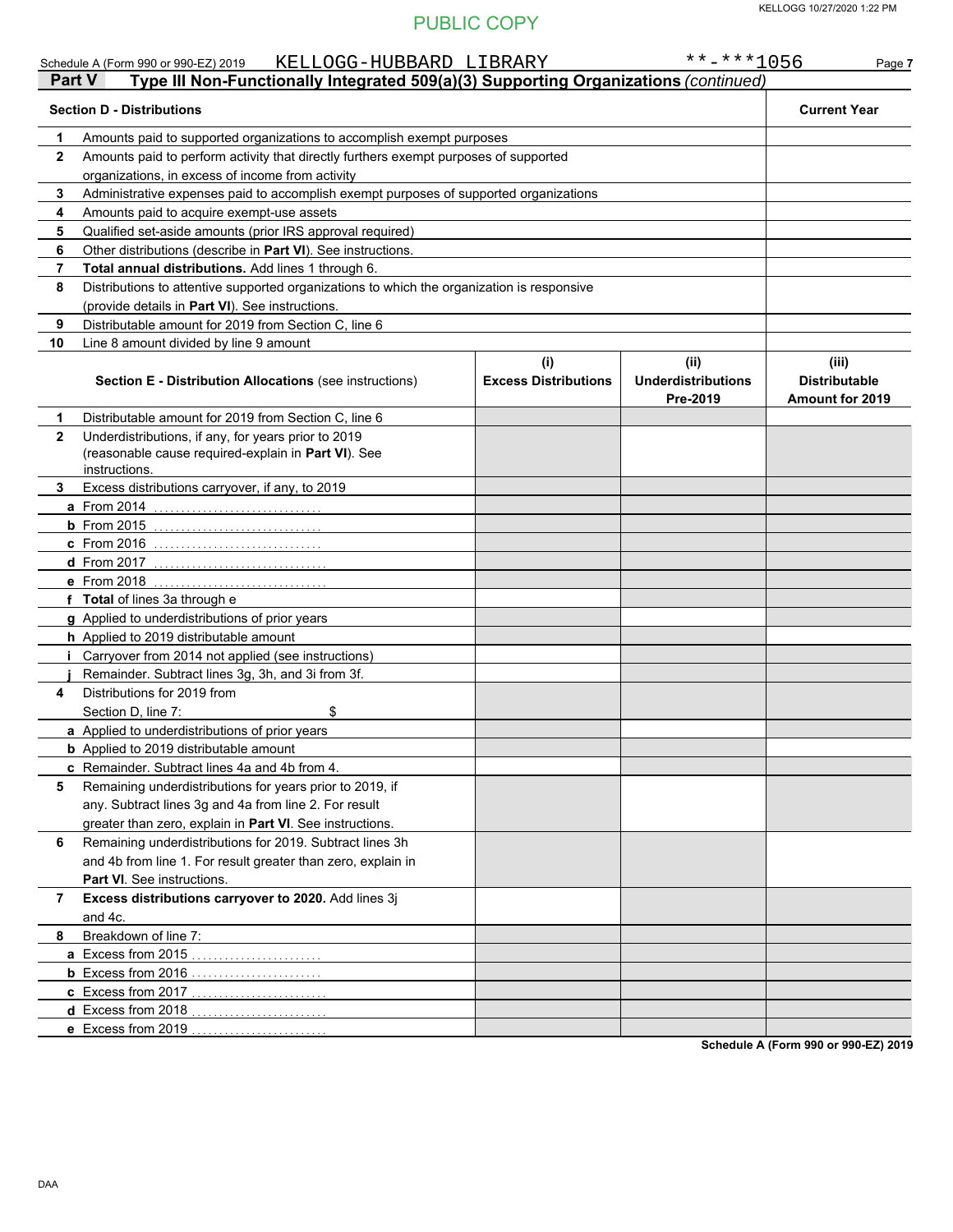|         | Schedule A (Form 990 or 990-EZ) 2019   |  | KELLOGG-HUBBARD LIBRARY                                                                        |       |  | $******1056$ |                                                                                                                                                                                                                                                | Page 8 |
|---------|----------------------------------------|--|------------------------------------------------------------------------------------------------|-------|--|--------------|------------------------------------------------------------------------------------------------------------------------------------------------------------------------------------------------------------------------------------------------|--------|
| Part VI |                                        |  |                                                                                                |       |  |              | Supplemental Information. Provide the explanations required by Part II, line 10; Part II, line 17a or 17b; Part                                                                                                                                |        |
|         |                                        |  |                                                                                                |       |  |              | III, line 12; Part IV, Section A, lines 1, 2, 3b, 3c, 4b, 4c, 5a, 6, 9a, 9b, 9c, 11a, 11b, and 11c; Part IV, Section<br>B, lines 1 and 2; Part IV, Section C, line 1; Part IV, Section D, lines 2 and 3; Part IV, Section E, lines 1c, 2a, 2b, |        |
|         |                                        |  |                                                                                                |       |  |              | 3a, and 3b; Part V, line 1; Part V, Section B, line 1e; Part V, Section D, lines 5, 6, and 8; and Part V, Section E,                                                                                                                           |        |
|         |                                        |  | lines 2, 5, and 6. Also complete this part for any additional information. (See instructions.) |       |  |              |                                                                                                                                                                                                                                                |        |
|         | PART II, LINE 10 - OTHER INCOME DETAIL |  |                                                                                                |       |  |              |                                                                                                                                                                                                                                                |        |
|         | SPECIAL EVENT INCOME                   |  |                                                                                                | \$351 |  |              |                                                                                                                                                                                                                                                |        |
|         |                                        |  |                                                                                                |       |  |              |                                                                                                                                                                                                                                                |        |
|         |                                        |  |                                                                                                |       |  |              |                                                                                                                                                                                                                                                |        |
|         |                                        |  |                                                                                                |       |  |              |                                                                                                                                                                                                                                                |        |
|         |                                        |  |                                                                                                |       |  |              |                                                                                                                                                                                                                                                |        |
|         |                                        |  |                                                                                                |       |  |              |                                                                                                                                                                                                                                                |        |
|         |                                        |  |                                                                                                |       |  |              |                                                                                                                                                                                                                                                |        |
|         |                                        |  |                                                                                                |       |  |              |                                                                                                                                                                                                                                                |        |
|         |                                        |  |                                                                                                |       |  |              |                                                                                                                                                                                                                                                |        |
|         |                                        |  |                                                                                                |       |  |              |                                                                                                                                                                                                                                                |        |
|         |                                        |  |                                                                                                |       |  |              |                                                                                                                                                                                                                                                |        |
|         |                                        |  |                                                                                                |       |  |              |                                                                                                                                                                                                                                                |        |
|         |                                        |  |                                                                                                |       |  |              |                                                                                                                                                                                                                                                |        |
|         |                                        |  |                                                                                                |       |  |              |                                                                                                                                                                                                                                                |        |
|         |                                        |  |                                                                                                |       |  |              |                                                                                                                                                                                                                                                |        |
|         |                                        |  |                                                                                                |       |  |              |                                                                                                                                                                                                                                                |        |
|         |                                        |  |                                                                                                |       |  |              |                                                                                                                                                                                                                                                |        |
|         |                                        |  |                                                                                                |       |  |              |                                                                                                                                                                                                                                                |        |
|         |                                        |  |                                                                                                |       |  |              |                                                                                                                                                                                                                                                |        |
|         |                                        |  |                                                                                                |       |  |              |                                                                                                                                                                                                                                                |        |
|         |                                        |  |                                                                                                |       |  |              |                                                                                                                                                                                                                                                |        |
|         |                                        |  |                                                                                                |       |  |              |                                                                                                                                                                                                                                                |        |
|         |                                        |  |                                                                                                |       |  |              |                                                                                                                                                                                                                                                |        |
|         |                                        |  |                                                                                                |       |  |              |                                                                                                                                                                                                                                                |        |
|         |                                        |  |                                                                                                |       |  |              |                                                                                                                                                                                                                                                |        |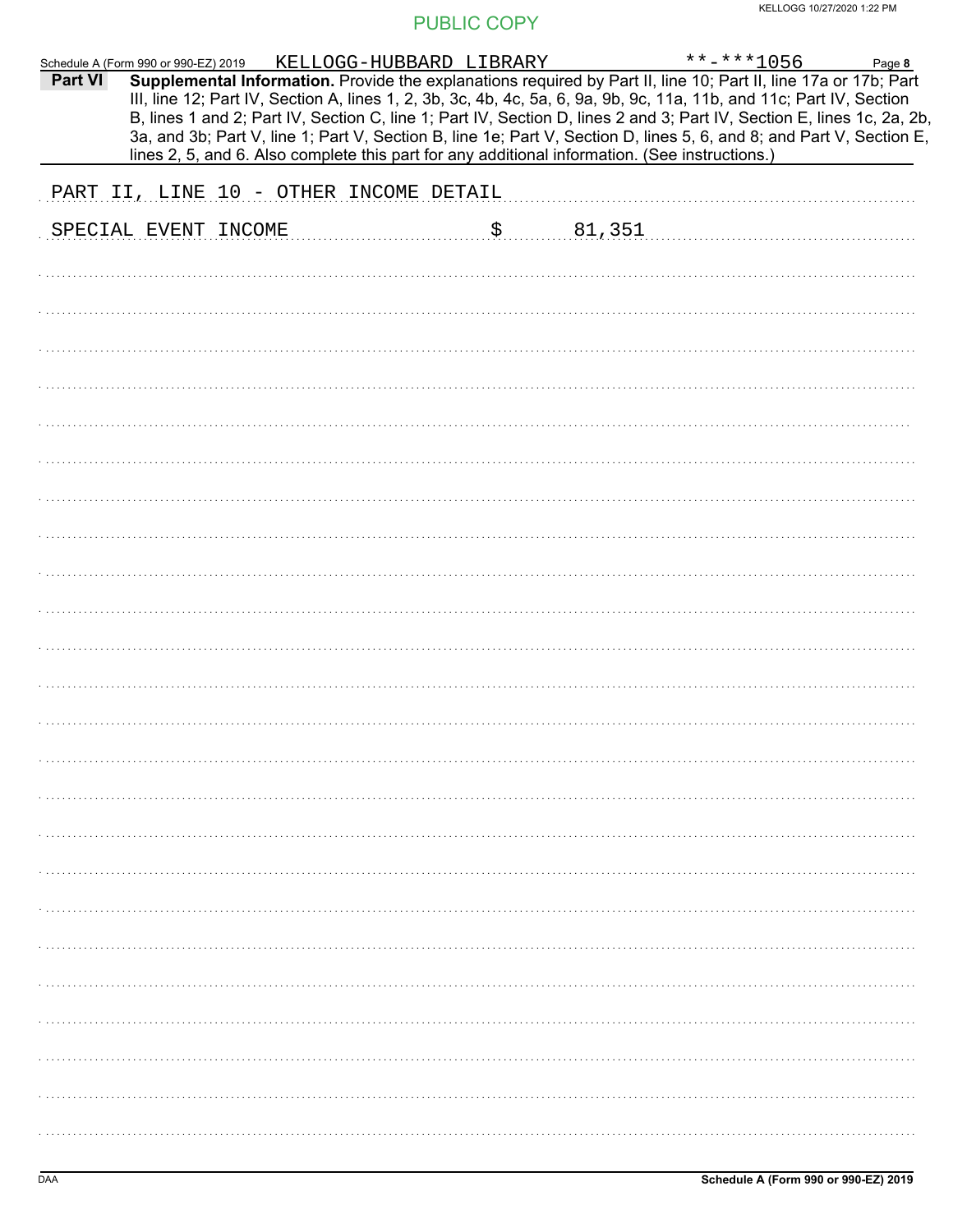KELLOGG 10/27/2020 1:22 PM

#### PUBLIC COPY

|    | <b>SCHEDULE D</b><br>(Form 990)                                                                                                                                                                                                                                    | <b>Supplemental Financial Statements</b><br>Complete if the organization answered "Yes" on Form 990,                                                                                                                      |                     |                                                                                                      |                                       | OMB No. 1545-0047                   |
|----|--------------------------------------------------------------------------------------------------------------------------------------------------------------------------------------------------------------------------------------------------------------------|---------------------------------------------------------------------------------------------------------------------------------------------------------------------------------------------------------------------------|---------------------|------------------------------------------------------------------------------------------------------|---------------------------------------|-------------------------------------|
|    |                                                                                                                                                                                                                                                                    | Part IV, line 6, 7, 8, 9, 10, 11a, 11b, 11c, 11d, 11e, 11f, 12a, or 12b.                                                                                                                                                  |                     |                                                                                                      |                                       |                                     |
|    | Department of the Treasury<br>Internal Revenue Service                                                                                                                                                                                                             | Go to www.irs.gov/Form990 for instructions and the latest information.                                                                                                                                                    | Attach to Form 990. |                                                                                                      |                                       | <b>Open to Public</b><br>Inspection |
|    | Name of the organization                                                                                                                                                                                                                                           |                                                                                                                                                                                                                           |                     |                                                                                                      | <b>Employer identification number</b> |                                     |
|    |                                                                                                                                                                                                                                                                    |                                                                                                                                                                                                                           |                     |                                                                                                      |                                       |                                     |
|    | KELLOGG-HUBBARD LIBRARY                                                                                                                                                                                                                                            |                                                                                                                                                                                                                           |                     |                                                                                                      | $***$ -***1056                        |                                     |
|    | Part I                                                                                                                                                                                                                                                             | Organizations Maintaining Donor Advised Funds or Other Similar Funds or Accounts.                                                                                                                                         |                     |                                                                                                      |                                       |                                     |
|    |                                                                                                                                                                                                                                                                    | Complete if the organization answered "Yes" on Form 990, Part IV, line 6.                                                                                                                                                 |                     |                                                                                                      |                                       |                                     |
|    |                                                                                                                                                                                                                                                                    |                                                                                                                                                                                                                           |                     | (a) Donor advised funds                                                                              |                                       | (b) Funds and other accounts        |
| 1. |                                                                                                                                                                                                                                                                    |                                                                                                                                                                                                                           |                     |                                                                                                      |                                       |                                     |
| 2  |                                                                                                                                                                                                                                                                    |                                                                                                                                                                                                                           |                     |                                                                                                      |                                       |                                     |
| 3  |                                                                                                                                                                                                                                                                    |                                                                                                                                                                                                                           |                     | the control of the control of the control of the control of the control of the control of            |                                       |                                     |
| 4  |                                                                                                                                                                                                                                                                    |                                                                                                                                                                                                                           |                     |                                                                                                      |                                       |                                     |
| 5  |                                                                                                                                                                                                                                                                    | Did the organization inform all donors and donor advisors in writing that the assets held in donor advised                                                                                                                |                     |                                                                                                      |                                       |                                     |
|    |                                                                                                                                                                                                                                                                    |                                                                                                                                                                                                                           |                     |                                                                                                      |                                       | Yes<br>No                           |
| 6  |                                                                                                                                                                                                                                                                    | Did the organization inform all grantees, donors, and donor advisors in writing that grant funds can be used                                                                                                              |                     |                                                                                                      |                                       |                                     |
|    |                                                                                                                                                                                                                                                                    | only for charitable purposes and not for the benefit of the donor or donor advisor, or for any other purpose                                                                                                              |                     |                                                                                                      |                                       |                                     |
|    |                                                                                                                                                                                                                                                                    |                                                                                                                                                                                                                           |                     |                                                                                                      |                                       | <b>Yes</b><br><b>No</b>             |
|    | Part II                                                                                                                                                                                                                                                            | <b>Conservation Easements.</b><br>Complete if the organization answered "Yes" on Form 990, Part IV, line 7.                                                                                                               |                     |                                                                                                      |                                       |                                     |
|    |                                                                                                                                                                                                                                                                    |                                                                                                                                                                                                                           |                     |                                                                                                      |                                       |                                     |
|    |                                                                                                                                                                                                                                                                    | Purpose(s) of conservation easements held by the organization (check all that apply).<br>Preservation of land for public use (for example, recreation or education                                                        |                     |                                                                                                      |                                       |                                     |
|    | Protection of natural habitat                                                                                                                                                                                                                                      |                                                                                                                                                                                                                           |                     | Preservation of a historically important land area<br>Preservation of a certified historic structure |                                       |                                     |
|    | Preservation of open space                                                                                                                                                                                                                                         |                                                                                                                                                                                                                           |                     |                                                                                                      |                                       |                                     |
| 2  |                                                                                                                                                                                                                                                                    | Complete lines 2a through 2d if the organization held a qualified conservation contribution in the form of a conservation                                                                                                 |                     |                                                                                                      |                                       |                                     |
|    | easement on the last day of the tax year.                                                                                                                                                                                                                          |                                                                                                                                                                                                                           |                     |                                                                                                      |                                       | Held at the End of the Tax Year     |
|    | a Total number of conservation easements                                                                                                                                                                                                                           |                                                                                                                                                                                                                           |                     |                                                                                                      | 2a                                    |                                     |
| b  |                                                                                                                                                                                                                                                                    |                                                                                                                                                                                                                           |                     |                                                                                                      | 2 <sub>b</sub>                        |                                     |
|    |                                                                                                                                                                                                                                                                    | Number of conservation easements on a certified historic structure included in (a) [11] Number of conservation easements on a certified historic structure included in (a)                                                |                     |                                                                                                      | 2c                                    |                                     |
|    |                                                                                                                                                                                                                                                                    | d Number of conservation easements included in (c) acquired after 7/25/06, and not on a                                                                                                                                   |                     |                                                                                                      |                                       |                                     |
|    |                                                                                                                                                                                                                                                                    |                                                                                                                                                                                                                           |                     |                                                                                                      | 2d                                    |                                     |
| 3  |                                                                                                                                                                                                                                                                    | Number of conservation easements modified, transferred, released, extinguished, or terminated by the organization during the                                                                                              |                     |                                                                                                      |                                       |                                     |
|    | tax year $\blacktriangleright$<br>an de la concerta de la concerta de la concerta de la concerta de la concerta de la concerta de la concerta de<br>La concerta de la concerta de la concerta de la concerta de la concerta de la concerta de la concerta de la co |                                                                                                                                                                                                                           |                     |                                                                                                      |                                       |                                     |
| 4  |                                                                                                                                                                                                                                                                    | Number of states where property subject to conservation easement is located ▶                                                                                                                                             |                     |                                                                                                      |                                       |                                     |
| 5  |                                                                                                                                                                                                                                                                    | Does the organization have a written policy regarding the periodic monitoring, inspection, handling of                                                                                                                    |                     |                                                                                                      |                                       |                                     |
|    |                                                                                                                                                                                                                                                                    |                                                                                                                                                                                                                           |                     |                                                                                                      |                                       | Yes<br>No                           |
| 6  |                                                                                                                                                                                                                                                                    | Staff and volunteer hours devoted to monitoring, inspecting, handling of violations, and enforcing conservation easements during the year                                                                                 |                     |                                                                                                      |                                       |                                     |
|    |                                                                                                                                                                                                                                                                    |                                                                                                                                                                                                                           |                     |                                                                                                      |                                       |                                     |
| 7  |                                                                                                                                                                                                                                                                    | Amount of expenses incurred in monitoring, inspecting, handling of violations, and enforcing conservation easements during the year                                                                                       |                     |                                                                                                      |                                       |                                     |
|    | $\triangleright$ \$ $\ldots$ $\ldots$ $\ldots$ $\ldots$ $\ldots$ $\ldots$ $\ldots$                                                                                                                                                                                 |                                                                                                                                                                                                                           |                     |                                                                                                      |                                       |                                     |
| 8  |                                                                                                                                                                                                                                                                    | Does each conservation easement reported on line 2(d) above satisfy the requirements of section 170(h)(4)(B)(i)                                                                                                           |                     |                                                                                                      |                                       |                                     |
|    |                                                                                                                                                                                                                                                                    |                                                                                                                                                                                                                           |                     |                                                                                                      |                                       | Yes<br>No                           |
| 9  |                                                                                                                                                                                                                                                                    | In Part XIII, describe how the organization reports conservation easements in its revenue and expense statement and                                                                                                       |                     |                                                                                                      |                                       |                                     |
|    |                                                                                                                                                                                                                                                                    | balance sheet, and include, if applicable, the text of the footnote to the organization's financial statements that describes the                                                                                         |                     |                                                                                                      |                                       |                                     |
|    |                                                                                                                                                                                                                                                                    | organization's accounting for conservation easements.                                                                                                                                                                     |                     |                                                                                                      |                                       |                                     |
|    | Part III                                                                                                                                                                                                                                                           | Organizations Maintaining Collections of Art, Historical Treasures, or Other Similar Assets.                                                                                                                              |                     |                                                                                                      |                                       |                                     |
|    |                                                                                                                                                                                                                                                                    | Complete if the organization answered "Yes" on Form 990, Part IV, line 8.                                                                                                                                                 |                     |                                                                                                      |                                       |                                     |
|    |                                                                                                                                                                                                                                                                    | 1a If the organization elected, as permitted under FASB ASC 958, not to report in its revenue statement and balance sheet works                                                                                           |                     |                                                                                                      |                                       |                                     |
|    |                                                                                                                                                                                                                                                                    | of art, historical treasures, or other similar assets held for public exhibition, education, or research in furtherance of public                                                                                         |                     |                                                                                                      |                                       |                                     |
|    |                                                                                                                                                                                                                                                                    | service, provide in Part XIII the text of the footnote to its financial statements that describes these items.                                                                                                            |                     |                                                                                                      |                                       |                                     |
|    |                                                                                                                                                                                                                                                                    | b If the organization elected, as permitted under FASB ASC 958, to report in its revenue statement and balance sheet works of                                                                                             |                     |                                                                                                      |                                       |                                     |
|    |                                                                                                                                                                                                                                                                    | art, historical treasures, or other similar assets held for public exhibition, education, or research in furtherance of public service,                                                                                   |                     |                                                                                                      |                                       |                                     |
|    |                                                                                                                                                                                                                                                                    | provide the following amounts relating to these items:                                                                                                                                                                    |                     |                                                                                                      |                                       |                                     |
|    |                                                                                                                                                                                                                                                                    | (i) Revenue included on Form 990, Part VIII, line 1<br>(i) Revenue included on Form 990, Part VIII, line 1<br>(i) Assets included in Form 990. Part X                                                                     |                     |                                                                                                      |                                       |                                     |
|    |                                                                                                                                                                                                                                                                    |                                                                                                                                                                                                                           |                     |                                                                                                      |                                       |                                     |
| 2  |                                                                                                                                                                                                                                                                    | If the organization received or held works of art, historical treasures, or other similar assets for financial gain, provide the<br>following amounts required to be reported under FASB ASC 958 relating to these items: |                     |                                                                                                      |                                       |                                     |

- Revenue included on Form 990, Part VIII, line 1 . . . . . . . . . . . . . . . . . . . . . . . . . . . . . . . . . . . . . . . . . . . . . . . . . . . . . . . . . . . . . . . . . . . . **a**
- Assets included in Form 990, Part X . . . . . . . . . . . . . . . . . . . . . . . . . . . . . . . . . . . . . . . . . . . . . . . . . . . . . . . . . . . . . . . . . . . . . . . . . . . . . . . . . **b**

DAA **For Paperwork Reduction Act Notice, see the Instructions for Form 990.** \$

 $\blacktriangleright$  $\blacktriangleright$  \$ . . . . . . . . . . . . . . . . . . . . . . . . . . .

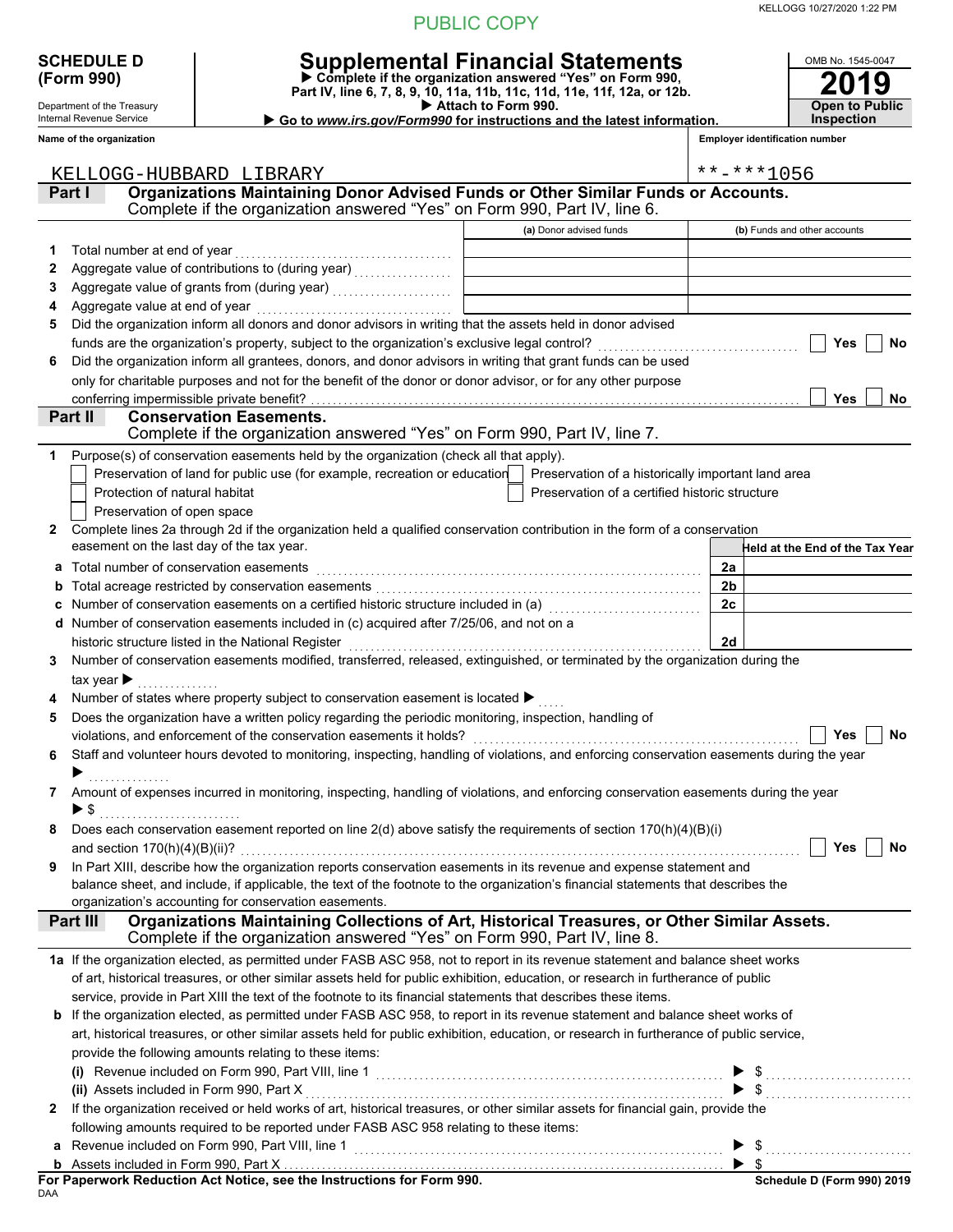|   | Schedule D (Form 990) 2019 KELLOGG-HUBBARD LIBRARY                                                                                                                                                                                                                                                                                                   |                           |                          |                    | $******1056$         | Page 2                   |  |  |  |
|---|------------------------------------------------------------------------------------------------------------------------------------------------------------------------------------------------------------------------------------------------------------------------------------------------------------------------------------------------------|---------------------------|--------------------------|--------------------|----------------------|--------------------------|--|--|--|
|   | Organizations Maintaining Collections of Art, Historical Treasures, or Other Similar Assets (continued)<br>Part III                                                                                                                                                                                                                                  |                           |                          |                    |                      |                          |  |  |  |
| 3 | Using the organization's acquisition, accession, and other records, check any of the following that make significant use of its<br>collection items (check all that apply):                                                                                                                                                                          |                           |                          |                    |                      |                          |  |  |  |
| a | $ {\rm X} $<br>Public exhibition                                                                                                                                                                                                                                                                                                                     | d                         | Loan or exchange program |                    |                      |                          |  |  |  |
| b | Scholarly research                                                                                                                                                                                                                                                                                                                                   | е                         |                          |                    |                      |                          |  |  |  |
| c | Preservation for future generations                                                                                                                                                                                                                                                                                                                  |                           |                          |                    |                      |                          |  |  |  |
|   | 4 Provide a description of the organization's collections and explain how they further the organization's exempt purpose in Part<br>XIII.                                                                                                                                                                                                            |                           |                          |                    |                      |                          |  |  |  |
| 5 | During the year, did the organization solicit or receive donations of art, historical treasures, or other similar                                                                                                                                                                                                                                    |                           |                          |                    |                      |                          |  |  |  |
|   | assets to be sold to raise funds rather than to be maintained as part of the organization's collection?                                                                                                                                                                                                                                              |                           |                          |                    |                      | Yes $ X $ No             |  |  |  |
|   | <b>Escrow and Custodial Arrangements.</b><br><b>Part IV</b>                                                                                                                                                                                                                                                                                          |                           |                          |                    |                      |                          |  |  |  |
|   | Complete if the organization answered "Yes" on Form 990, Part IV, line 9, or reported an amount on Form<br>990, Part X, line 21.                                                                                                                                                                                                                     |                           |                          |                    |                      |                          |  |  |  |
|   | 1a Is the organization an agent, trustee, custodian or other intermediary for contributions or other assets not                                                                                                                                                                                                                                      |                           |                          |                    |                      |                          |  |  |  |
|   | included on Form 990, Part X?                                                                                                                                                                                                                                                                                                                        |                           |                          |                    |                      | <b>Yes</b><br>No         |  |  |  |
|   | b If "Yes," explain the arrangement in Part XIII and complete the following table:                                                                                                                                                                                                                                                                   |                           |                          |                    |                      |                          |  |  |  |
|   |                                                                                                                                                                                                                                                                                                                                                      |                           |                          |                    |                      | Amount                   |  |  |  |
|   | c Beginning balance                                                                                                                                                                                                                                                                                                                                  |                           |                          |                    | 1c                   |                          |  |  |  |
|   |                                                                                                                                                                                                                                                                                                                                                      |                           |                          |                    | 1d                   |                          |  |  |  |
|   |                                                                                                                                                                                                                                                                                                                                                      |                           |                          |                    | 1е                   |                          |  |  |  |
|   | f Ending balance encourance and the contract of the contract of the contract of the contract of the contract of the contract of the contract of the contract of the contract of the contract of the contract of the contract o<br>2a Did the organization include an amount on Form 990, Part X, line 21, for escrow or custodial account liability? |                           |                          |                    | 1f                   | <b>Yes</b><br>No         |  |  |  |
|   | <b>b</b> If "Yes," explain the arrangement in Part XIII. Check here if the explanation has been provided on Part XIII                                                                                                                                                                                                                                |                           |                          |                    |                      |                          |  |  |  |
|   | <b>Endowment Funds.</b><br><b>Part V</b>                                                                                                                                                                                                                                                                                                             |                           |                          |                    |                      |                          |  |  |  |
|   | Complete if the organization answered "Yes" on Form 990, Part IV, line 10.                                                                                                                                                                                                                                                                           |                           |                          |                    |                      |                          |  |  |  |
|   |                                                                                                                                                                                                                                                                                                                                                      | (a) Current year          | (b) Prior year           | (c) Two years back | (d) Three years back | (e) Four years back      |  |  |  |
|   | 1a Beginning of year balance                                                                                                                                                                                                                                                                                                                         | 4,807,039                 | 4,614,400                | 4,551,866          | 4,510,287            | 4,545,216                |  |  |  |
|   | <b>b</b> Contributions <b>contributions</b>                                                                                                                                                                                                                                                                                                          | 250                       | 30,762                   | 275                |                      | 250<br>250               |  |  |  |
|   | c Net investment earnings, gains, and                                                                                                                                                                                                                                                                                                                |                           |                          |                    |                      |                          |  |  |  |
|   | losses                                                                                                                                                                                                                                                                                                                                               | 355,237                   | 407,540                  | 307,124            | 308,791              | 226,364                  |  |  |  |
|   | <b>d</b> Grants or scholarships                                                                                                                                                                                                                                                                                                                      |                           |                          |                    |                      |                          |  |  |  |
|   | e Other expenditures for facilities and                                                                                                                                                                                                                                                                                                              |                           |                          |                    |                      |                          |  |  |  |
|   |                                                                                                                                                                                                                                                                                                                                                      | 209,627                   | 227,256                  | 226,308            | 249,316              | 243,660                  |  |  |  |
|   | f Administrative expenses                                                                                                                                                                                                                                                                                                                            | 19,038                    | 18,407                   | 18,557             | 18,146               | 17,883                   |  |  |  |
|   |                                                                                                                                                                                                                                                                                                                                                      | $\overline{4}$ , 933, 861 | 4,807,039                | 4,614,400          | 4,551,866            | 4,510,287                |  |  |  |
|   | 2 Provide the estimated percentage of the current year end balance (line 1g, column (a)) held as:                                                                                                                                                                                                                                                    |                           |                          |                    |                      |                          |  |  |  |
|   | a Board designated or quasi-endowment > 82.89 %                                                                                                                                                                                                                                                                                                      |                           |                          |                    |                      |                          |  |  |  |
|   | <b>b</b> Permanent endowment $\blacktriangleright$ 13.50 %<br>c Term endowment $\blacktriangleright$ 3.61%                                                                                                                                                                                                                                           |                           |                          |                    |                      |                          |  |  |  |
|   | The percentages on lines 2a, 2b, and 2c should equal 100%.                                                                                                                                                                                                                                                                                           |                           |                          |                    |                      |                          |  |  |  |
|   | 3a Are there endowment funds not in the possession of the organization that are held and administered for the                                                                                                                                                                                                                                        |                           |                          |                    |                      |                          |  |  |  |
|   | organization by:                                                                                                                                                                                                                                                                                                                                     |                           |                          |                    |                      | <b>Yes</b><br>No         |  |  |  |
|   | (i) Unrelated organizations [11] March 2015 (12] March 2015 (12] March 2016 (12] March 2016 (12] March 2016 (1                                                                                                                                                                                                                                       |                           |                          |                    |                      | $\mathbf{X}$<br>3a(i)    |  |  |  |
|   | (ii) Related organizations                                                                                                                                                                                                                                                                                                                           |                           |                          |                    |                      | $\overline{X}$<br>3a(ii) |  |  |  |
|   | b If "Yes" on line 3a(ii), are the related organizations listed as required on Schedule R? [[[[[[[[[[[[[[[[[[[                                                                                                                                                                                                                                       |                           |                          |                    |                      | 3 <sub>b</sub>           |  |  |  |
| 4 | Describe in Part XIII the intended uses of the organization's endowment funds.                                                                                                                                                                                                                                                                       |                           |                          |                    |                      |                          |  |  |  |
|   | Land, Buildings, and Equipment.<br>Part VI                                                                                                                                                                                                                                                                                                           |                           |                          |                    |                      |                          |  |  |  |
|   | Complete if the organization answered "Yes" on Form 990, Part IV, line 11a. See Form 990, Part X, line 10.                                                                                                                                                                                                                                           |                           |                          |                    |                      |                          |  |  |  |
|   | Description of property                                                                                                                                                                                                                                                                                                                              | (a) Cost or other basis   | (b) Cost or other basis  |                    | (c) Accumulated      | (d) Book value           |  |  |  |
|   |                                                                                                                                                                                                                                                                                                                                                      | (investment)              | (other)                  |                    | depreciation         |                          |  |  |  |
|   |                                                                                                                                                                                                                                                                                                                                                      |                           |                          |                    |                      |                          |  |  |  |
|   | <b>b</b> Buildings                                                                                                                                                                                                                                                                                                                                   |                           |                          | 2,905,134          | 1,318,705            | 1,586,429                |  |  |  |
|   | c Leasehold improvements                                                                                                                                                                                                                                                                                                                             |                           |                          |                    |                      |                          |  |  |  |
|   |                                                                                                                                                                                                                                                                                                                                                      |                           |                          | 153,176            | 98,157               | 55,019                   |  |  |  |
|   | Total. Add lines 1a through 1e. (Column (d) must equal Form 990, Part X, column (B), line 10c.)                                                                                                                                                                                                                                                      |                           |                          | 24,380             | ▶                    | 24,380<br>1,665,828      |  |  |  |
|   |                                                                                                                                                                                                                                                                                                                                                      |                           |                          |                    |                      |                          |  |  |  |

**Schedule D (Form 990) 2019**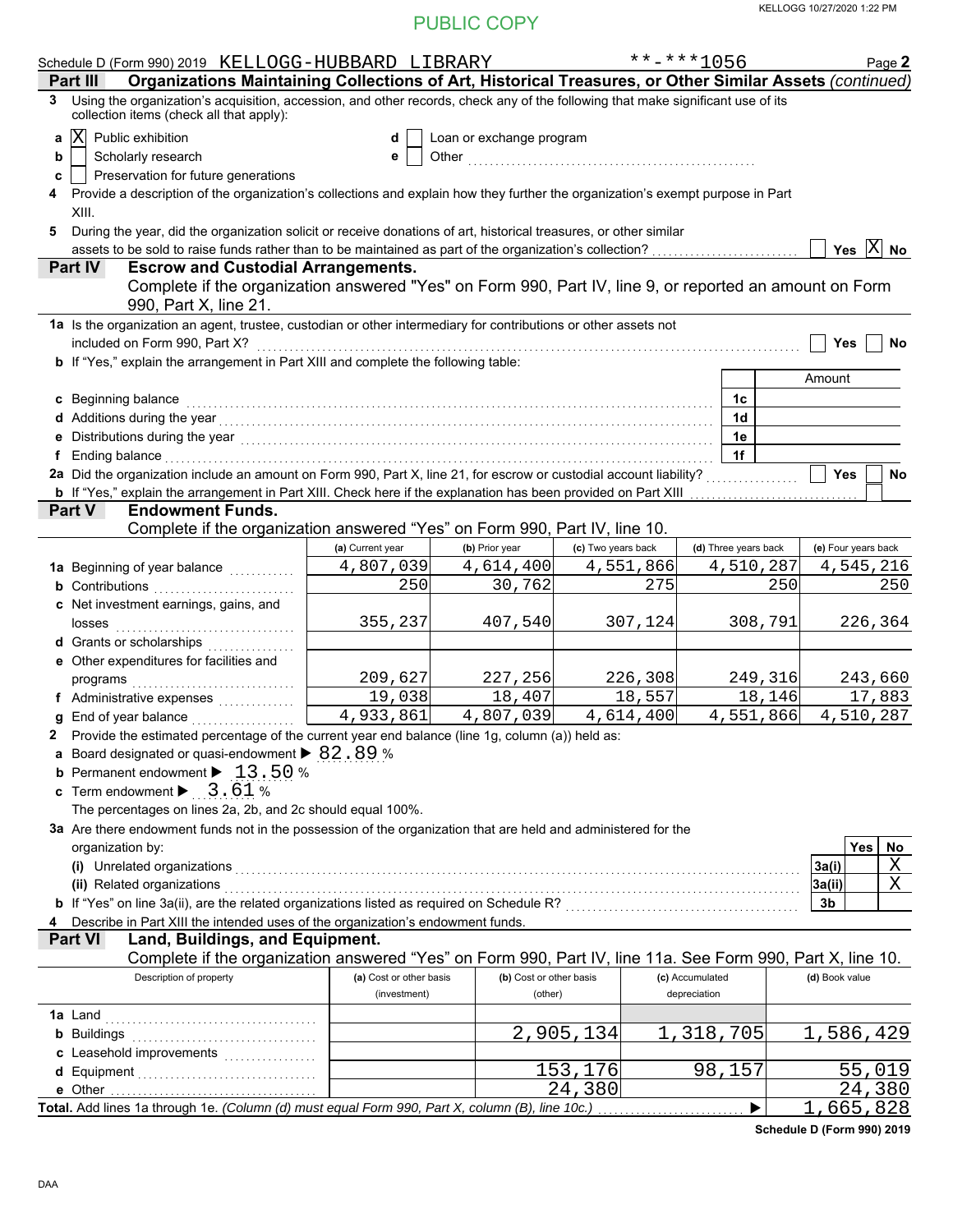|                           | Schedule D (Form 990) 2019 KELLOGG-HUBBARD LIBRARY                                                                                                   |                | $******1056$                     | Page 3         |
|---------------------------|------------------------------------------------------------------------------------------------------------------------------------------------------|----------------|----------------------------------|----------------|
| <b>Part VII</b>           | <b>Investments - Other Securities.</b>                                                                                                               |                |                                  |                |
|                           | Complete if the organization answered "Yes" on Form 990, Part IV, line 11b. See Form 990, Part X, line 12.                                           |                |                                  |                |
|                           | (a) Description of security or category                                                                                                              | (b) Book value | (c) Method of valuation:         |                |
|                           | (including name of security)                                                                                                                         |                | Cost or end-of-year market value |                |
| (1) Financial derivatives |                                                                                                                                                      |                |                                  |                |
|                           | (2) Closely held equity interests                                                                                                                    |                |                                  |                |
| $(3)$ Other               |                                                                                                                                                      |                |                                  |                |
|                           |                                                                                                                                                      |                |                                  |                |
|                           |                                                                                                                                                      |                |                                  |                |
|                           |                                                                                                                                                      |                |                                  |                |
|                           |                                                                                                                                                      |                |                                  |                |
|                           |                                                                                                                                                      |                |                                  |                |
|                           |                                                                                                                                                      |                |                                  |                |
| $(H)$ .                   |                                                                                                                                                      |                |                                  |                |
|                           | Total. (Column (b) must equal Form 990, Part X, col. (B) line 12.)                                                                                   |                |                                  |                |
| <b>Part VIII</b>          | <b>Investments - Program Related.</b>                                                                                                                |                |                                  |                |
|                           | Complete if the organization answered "Yes" on Form 990, Part IV, line 11c. See Form 990, Part X, line 13.                                           |                |                                  |                |
|                           | (a) Description of investment                                                                                                                        | (b) Book value | (c) Method of valuation:         |                |
|                           |                                                                                                                                                      |                | Cost or end-of-year market value |                |
| (1)                       |                                                                                                                                                      |                |                                  |                |
| (2)                       |                                                                                                                                                      |                |                                  |                |
| (3)                       |                                                                                                                                                      |                |                                  |                |
| (4)                       |                                                                                                                                                      |                |                                  |                |
| (5)                       |                                                                                                                                                      |                |                                  |                |
| (6)                       |                                                                                                                                                      |                |                                  |                |
| (7)                       |                                                                                                                                                      |                |                                  |                |
| (8)                       |                                                                                                                                                      |                |                                  |                |
| (9)                       |                                                                                                                                                      |                |                                  |                |
| Part IX                   | Total. (Column (b) must equal Form 990, Part X, col. (B) line 13.)<br><b>Other Assets.</b>                                                           |                |                                  |                |
|                           | Complete if the organization answered "Yes" on Form 990, Part IV, line 11d. See Form 990, Part X, line 15.                                           |                |                                  |                |
|                           | (a) Description                                                                                                                                      |                |                                  | (b) Book value |
| (1)                       |                                                                                                                                                      |                |                                  |                |
| (2)                       |                                                                                                                                                      |                |                                  |                |
| (3)                       |                                                                                                                                                      |                |                                  |                |
| (4)                       |                                                                                                                                                      |                |                                  |                |
| (5)                       |                                                                                                                                                      |                |                                  |                |
| (6)                       |                                                                                                                                                      |                |                                  |                |
| (7)                       |                                                                                                                                                      |                |                                  |                |
| (8)                       |                                                                                                                                                      |                |                                  |                |
| (9)                       |                                                                                                                                                      |                |                                  |                |
|                           | Total. (Column (b) must equal Form 990, Part X, col. (B) line 15.)                                                                                   |                |                                  |                |
| Part X                    | <b>Other Liabilities.</b>                                                                                                                            |                |                                  |                |
|                           | Complete if the organization answered "Yes" on Form 990, Part IV, line 11e or 11f. See Form 990, Part X,<br>line 25.                                 |                |                                  |                |
|                           | (a) Description of liability                                                                                                                         |                |                                  | (b) Book value |
| 1.<br>(1)                 | Federal income taxes                                                                                                                                 |                |                                  |                |
| (2)                       |                                                                                                                                                      |                |                                  |                |
| (3)                       |                                                                                                                                                      |                |                                  |                |
| (4)                       |                                                                                                                                                      |                |                                  |                |
| (5)                       |                                                                                                                                                      |                |                                  |                |
| (6)                       |                                                                                                                                                      |                |                                  |                |
| (7)                       |                                                                                                                                                      |                |                                  |                |
| (8)                       |                                                                                                                                                      |                |                                  |                |
| (9)                       |                                                                                                                                                      |                |                                  |                |
|                           | Total. (Column (b) must equal Form 990, Part X, col. (B) line 25.)                                                                                   |                |                                  |                |
|                           | 2. Liability for uncertain tax positions. In Part XIII, provide the text of the footnote to the organization's financial statements that reports the |                |                                  |                |
|                           | organization's liability for uncertain tax positions under FASB ASC 740. Check here if the text of the footnote has been provided in Part XIII       |                |                                  |                |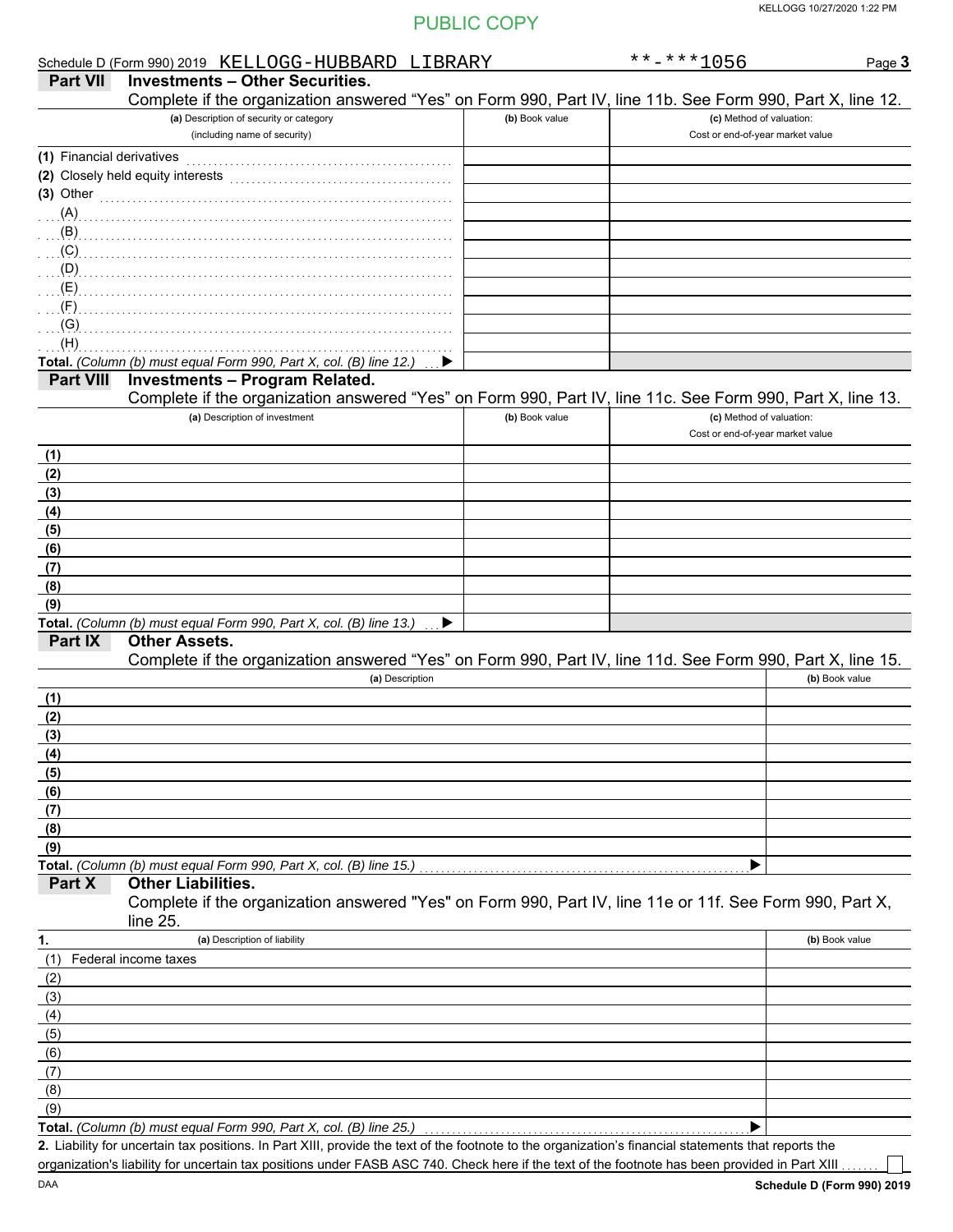| Schedule D (Form 990) 2019 KELLOGG-HUBBARD LIBRARY                                                                                                                                                                             |                | **-***1056   | Page 4 |
|--------------------------------------------------------------------------------------------------------------------------------------------------------------------------------------------------------------------------------|----------------|--------------|--------|
| Reconciliation of Revenue per Audited Financial Statements With Revenue per Return.<br><b>Part XI</b>                                                                                                                          |                |              |        |
| Complete if the organization answered "Yes" on Form 990, Part IV, line 12a.                                                                                                                                                    |                |              |        |
| 1 Total revenue, gains, and other support per audited financial statements                                                                                                                                                     |                | $\mathbf{1}$ |        |
| Amounts included on line 1 but not on Form 990, Part VIII, line 12:<br>2                                                                                                                                                       |                |              |        |
| а                                                                                                                                                                                                                              | 2a             |              |        |
|                                                                                                                                                                                                                                | 2 <sub>b</sub> |              |        |
| c Recoveries of prior year grants [11] Recovering the Recoveries of prior year grants [11] Recoveries [11] Recovering [11] Recovering [11] Recovering [11] Recovering [11] Recovering [11] Recovering [11] Recovering [11] Rec | 2c             |              |        |
|                                                                                                                                                                                                                                | 2d             |              |        |
| Add lines 2a through 2d [[[[[[[[[[[[[[[[[[[[[[[[]]]]]]]]]] Add lines 2a through 2d<br>е                                                                                                                                        |                | 2e           |        |
| 3                                                                                                                                                                                                                              |                | 3            |        |
| Amounts included on Form 990, Part VIII, line 12, but not on line 1:<br>4                                                                                                                                                      |                |              |        |
| а                                                                                                                                                                                                                              | 4a             |              |        |
| b                                                                                                                                                                                                                              | 4b             |              |        |
| c Add lines 4a and 4b                                                                                                                                                                                                          |                | 4c           |        |
|                                                                                                                                                                                                                                |                | 5            |        |
| Reconciliation of Expenses per Audited Financial Statements With Expenses per Return.<br><b>Part XII</b>                                                                                                                       |                |              |        |
| Complete if the organization answered "Yes" on Form 990, Part IV, line 12a.                                                                                                                                                    |                |              |        |
| 1 Total expenses and losses per audited financial statements                                                                                                                                                                   |                | $\mathbf 1$  |        |
| Amounts included on line 1 but not on Form 990, Part IX, line 25:<br>2                                                                                                                                                         |                |              |        |
| a                                                                                                                                                                                                                              | 2a             |              |        |
|                                                                                                                                                                                                                                | 2 <sub>b</sub> |              |        |
| c Other losses                                                                                                                                                                                                                 | 2c             |              |        |
|                                                                                                                                                                                                                                | 2d             |              |        |
|                                                                                                                                                                                                                                |                | 2e           |        |
| 3                                                                                                                                                                                                                              |                | 3            |        |
| Amounts included on Form 990, Part IX, line 25, but not on line 1:                                                                                                                                                             |                |              |        |
| a                                                                                                                                                                                                                              | 4a             |              |        |
|                                                                                                                                                                                                                                | 4b             |              |        |
| c Add lines 4a and 4b                                                                                                                                                                                                          |                | 4c           |        |
|                                                                                                                                                                                                                                |                | 5            |        |
| Part XIII Supplemental Information.                                                                                                                                                                                            |                |              |        |
| Provide the descriptions required for Part II, lines 3, 5, and 9; Part III, lines 1a and 4; Part IV, lines 1b and 2b; Part V, line 4; Part X, line                                                                             |                |              |        |
| 2; Part XI, lines 2d and 4b; and Part XII, lines 2d and 4b. Also complete this part to provide any additional information.                                                                                                     |                |              |        |
| PART III, LINE 4 - COLLECTIONS AND RELATION TO EXEMPT PURPOSE                                                                                                                                                                  |                |              |        |
|                                                                                                                                                                                                                                |                |              |        |
| WE ARE PROUD TO DISPLAY A WONDERFUL SCULPTURE CREATED IN 2016 BY MONTPELIER                                                                                                                                                    |                |              |        |
|                                                                                                                                                                                                                                |                |              |        |
| ARTIST RYAN MAYS, AND GENEROUSLY COMMISSIONED AND DONATED BY JAY AND                                                                                                                                                           |                |              |        |
|                                                                                                                                                                                                                                |                |              |        |
|                                                                                                                                                                                                                                |                |              |        |
| BARBARA WHITE. THE SCULPTURE MAKES FOR A BEAUTIFUL ADDITION TO THE MAIN                                                                                                                                                        |                |              |        |
|                                                                                                                                                                                                                                |                |              |        |
| STREET ENTRANCE OF THE LIBRARY.                                                                                                                                                                                                |                |              |        |
|                                                                                                                                                                                                                                |                |              |        |
|                                                                                                                                                                                                                                |                |              |        |
|                                                                                                                                                                                                                                |                |              |        |
| PART V, LINE 4 - INTENDED USES FOR ENDOWMENT FUNDS                                                                                                                                                                             |                |              |        |
|                                                                                                                                                                                                                                |                |              |        |
| EARNINGS ON ENDOWMENT FUNDS ARE INTENDED TO BE USED TO SUPPORT THE                                                                                                                                                             |                |              |        |
|                                                                                                                                                                                                                                |                |              |        |
| ORGANIZATION'S MISSION.                                                                                                                                                                                                        |                |              |        |
|                                                                                                                                                                                                                                |                |              |        |
|                                                                                                                                                                                                                                |                |              |        |
|                                                                                                                                                                                                                                |                |              |        |
|                                                                                                                                                                                                                                |                |              |        |
|                                                                                                                                                                                                                                |                |              |        |
|                                                                                                                                                                                                                                |                |              |        |
|                                                                                                                                                                                                                                |                |              |        |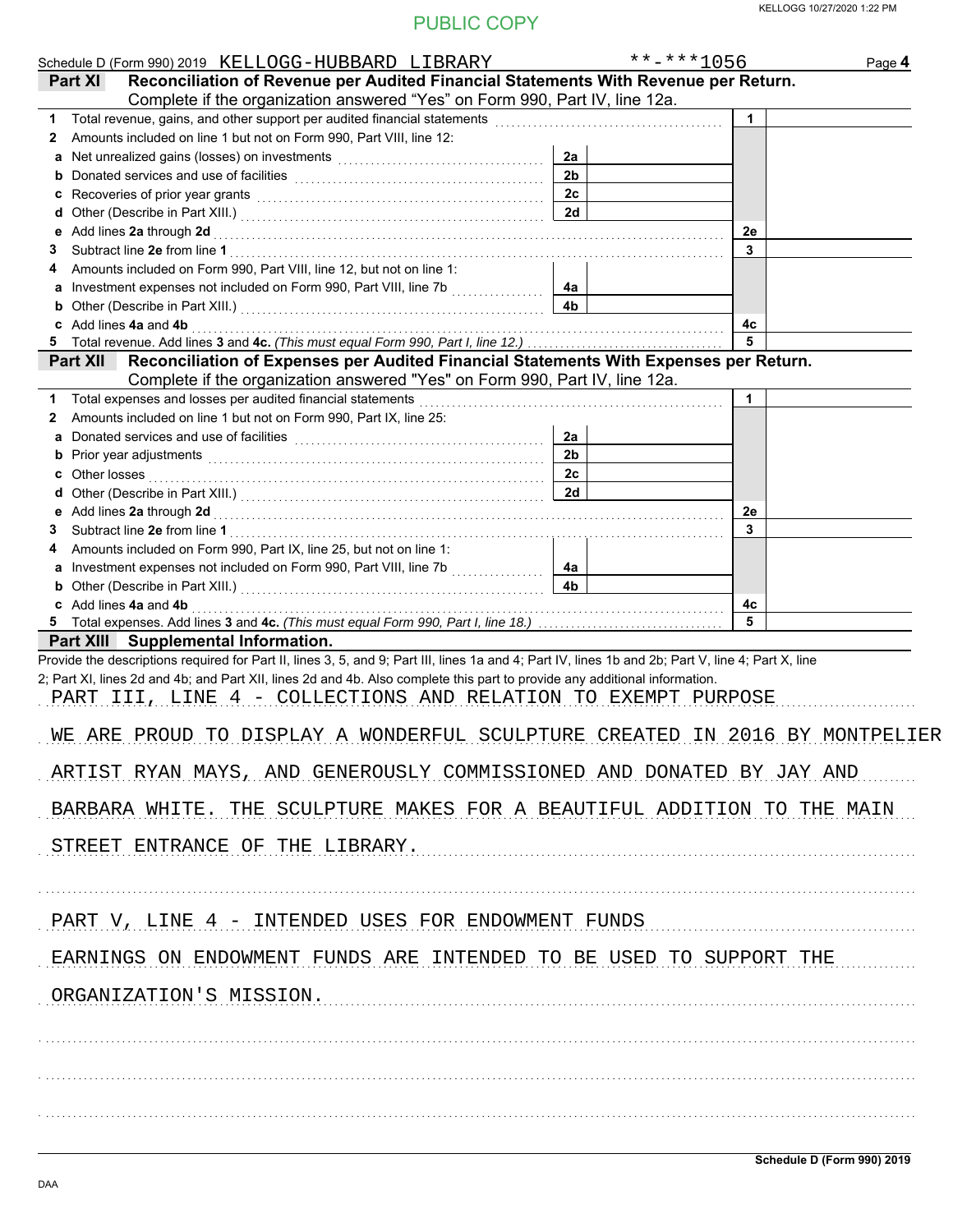|  | Schedule D (Form 990) 2019 KELLOGG-HUBBARD LIBRARY    |  | **-***1056 | Page 5 |
|--|-------------------------------------------------------|--|------------|--------|
|  | <b>Part XIII</b> Supplemental Information (continued) |  |            |        |
|  |                                                       |  |            |        |
|  |                                                       |  |            |        |
|  |                                                       |  |            |        |
|  |                                                       |  |            |        |
|  |                                                       |  |            |        |
|  |                                                       |  |            |        |
|  |                                                       |  |            |        |
|  |                                                       |  |            |        |
|  |                                                       |  |            |        |
|  |                                                       |  |            |        |
|  |                                                       |  |            |        |
|  |                                                       |  |            |        |
|  |                                                       |  |            |        |
|  |                                                       |  |            |        |
|  |                                                       |  |            |        |
|  |                                                       |  |            |        |
|  |                                                       |  |            |        |
|  |                                                       |  |            |        |
|  |                                                       |  |            |        |
|  |                                                       |  |            |        |
|  |                                                       |  |            |        |
|  |                                                       |  |            |        |
|  |                                                       |  |            |        |
|  |                                                       |  |            |        |
|  |                                                       |  |            |        |
|  |                                                       |  |            |        |
|  |                                                       |  |            |        |
|  |                                                       |  |            |        |
|  |                                                       |  |            |        |
|  |                                                       |  |            |        |
|  |                                                       |  |            |        |
|  |                                                       |  |            |        |
|  |                                                       |  |            |        |
|  |                                                       |  |            |        |
|  |                                                       |  |            |        |
|  |                                                       |  |            |        |
|  |                                                       |  |            |        |
|  |                                                       |  |            |        |
|  |                                                       |  |            |        |
|  |                                                       |  |            |        |
|  |                                                       |  |            |        |
|  |                                                       |  |            |        |
|  |                                                       |  |            |        |
|  |                                                       |  |            |        |
|  |                                                       |  |            |        |
|  |                                                       |  |            |        |
|  |                                                       |  |            |        |
|  |                                                       |  |            |        |
|  |                                                       |  |            |        |
|  |                                                       |  |            |        |
|  |                                                       |  |            |        |
|  |                                                       |  |            |        |
|  |                                                       |  |            |        |
|  |                                                       |  |            |        |
|  |                                                       |  |            |        |
|  |                                                       |  |            |        |
|  |                                                       |  |            |        |
|  |                                                       |  |            |        |
|  |                                                       |  |            |        |
|  |                                                       |  |            |        |
|  |                                                       |  |            |        |
|  |                                                       |  |            |        |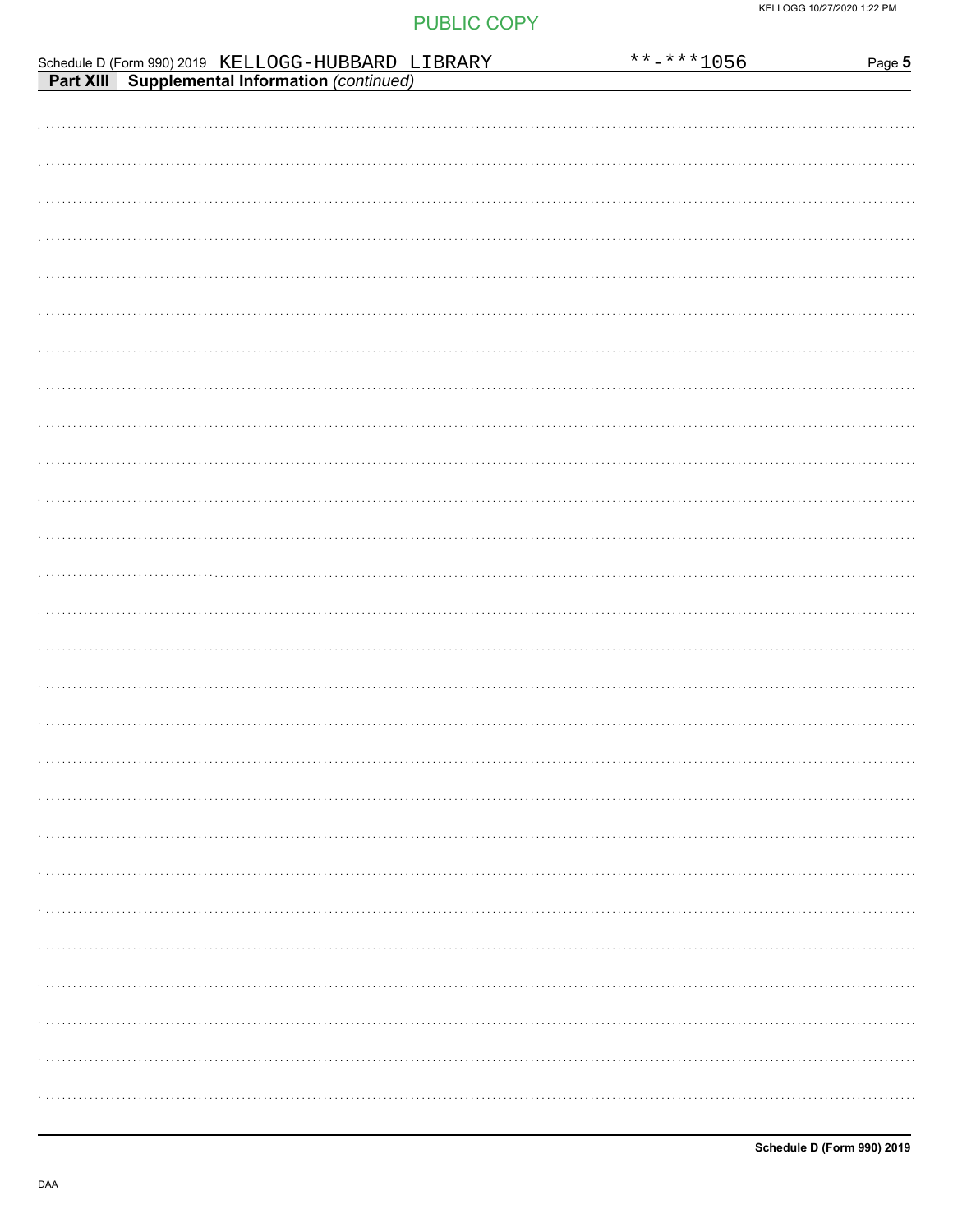| <b>SCHEDULE G</b><br><b>Supplemental Information Regarding Fundraising or Gaming Activities</b><br>OMB No. 1545-0047<br>Complete if the organization answered "Yes" on Form 990, Part IV, line 17, 18, or 19, or if the<br>(Form 990 or 990-EZ)<br>organization entered more than \$15,000 on Form 990-EZ, line 6a. |                                                                                                                                                                                                                                                                                                                     |                                    |                                                            |  |                                                                        |                                                                |                                                         |
|---------------------------------------------------------------------------------------------------------------------------------------------------------------------------------------------------------------------------------------------------------------------------------------------------------------------|---------------------------------------------------------------------------------------------------------------------------------------------------------------------------------------------------------------------------------------------------------------------------------------------------------------------|------------------------------------|------------------------------------------------------------|--|------------------------------------------------------------------------|----------------------------------------------------------------|---------------------------------------------------------|
| Department of the Treasury<br>Internal Revenue Service                                                                                                                                                                                                                                                              |                                                                                                                                                                                                                                                                                                                     | Attach to Form 990 or Form 990-EZ. |                                                            |  | Go to www.irs.gov/Form990 for instructions and the latest information. |                                                                | <b>Open to Public</b><br>Inspection                     |
| Name of the organization                                                                                                                                                                                                                                                                                            |                                                                                                                                                                                                                                                                                                                     |                                    |                                                            |  |                                                                        | <b>Employer identification number</b>                          |                                                         |
| Part I                                                                                                                                                                                                                                                                                                              | KELLOGG-HUBBARD LIBRARY<br>Fundraising Activities. Complete if the organization answered "Yes" on Form 990, Part IV, line 17.                                                                                                                                                                                       |                                    |                                                            |  |                                                                        | **-***1056                                                     |                                                         |
|                                                                                                                                                                                                                                                                                                                     | Form 990-EZ filers are not required to complete this part.                                                                                                                                                                                                                                                          |                                    |                                                            |  |                                                                        |                                                                |                                                         |
| 1.                                                                                                                                                                                                                                                                                                                  | Indicate whether the organization raised funds through any of the following activities. Check all that apply.                                                                                                                                                                                                       |                                    |                                                            |  |                                                                        |                                                                |                                                         |
| Mail solicitations<br>a                                                                                                                                                                                                                                                                                             |                                                                                                                                                                                                                                                                                                                     | e                                  |                                                            |  | Solicitation of non-government grants                                  |                                                                |                                                         |
| Internet and email solicitations<br>Solicitation of government grants<br>b                                                                                                                                                                                                                                          |                                                                                                                                                                                                                                                                                                                     |                                    |                                                            |  |                                                                        |                                                                |                                                         |
| Phone solicitations<br>c                                                                                                                                                                                                                                                                                            |                                                                                                                                                                                                                                                                                                                     | Special fundraising events<br>g    |                                                            |  |                                                                        |                                                                |                                                         |
| In-person solicitations<br>d                                                                                                                                                                                                                                                                                        | 2a Did the organization have a written or oral agreement with any individual (including officers, directors, trustees,                                                                                                                                                                                              |                                    |                                                            |  |                                                                        |                                                                |                                                         |
|                                                                                                                                                                                                                                                                                                                     | or key employees listed in Form 990, Part VII) or entity in connection with professional fundraising services?<br><b>b</b> If "Yes," list the 10 highest paid individuals or entities (fundraisers) pursuant to agreements under which the fundraiser is to be<br>compensated at least \$5,000 by the organization. |                                    |                                                            |  |                                                                        |                                                                | No<br>Yes                                               |
|                                                                                                                                                                                                                                                                                                                     | (i) Name and address of individual<br>or entity (fundraiser)                                                                                                                                                                                                                                                        | (ii) Activity                      | (iii) Did fund-<br>raiser have<br>custody or<br>control of |  | (iv) Gross receipts<br>from activity                                   | (v) Amount paid to<br>(or retained by)<br>fundraiser listed in | (vi) Amount paid to<br>(or retained by)<br>organization |
|                                                                                                                                                                                                                                                                                                                     |                                                                                                                                                                                                                                                                                                                     |                                    | contributions?<br>Yes No                                   |  |                                                                        | col. (i)                                                       |                                                         |
| 1                                                                                                                                                                                                                                                                                                                   |                                                                                                                                                                                                                                                                                                                     |                                    |                                                            |  |                                                                        |                                                                |                                                         |
| $\mathbf{2}$                                                                                                                                                                                                                                                                                                        |                                                                                                                                                                                                                                                                                                                     |                                    |                                                            |  |                                                                        |                                                                |                                                         |
| 3                                                                                                                                                                                                                                                                                                                   |                                                                                                                                                                                                                                                                                                                     |                                    |                                                            |  |                                                                        |                                                                |                                                         |
|                                                                                                                                                                                                                                                                                                                     |                                                                                                                                                                                                                                                                                                                     |                                    |                                                            |  |                                                                        |                                                                |                                                         |
| 4                                                                                                                                                                                                                                                                                                                   |                                                                                                                                                                                                                                                                                                                     |                                    |                                                            |  |                                                                        |                                                                |                                                         |
| 5                                                                                                                                                                                                                                                                                                                   |                                                                                                                                                                                                                                                                                                                     |                                    |                                                            |  |                                                                        |                                                                |                                                         |
| 6                                                                                                                                                                                                                                                                                                                   |                                                                                                                                                                                                                                                                                                                     |                                    |                                                            |  |                                                                        |                                                                |                                                         |
| 7                                                                                                                                                                                                                                                                                                                   |                                                                                                                                                                                                                                                                                                                     |                                    |                                                            |  |                                                                        |                                                                |                                                         |
|                                                                                                                                                                                                                                                                                                                     |                                                                                                                                                                                                                                                                                                                     |                                    |                                                            |  |                                                                        |                                                                |                                                         |
| 8                                                                                                                                                                                                                                                                                                                   |                                                                                                                                                                                                                                                                                                                     |                                    |                                                            |  |                                                                        |                                                                |                                                         |
| 9                                                                                                                                                                                                                                                                                                                   |                                                                                                                                                                                                                                                                                                                     |                                    |                                                            |  |                                                                        |                                                                |                                                         |
| 10                                                                                                                                                                                                                                                                                                                  |                                                                                                                                                                                                                                                                                                                     |                                    |                                                            |  |                                                                        |                                                                |                                                         |
|                                                                                                                                                                                                                                                                                                                     |                                                                                                                                                                                                                                                                                                                     |                                    |                                                            |  |                                                                        |                                                                |                                                         |
| 3<br>registration or licensing.                                                                                                                                                                                                                                                                                     | List all states in which the organization is registered or licensed to solicit contributions or has been notified it is exempt from                                                                                                                                                                                 |                                    |                                                            |  |                                                                        |                                                                |                                                         |
|                                                                                                                                                                                                                                                                                                                     |                                                                                                                                                                                                                                                                                                                     |                                    |                                                            |  |                                                                        |                                                                |                                                         |
|                                                                                                                                                                                                                                                                                                                     |                                                                                                                                                                                                                                                                                                                     |                                    |                                                            |  |                                                                        |                                                                |                                                         |
|                                                                                                                                                                                                                                                                                                                     |                                                                                                                                                                                                                                                                                                                     |                                    |                                                            |  |                                                                        |                                                                |                                                         |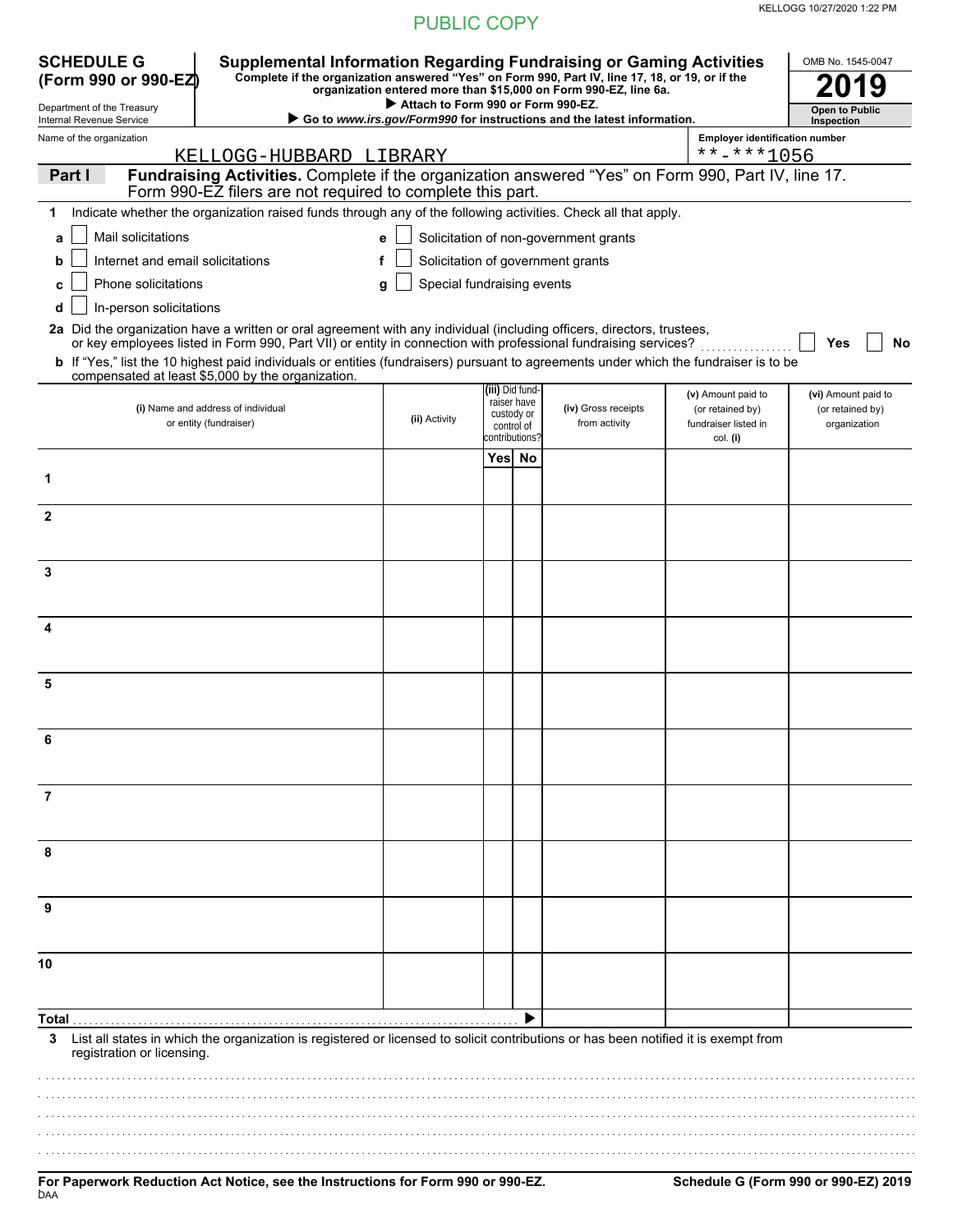| G (Form 990 or 990-EZ) 2019<br>Schedule G | KELLOGG-HUBBARD | LIBRARY | 056.<br>$***-$<br>الملد علم علم | $P$ aqe $\blacktriangle$<br>$\cdot$ |
|-------------------------------------------|-----------------|---------|---------------------------------|-------------------------------------|
|                                           |                 |         |                                 |                                     |

**Part II Fundraising Events.** Complete if the organization answered "Yes" on Form 990, Part IV, line 18, or reported more gross receipts greater than \$5,000. than \$15,000 of fundraising event contributions and gross income on Form 990-EZ, lines 1 and 6b. List events with

|                 |                                                       | (a) Event $#1$<br>EVENING AT THE<br>(event type)                                                                                                                   | $(b)$ Event #2<br>(event type)                   | (c) Other events<br><b>NONE</b><br>(total number) | (d) Total events<br>(add col. (a) through<br>col. (c) |
|-----------------|-------------------------------------------------------|--------------------------------------------------------------------------------------------------------------------------------------------------------------------|--------------------------------------------------|---------------------------------------------------|-------------------------------------------------------|
| Revenue         | 1 Gross receipts <b>1.1.1.1.1.1.1.</b>                | 33,729                                                                                                                                                             |                                                  |                                                   | 33,729                                                |
|                 | 2 Less: Contributions<br>3 Gross income (line 1 minus | 17,360                                                                                                                                                             |                                                  |                                                   | 17,360                                                |
|                 | line 2) $\ldots$ $\ldots$ $\ldots$ $\ldots$           | 16,369                                                                                                                                                             |                                                  |                                                   | 16,369                                                |
|                 | 4 Cash prizes                                         |                                                                                                                                                                    |                                                  |                                                   |                                                       |
|                 | 5 Noncash prizes                                      |                                                                                                                                                                    |                                                  |                                                   |                                                       |
|                 | 6 Rent/facility costs                                 |                                                                                                                                                                    |                                                  |                                                   |                                                       |
| Direct Expenses | 7 Food and beverages                                  | 6,688                                                                                                                                                              |                                                  |                                                   | 6,688                                                 |
|                 | 8 Entertainment                                       | 300                                                                                                                                                                |                                                  |                                                   | 300                                                   |
|                 | 9 Other direct expenses                               | 2,737                                                                                                                                                              |                                                  |                                                   | 2,737                                                 |
|                 |                                                       | 10 Direct expense summary. Add lines 4 through 9 in column (d) [11] column (d) [11] color expenses summary. Add lines 4 through 9 in column (d) [11] $\frac{1}{2}$ |                                                  |                                                   | 9,725<br>6,644                                        |
|                 | Part III                                              | Gaming. Complete if the organization answered "Yes" on Form 990, Part IV, line 19, or reported more than<br>\$15,000 on Form 990-EZ, line 6a.                      |                                                  |                                                   |                                                       |
| Revenue         |                                                       | (a) Bingo                                                                                                                                                          | (b) Pull tabs/instant<br>bingo/progressive bingo | (c) Other gaming                                  | (d) Total gaming (add<br>col. (a) through col. (c))   |
|                 | 1 Gross revenue                                       |                                                                                                                                                                    |                                                  |                                                   |                                                       |
|                 | 2 Cash prizes                                         |                                                                                                                                                                    |                                                  |                                                   |                                                       |
| Direct Expenses | 3 Noncash prizes                                      |                                                                                                                                                                    |                                                  |                                                   |                                                       |
|                 | 4 Rent/facility costs                                 |                                                                                                                                                                    |                                                  |                                                   |                                                       |
|                 | 5 Other direct expenses                               |                                                                                                                                                                    |                                                  |                                                   |                                                       |
|                 | 6 Volunteer labor                                     | $\%$<br><b>Yes</b><br>No                                                                                                                                           | %<br>Yes<br>No                                   | $\%$<br>Yes<br>No                                 |                                                       |
|                 |                                                       | 7 Direct expense summary. Add lines 2 through 5 in column (d)                                                                                                      |                                                  | ▶                                                 |                                                       |
|                 |                                                       |                                                                                                                                                                    |                                                  | ▶                                                 |                                                       |
| 9               | <b>b</b> If "No," explain:                            | Enter the state(s) in which the organization conducts gaming activities:                                                                                           |                                                  |                                                   | Yes<br>No                                             |
|                 | <b>b</b> If "Yes," explain:                           |                                                                                                                                                                    |                                                  |                                                   | Yes<br>No.                                            |
|                 |                                                       |                                                                                                                                                                    |                                                  |                                                   |                                                       |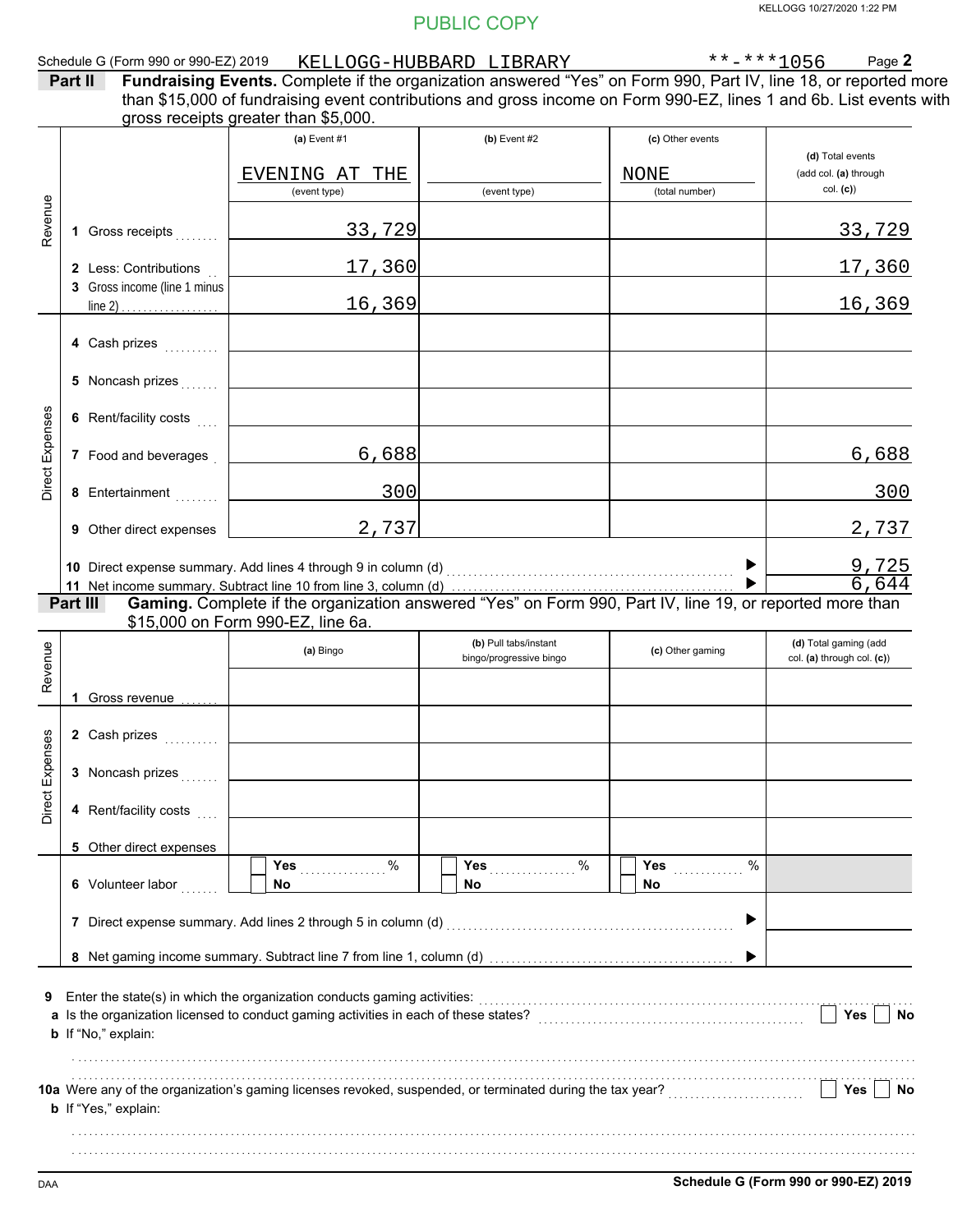|     | Schedule G (Form 990 or 990-EZ) 2019   KELLOGG-HUBBARD LIBRARY                                                                                                                                                                 |          |                        |  | $******1056$                                                                                                                                                                                                             |            | Page 3    |  |  |
|-----|--------------------------------------------------------------------------------------------------------------------------------------------------------------------------------------------------------------------------------|----------|------------------------|--|--------------------------------------------------------------------------------------------------------------------------------------------------------------------------------------------------------------------------|------------|-----------|--|--|
| 11  |                                                                                                                                                                                                                                |          |                        |  |                                                                                                                                                                                                                          | <b>Yes</b> | <b>No</b> |  |  |
| 12  | Is the organization a grantor, beneficiary or trustee of a trust, or a member of a partnership or other entity                                                                                                                 |          |                        |  |                                                                                                                                                                                                                          | <b>Yes</b> | No        |  |  |
| 13  | Indicate the percentage of gaming activity conducted in:                                                                                                                                                                       |          |                        |  |                                                                                                                                                                                                                          |            |           |  |  |
| a   | The organization's facility [1, 2003] The organization's facility [1, 2014] The organization's facility [1, 2014] The organization's facility [1, 2014] The organization's facility [1, 2014] The organization of the organiza |          |                        |  | 13а                                                                                                                                                                                                                      |            | %         |  |  |
| b   | An outside facility <b>contained a set of a set of a set of a set of a set of a set of a set of a set of a set of a</b>                                                                                                        |          |                        |  | 13 <sub>b</sub>                                                                                                                                                                                                          |            | $\%$      |  |  |
| 14  | Enter the name and address of the person who prepares the organization's gaming/special events books and<br>records:                                                                                                           |          |                        |  |                                                                                                                                                                                                                          |            |           |  |  |
|     | Name > contract and the contract of the contract of the contract of the contract of the contract of the contract of the contract of the contract of the contract of the contract of the contract of the contract of the contra |          |                        |  |                                                                                                                                                                                                                          |            |           |  |  |
|     | Address $\blacktriangleright$                                                                                                                                                                                                  |          |                        |  |                                                                                                                                                                                                                          |            |           |  |  |
| 15а | Does the organization have a contract with a third party from whom the organization receives gaming<br>revenue?                                                                                                                |          |                        |  |                                                                                                                                                                                                                          | Yes        | No        |  |  |
| b   |                                                                                                                                                                                                                                |          |                        |  |                                                                                                                                                                                                                          |            |           |  |  |
|     |                                                                                                                                                                                                                                |          |                        |  |                                                                                                                                                                                                                          |            |           |  |  |
| c   | If "Yes," enter name and address of the third party:                                                                                                                                                                           |          |                        |  |                                                                                                                                                                                                                          |            |           |  |  |
|     |                                                                                                                                                                                                                                |          |                        |  |                                                                                                                                                                                                                          |            |           |  |  |
|     | Address $\blacktriangleright$                                                                                                                                                                                                  |          |                        |  |                                                                                                                                                                                                                          |            |           |  |  |
| 16  | Gaming manager information:                                                                                                                                                                                                    |          |                        |  |                                                                                                                                                                                                                          |            |           |  |  |
|     |                                                                                                                                                                                                                                |          |                        |  |                                                                                                                                                                                                                          |            |           |  |  |
|     |                                                                                                                                                                                                                                |          |                        |  |                                                                                                                                                                                                                          |            |           |  |  |
|     |                                                                                                                                                                                                                                |          |                        |  |                                                                                                                                                                                                                          |            |           |  |  |
|     | Director/officer                                                                                                                                                                                                               | Employee | Independent contractor |  |                                                                                                                                                                                                                          |            |           |  |  |
|     |                                                                                                                                                                                                                                |          |                        |  |                                                                                                                                                                                                                          |            |           |  |  |
| 17  | Mandatory distributions:<br>Is the organization required under state law to make charitable distributions from the gaming proceeds to                                                                                          |          |                        |  |                                                                                                                                                                                                                          |            |           |  |  |
|     | <b>b</b> Enter the amount of distributions required under state law to be distributed to other exempt organizations or                                                                                                         |          |                        |  |                                                                                                                                                                                                                          | Yes        | No        |  |  |
|     | spent in the organization's own exempt activities during the tax year S                                                                                                                                                        |          |                        |  |                                                                                                                                                                                                                          |            |           |  |  |
|     | <b>Part IV</b><br>See instructions.                                                                                                                                                                                            |          |                        |  | Supplemental Information. Provide the explanations required by Part I, line 2b, columns (iii) and (v); and<br>Part III, lines 9, 9b, 10b, 15b, 15c, 16, and 17b, as applicable. Also provide any additional information. |            |           |  |  |
|     |                                                                                                                                                                                                                                |          |                        |  |                                                                                                                                                                                                                          |            |           |  |  |
|     |                                                                                                                                                                                                                                |          |                        |  |                                                                                                                                                                                                                          |            |           |  |  |
|     |                                                                                                                                                                                                                                |          |                        |  |                                                                                                                                                                                                                          |            |           |  |  |
|     |                                                                                                                                                                                                                                |          |                        |  |                                                                                                                                                                                                                          |            |           |  |  |
|     |                                                                                                                                                                                                                                |          |                        |  |                                                                                                                                                                                                                          |            |           |  |  |
|     |                                                                                                                                                                                                                                |          |                        |  |                                                                                                                                                                                                                          |            |           |  |  |
|     |                                                                                                                                                                                                                                |          |                        |  |                                                                                                                                                                                                                          |            |           |  |  |
|     |                                                                                                                                                                                                                                |          |                        |  |                                                                                                                                                                                                                          |            |           |  |  |
|     |                                                                                                                                                                                                                                |          |                        |  |                                                                                                                                                                                                                          |            |           |  |  |
|     |                                                                                                                                                                                                                                |          |                        |  |                                                                                                                                                                                                                          |            |           |  |  |
|     |                                                                                                                                                                                                                                |          |                        |  |                                                                                                                                                                                                                          |            |           |  |  |
|     |                                                                                                                                                                                                                                |          |                        |  | Schedule G (Form 990 or 990-EZ) 2019                                                                                                                                                                                     |            |           |  |  |

DAA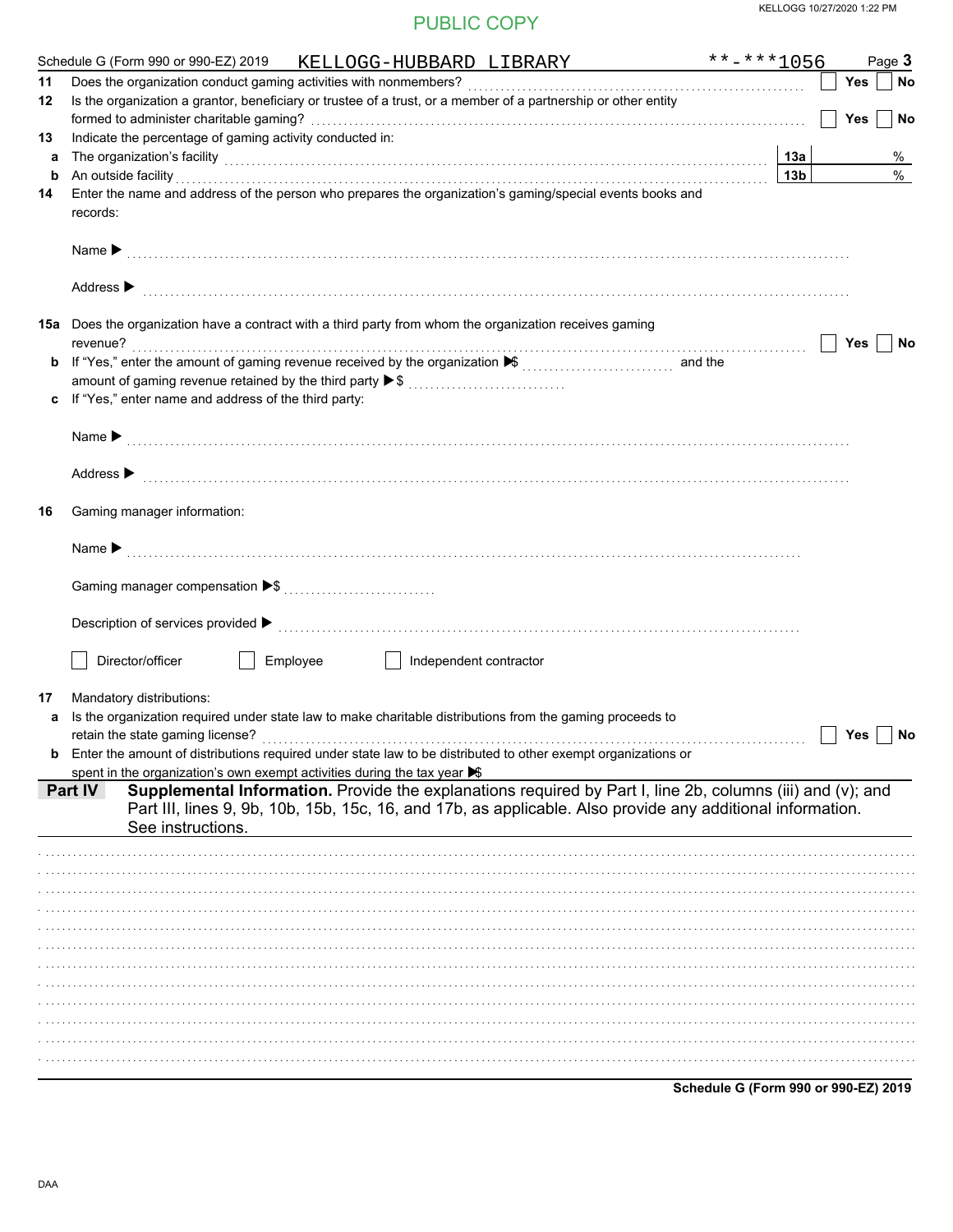OMB No. 1545-0047

**Inspection Open To Public 2019**

#### PUBLIC COPY

# **(Form 990)**

# **SCHEDULE M Noncash Contributions**

 **Complete if the organizations answered "Yes" on Form 990, Part IV, lines 29 or 30.**

 **Attach to Form 990.**

 **Go to** *www.irs.gov/Form990* **for instructions and the latest information.**

Name of the organization **Employer identification number Employer identification number** Department of the Treasury<br>Internal Revenue Service

#### KELLOGG-HUBBARD LIBRARY \*\*-\*\*\*1056

|              | <b>Types of Property</b><br>Part I                                                                                 |            |                            |                                             |                              |            |            |     |
|--------------|--------------------------------------------------------------------------------------------------------------------|------------|----------------------------|---------------------------------------------|------------------------------|------------|------------|-----|
|              |                                                                                                                    | (a)        | (b)                        | (c)                                         | (d)                          |            |            |     |
|              |                                                                                                                    | Check if   | Number of contributions or | Noncash contribution<br>amounts reported on | Method of determining        |            |            |     |
|              |                                                                                                                    | applicable | items contributed          | Form 990, Part VIII, line 1g                | noncash contribution amounts |            |            |     |
| 1            | Art - Works of art                                                                                                 |            |                            |                                             |                              |            |            |     |
| $\mathbf{2}$ | Art - Historical treasures                                                                                         |            |                            |                                             |                              |            |            |     |
| 3            | Art - Fractional interests                                                                                         |            |                            |                                             |                              |            |            |     |
| 4            | Books and publications<br>.                                                                                        |            |                            |                                             |                              |            |            |     |
| 5            | Clothing and household                                                                                             |            |                            |                                             |                              |            |            |     |
|              | goods                                                                                                              |            |                            |                                             |                              |            |            |     |
| 6            | Cars and other vehicles [1, 1, 1, 1, 1, 1]                                                                         |            |                            |                                             |                              |            |            |     |
| 7            | Boats and planes<br>.                                                                                              |            |                            |                                             |                              |            |            |     |
| 8            |                                                                                                                    |            |                            |                                             |                              |            |            |     |
| 9            | Securities - Publicly traded                                                                                       | X          | 4                          | 35,413                                      | FAIR MARKET VALUE            |            |            |     |
| 10           | Securities - Closely held stock                                                                                    |            |                            |                                             |                              |            |            |     |
| 11           | Securities - Partnership, LLC,                                                                                     |            |                            |                                             |                              |            |            |     |
|              | or trust interests                                                                                                 |            |                            |                                             |                              |            |            |     |
| 12           | Securities - Miscellaneous                                                                                         |            |                            |                                             |                              |            |            |     |
| 13           | Qualified conservation                                                                                             |            |                            |                                             |                              |            |            |     |
|              | contribution - Historic                                                                                            |            |                            |                                             |                              |            |            |     |
|              |                                                                                                                    |            |                            |                                             |                              |            |            |     |
| 14           | Qualified conservation                                                                                             |            |                            |                                             |                              |            |            |     |
|              | contribution - Other                                                                                               |            |                            |                                             |                              |            |            |     |
| 15           | Real estate - Residential                                                                                          |            |                            |                                             |                              |            |            |     |
| 16           | Real estate - Commercial                                                                                           |            |                            |                                             |                              |            |            |     |
| 17           | Real estate - Other                                                                                                |            |                            |                                             |                              |            |            |     |
| 18           | Collectibles                                                                                                       |            |                            |                                             |                              |            |            |     |
| 19           | Food inventory                                                                                                     |            |                            |                                             |                              |            |            |     |
| 20           | Drugs and medical supplies                                                                                         |            |                            |                                             |                              |            |            |     |
| 21           | Taxidermy<br>.                                                                                                     |            |                            |                                             |                              |            |            |     |
| 22           | Historical artifacts                                                                                               |            |                            |                                             |                              |            |            |     |
| 23           | Scientific specimens<br>                                                                                           |            |                            |                                             |                              |            |            |     |
| 24           | Archeological artifacts                                                                                            |            |                            |                                             |                              |            |            |     |
| 25           |                                                                                                                    |            |                            |                                             |                              |            |            |     |
| 26           |                                                                                                                    |            |                            |                                             |                              |            |            |     |
| 27           |                                                                                                                    |            |                            |                                             |                              |            |            |     |
| 28           | Other $\blacktriangleright$ (                                                                                      |            |                            |                                             |                              |            |            |     |
| 29           | Number of Forms 8283 received by the organization during the tax year for contributions for                        |            |                            |                                             |                              |            |            |     |
|              | which the organization completed Form 8283, Part IV, Donee Acknowledgement                                         |            |                            |                                             | 29                           |            |            |     |
|              |                                                                                                                    |            |                            |                                             |                              |            | <b>Yes</b> | No. |
|              | 30a During the year, did the organization receive by contribution any property reported in Part I, lines 1 through |            |                            |                                             |                              |            |            |     |
|              | 28, that it must hold for at least three years from the date of the initial contribution, and which isn't required |            |                            |                                             |                              |            |            |     |
|              | to be used for exempt purposes for the entire holding period?                                                      |            |                            |                                             |                              | <b>30a</b> |            | Χ   |
| b            | If "Yes," describe the arrangement in Part II.                                                                     |            |                            |                                             |                              |            |            |     |
| 31           | Does the organization have a gift acceptance policy that requires the review of any nonstandard                    |            |                            |                                             |                              |            |            |     |
|              | contributions?                                                                                                     |            |                            |                                             |                              | 31         | Χ          |     |
| 32a          | Does the organization hire or use third parties or related organizations to solicit, process, or sell noncash      |            |                            |                                             |                              |            |            |     |
|              | contributions?                                                                                                     |            |                            |                                             |                              | 32a        |            | Χ   |
| b            | If "Yes," describe in Part II.                                                                                     |            |                            |                                             |                              |            |            |     |
| 33           | If the organization didn't report an amount in column (c) for a type of property for which column (a) is checked,  |            |                            |                                             |                              |            |            |     |
|              | describe in Part II.                                                                                               |            |                            |                                             |                              |            |            |     |

**For Paperwork Reduction Act Notice, see the Instructions for Form 990. Schedule M (Form 990) 2019**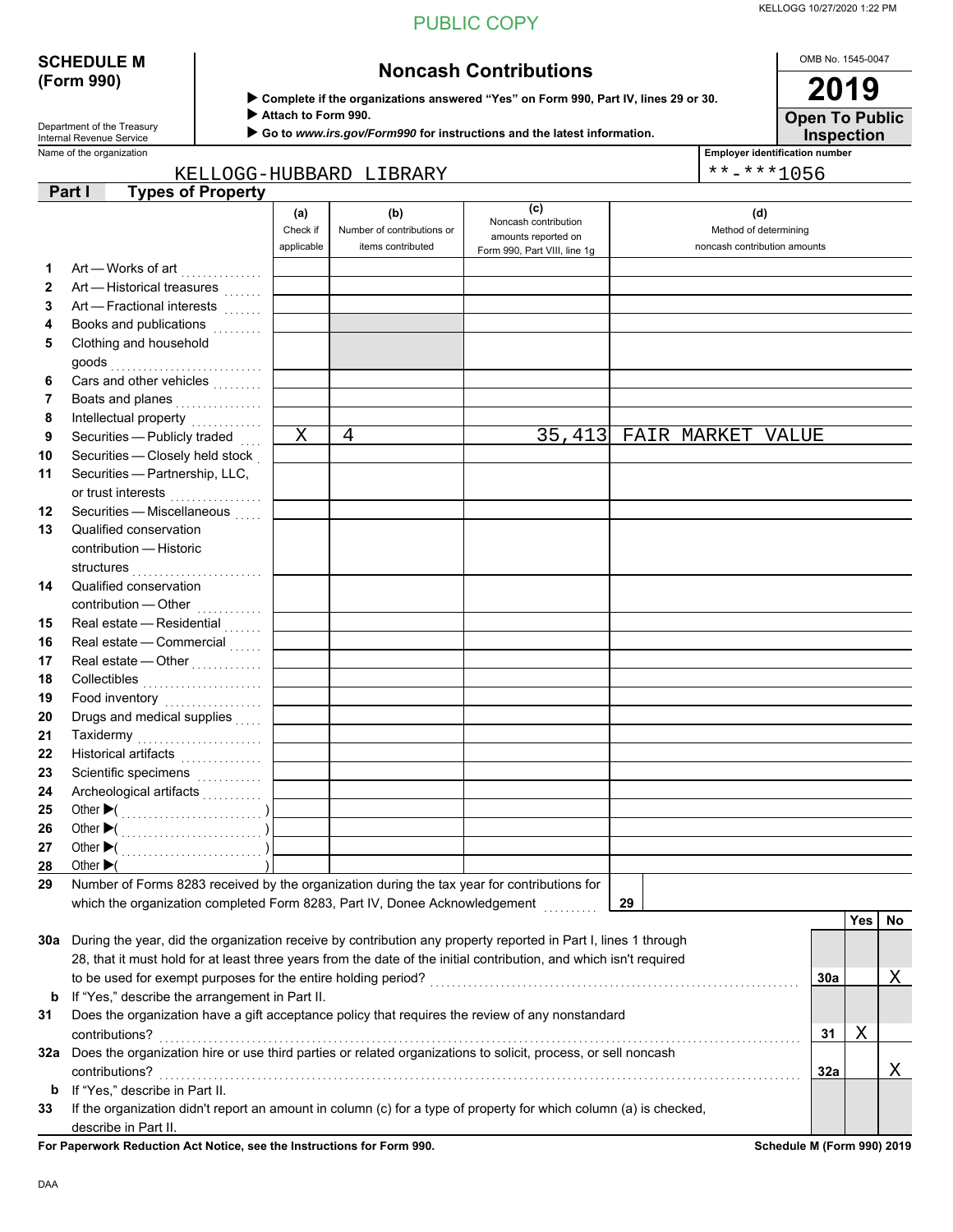|         | Schedule M (Form 990) 2019 KELLOGG-HUBBARD LIBRARY                                                                                                                                                                                                                                                                | $******1056$ | Page 2 |
|---------|-------------------------------------------------------------------------------------------------------------------------------------------------------------------------------------------------------------------------------------------------------------------------------------------------------------------|--------------|--------|
| Part II | Supplemental Information. Provide the information required by Part I, lines 30b, 32b, and 33, and whether<br>the organization is reporting in Part I, column (b), the number of contributions, the number of items received,<br>or a combination of both. Also complete this part for any additional information. |              |        |
|         |                                                                                                                                                                                                                                                                                                                   |              |        |
|         |                                                                                                                                                                                                                                                                                                                   |              |        |
|         |                                                                                                                                                                                                                                                                                                                   |              |        |
|         |                                                                                                                                                                                                                                                                                                                   |              |        |
|         |                                                                                                                                                                                                                                                                                                                   |              |        |
|         |                                                                                                                                                                                                                                                                                                                   |              |        |
|         |                                                                                                                                                                                                                                                                                                                   |              |        |
|         |                                                                                                                                                                                                                                                                                                                   |              |        |
|         |                                                                                                                                                                                                                                                                                                                   |              |        |
|         |                                                                                                                                                                                                                                                                                                                   |              |        |
|         |                                                                                                                                                                                                                                                                                                                   |              |        |
|         |                                                                                                                                                                                                                                                                                                                   |              |        |
|         |                                                                                                                                                                                                                                                                                                                   |              |        |
|         |                                                                                                                                                                                                                                                                                                                   |              |        |
|         |                                                                                                                                                                                                                                                                                                                   |              |        |
|         |                                                                                                                                                                                                                                                                                                                   |              |        |
|         |                                                                                                                                                                                                                                                                                                                   |              |        |
|         |                                                                                                                                                                                                                                                                                                                   |              |        |
|         |                                                                                                                                                                                                                                                                                                                   |              |        |
|         |                                                                                                                                                                                                                                                                                                                   |              |        |
|         |                                                                                                                                                                                                                                                                                                                   |              |        |
|         |                                                                                                                                                                                                                                                                                                                   |              |        |
|         |                                                                                                                                                                                                                                                                                                                   |              |        |
|         |                                                                                                                                                                                                                                                                                                                   |              |        |
|         |                                                                                                                                                                                                                                                                                                                   |              |        |
|         |                                                                                                                                                                                                                                                                                                                   |              |        |
|         |                                                                                                                                                                                                                                                                                                                   |              |        |
|         |                                                                                                                                                                                                                                                                                                                   |              |        |
|         |                                                                                                                                                                                                                                                                                                                   |              |        |
|         |                                                                                                                                                                                                                                                                                                                   |              |        |
|         |                                                                                                                                                                                                                                                                                                                   |              |        |
|         |                                                                                                                                                                                                                                                                                                                   |              |        |
|         |                                                                                                                                                                                                                                                                                                                   |              |        |
|         |                                                                                                                                                                                                                                                                                                                   |              |        |
|         |                                                                                                                                                                                                                                                                                                                   |              |        |
|         |                                                                                                                                                                                                                                                                                                                   |              |        |
|         |                                                                                                                                                                                                                                                                                                                   |              |        |
|         |                                                                                                                                                                                                                                                                                                                   |              |        |
|         |                                                                                                                                                                                                                                                                                                                   |              |        |
|         |                                                                                                                                                                                                                                                                                                                   |              |        |
|         |                                                                                                                                                                                                                                                                                                                   |              |        |
|         |                                                                                                                                                                                                                                                                                                                   |              |        |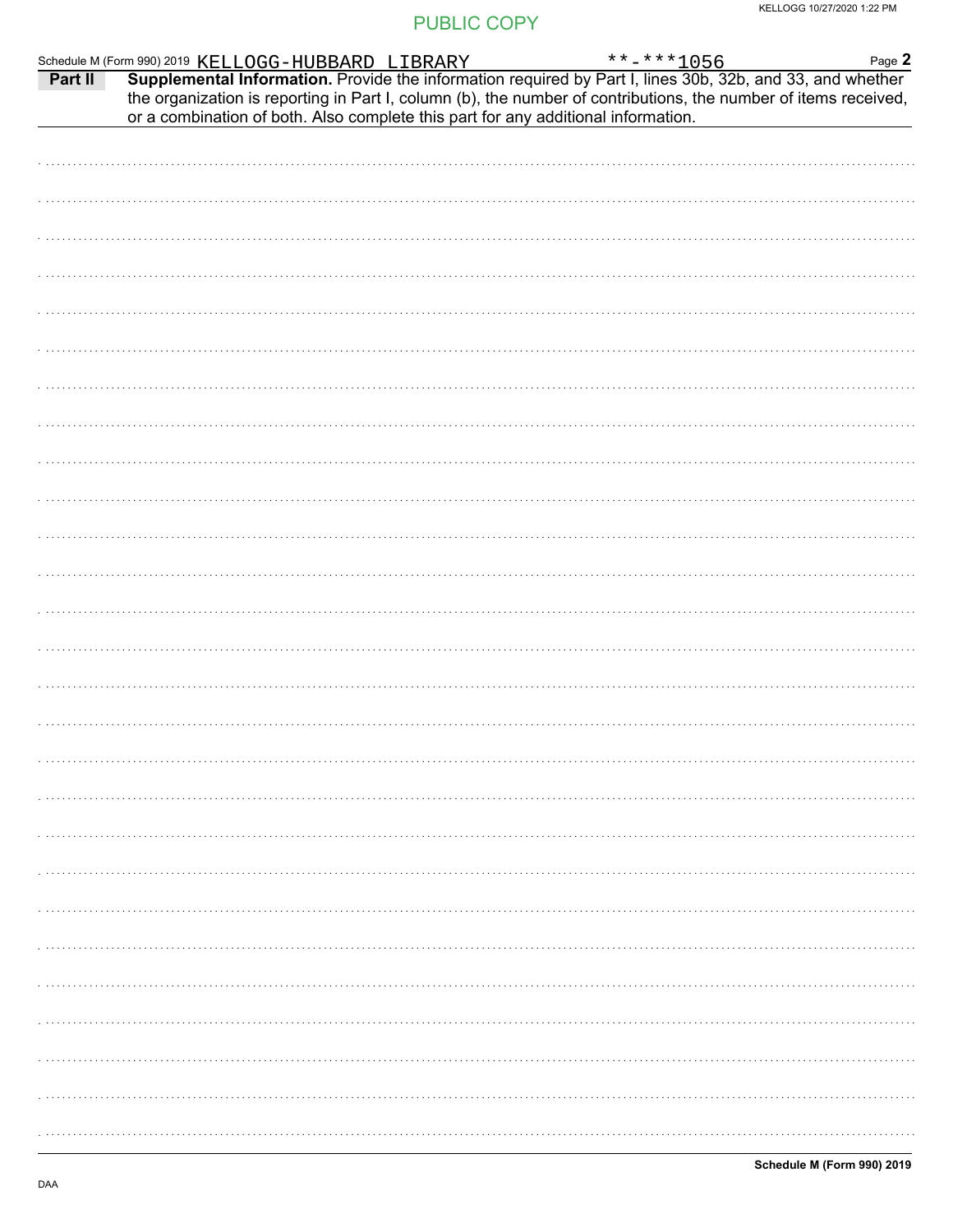**SCHEDULE O** (Form 990 or 990-EZ)

Department of the Treasury

Name of the organization

Internal Revenue Service

Supplemental Information to Form 990 or 990-EZ

Complete to provide information for responses to specific questions on Form 990 or 990-EZ or to provide any additional information.

2019 **Open to Public Inspection** 

OMB No. 1545-0047

Attach to Form 990 or 990-EZ. Go to www.irs.gov/Form990 for the latest information.

**Employer identification number**  $***$  -\*\*\*1056

FORM 990, PART VI, LINE 11B - ORGANIZATION'S PROCESS TO REVIEW FORM 990 WE DISTRIBUTE THE DRAFT 990'S TO THE FULL BOARD. TRUSTEES HAVE THE OPPORTUNITY TO GIVE FEEDBACK OR ASK QUESTIONS PRIOR TO VOTING TO APPROVE THE 990'S.

FORM 990, PART VI, LINE 12C - ENFORCEMENT OF CONFLICTS POLICY

KELLOGG-HUBBARD LIBRARY

THE BOARD REVIEWS THE CONFLICT OF INTEREST POLICY ANNUALLY AND TRUSTEES NEED TO DISCLOSE ANY CONFLICTS OF INTEREST. IF THEY ARE SUBSTANTIVE, THE PRESIDENT OF THE BOARD WILL FOLLOW-UP.

FORM 990, PART VI, LINE 15A - COMPENSATION PROCESS FOR TOP OFFICIAL WE HAVE A MANAGEMENT COMPENSATION POLICY THAT OUTLINES THE PROCESS. THE BOARD SETS THE SALARY RANGE AND THE ANNUAL SALARY IS CONNECTED TO A SUCCESSFUL EVALUATION.

FORM 990, PART VI, LINE 19 - GOVERNING DOCUMENTS DISCLOSURE EXPLANATION ALL OF OUR POLICIES ARE AVAILABLE IN THE POLICIES SECTION OF OUR WEBSITE. OUR FINANCIAL STATEMENTS ARE AVAILABLE IN THE FINANCIAL INFORMATION SECTION OF OUR WEBSITE. WE WOULD ALSO GIVE DOCUMENTS TO MEMBERS OF THE PUBLIC UPON REQUEST.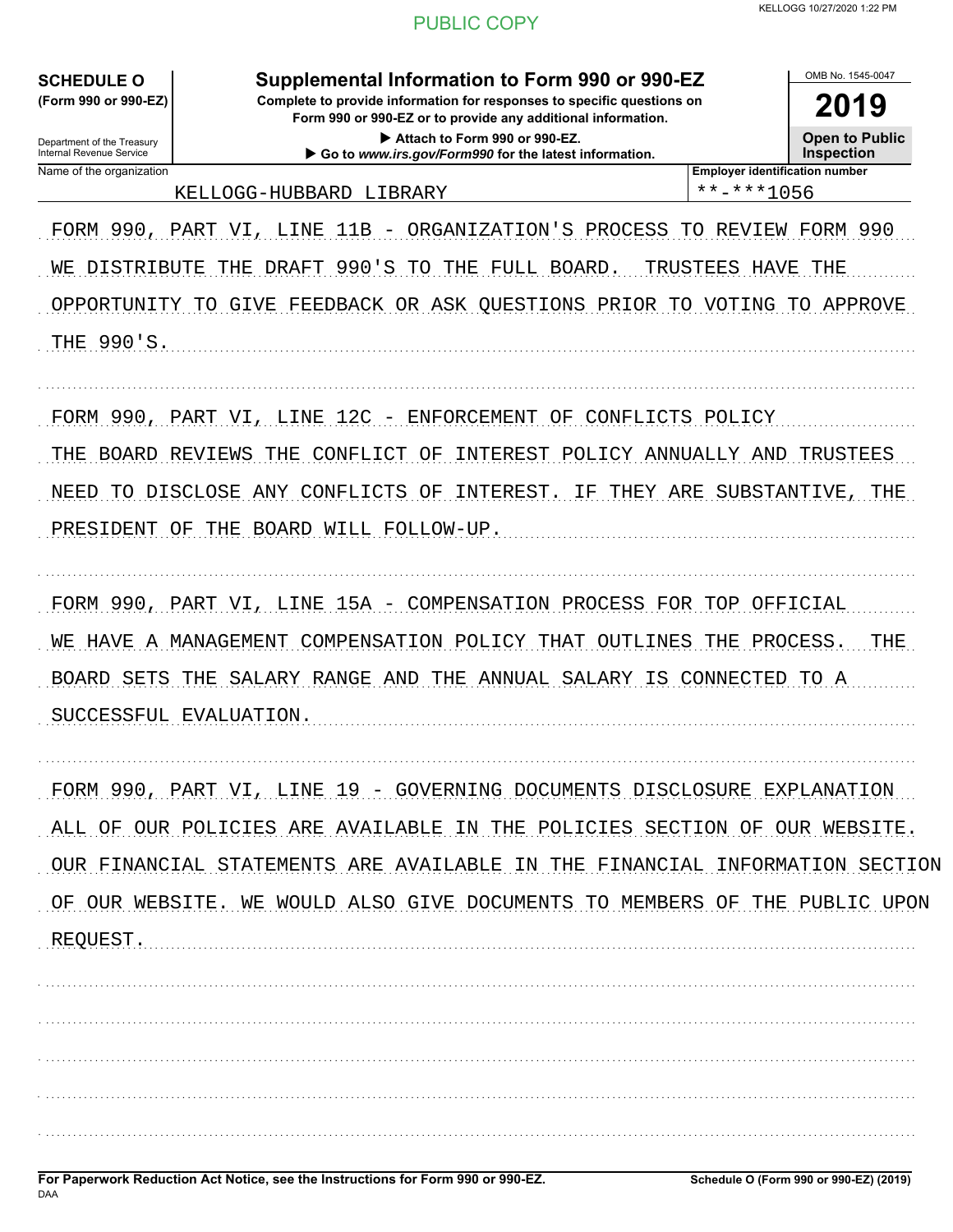KELLOGG 10/27/2020 1:22 PM

# PUBLIC COPY

|        | <b>Depreciation and Amortization</b><br>Form 4562<br>(Including Information on Listed Property)<br>Attach to your tax return.<br>Department of the Treasury                           |                             |                                                                                                                     |                            |                  |                              |                | OMB No. 1545-0172<br>9 |                  |                    |                                                                                                          |
|--------|---------------------------------------------------------------------------------------------------------------------------------------------------------------------------------------|-----------------------------|---------------------------------------------------------------------------------------------------------------------|----------------------------|------------------|------------------------------|----------------|------------------------|------------------|--------------------|----------------------------------------------------------------------------------------------------------|
|        | (99)<br>Internal Revenue Service                                                                                                                                                      |                             | Go to www.irs.gov/Form4562 for instructions and the latest information.                                             |                            |                  |                              |                |                        |                  |                    | Attachment<br>179<br>Sequence No.                                                                        |
|        | Name(s) shown on return                                                                                                                                                               |                             |                                                                                                                     |                            |                  |                              |                |                        |                  | Identifying number |                                                                                                          |
|        |                                                                                                                                                                                       |                             | KELLOGG-HUBBARD LIBRARY                                                                                             |                            |                  |                              |                |                        |                  |                    | **-***1056                                                                                               |
|        | Business or activity to which this form relates                                                                                                                                       |                             |                                                                                                                     |                            |                  |                              |                |                        |                  |                    |                                                                                                          |
|        | INDIRECT DEPRECIATION                                                                                                                                                                 |                             |                                                                                                                     |                            |                  |                              |                |                        |                  |                    |                                                                                                          |
|        | Part I                                                                                                                                                                                |                             | <b>Election To Expense Certain Property Under Section 179</b>                                                       |                            |                  |                              |                |                        |                  |                    |                                                                                                          |
|        |                                                                                                                                                                                       |                             | Note: If you have any listed property, complete Part V before you complete Part I.                                  |                            |                  |                              |                |                        |                  |                    |                                                                                                          |
| 1      | Maximum amount (see instructions)                                                                                                                                                     |                             |                                                                                                                     |                            |                  |                              |                |                        |                  | 1                  | 1,020,000                                                                                                |
| 2      | Total cost of section 179 property placed in service (see instructions)<br>Threshold cost of section 179 property before reduction in limitation (see instructions)                   |                             |                                                                                                                     |                            |                  |                              |                |                        |                  | 2                  |                                                                                                          |
| 3<br>4 | Reduction in limitation. Subtract line 3 from line 2. If zero or less, enter -0-                                                                                                      |                             |                                                                                                                     |                            |                  |                              |                |                        |                  | 3<br>4             | 2,550,000                                                                                                |
| 5      | Dollar limitation for tax year. Subtract line 4 from line 1. If zero or less, enter -0-. If married filing separately, see instructions                                               |                             |                                                                                                                     |                            |                  |                              |                |                        |                  | 5                  |                                                                                                          |
| 6      |                                                                                                                                                                                       | (a) Description of property |                                                                                                                     |                            |                  | (b) Cost (business use only) |                |                        | (c) Elected cost |                    |                                                                                                          |
|        |                                                                                                                                                                                       |                             |                                                                                                                     |                            |                  |                              |                |                        |                  |                    |                                                                                                          |
|        |                                                                                                                                                                                       |                             |                                                                                                                     |                            |                  |                              |                |                        |                  |                    |                                                                                                          |
| 7      | Listed property. Enter the amount from line 29                                                                                                                                        |                             |                                                                                                                     |                            |                  |                              | $\overline{7}$ |                        |                  |                    |                                                                                                          |
| 8      | Total elected cost of section 179 property. Add amounts in column (c), lines 6 and 7                                                                                                  |                             |                                                                                                                     |                            |                  |                              |                |                        |                  | 8                  |                                                                                                          |
| 9      | Tentative deduction. Enter the smaller of line 5 or line 8                                                                                                                            |                             |                                                                                                                     |                            |                  |                              |                |                        |                  | 9                  |                                                                                                          |
| 10     | Carryover of disallowed deduction from line 13 of your 2018 Form 4562                                                                                                                 |                             |                                                                                                                     |                            |                  |                              |                |                        |                  | 10                 |                                                                                                          |
| 11     | Business income limitation. Enter the smaller of business income (not less than zero) or line 5. See instructions                                                                     |                             |                                                                                                                     |                            |                  |                              |                |                        |                  | 11                 |                                                                                                          |
| 12     | Section 179 expense deduction. Add lines 9 and 10, but don't enter more than line 11                                                                                                  |                             |                                                                                                                     |                            |                  |                              |                |                        |                  | 12                 |                                                                                                          |
| 13     | Carryover of disallowed deduction to 2020. Add lines 9 and 10, less line 12                                                                                                           |                             |                                                                                                                     |                            |                  |                              | 13             |                        |                  |                    |                                                                                                          |
|        | Note: Don't use Part II or Part III below for listed property. Instead, use Part V.                                                                                                   |                             |                                                                                                                     |                            |                  |                              |                |                        |                  |                    |                                                                                                          |
|        | Part II                                                                                                                                                                               |                             |                                                                                                                     |                            |                  |                              |                |                        |                  |                    | Special Depreciation Allowance and Other Depreciation (Don't include listed property. See instructions.) |
| 14     | Special depreciation allowance for qualified property (other than listed property) placed in service                                                                                  |                             |                                                                                                                     |                            |                  |                              |                |                        |                  |                    |                                                                                                          |
|        | during the tax year. See instructions                                                                                                                                                 |                             |                                                                                                                     |                            |                  |                              |                |                        |                  | 14                 |                                                                                                          |
| 15     | Property subject to section 168(f)(1) election                                                                                                                                        |                             |                                                                                                                     |                            |                  |                              |                |                        |                  | 15                 |                                                                                                          |
| 16     | Other depreciation (including ACRS)                                                                                                                                                   |                             |                                                                                                                     |                            |                  |                              |                |                        |                  | 16                 | 88,188                                                                                                   |
|        | Part III                                                                                                                                                                              |                             | MACRS Depreciation (Don't include listed property. See instructions.)                                               |                            |                  |                              |                |                        |                  |                    |                                                                                                          |
|        |                                                                                                                                                                                       |                             |                                                                                                                     |                            | <b>Section A</b> |                              |                |                        |                  |                    |                                                                                                          |
| 17     | MACRS deductions for assets placed in service in tax years beginning before 2019                                                                                                      |                             |                                                                                                                     |                            |                  |                              |                |                        |                  | 17                 | 0                                                                                                        |
| 18     | If you are electing to group any assets placed in service during the tax year into one or more general asset accounts, check here .                                                   |                             |                                                                                                                     |                            |                  |                              |                |                        |                  |                    |                                                                                                          |
|        |                                                                                                                                                                                       |                             | Section B—Assets Placed in Service During 2019 Tax Year Using the General Depreciation System<br>(b) Month and year | (c) Basis for depreciation |                  |                              |                |                        |                  |                    |                                                                                                          |
|        | (a) Classification of property                                                                                                                                                        |                             | placed in                                                                                                           | (business/investment use   |                  | (d) Recovery<br>period       |                | (e) Convention         | (f) Method       |                    | (g) Depreciation deduction                                                                               |
| 19a    | 3-year property                                                                                                                                                                       |                             | service                                                                                                             | only-see instructions)     |                  |                              |                |                        |                  |                    |                                                                                                          |
| b      | 5-year property                                                                                                                                                                       |                             |                                                                                                                     |                            |                  |                              |                |                        |                  |                    |                                                                                                          |
| c      | 7-year property                                                                                                                                                                       |                             |                                                                                                                     |                            |                  |                              |                |                        |                  |                    |                                                                                                          |
| d      | 10-year property                                                                                                                                                                      |                             |                                                                                                                     |                            |                  |                              |                |                        |                  |                    |                                                                                                          |
| е      | 15-year property                                                                                                                                                                      |                             |                                                                                                                     |                            |                  |                              |                |                        |                  |                    |                                                                                                          |
| f      | 20-year property                                                                                                                                                                      |                             |                                                                                                                     |                            |                  |                              |                |                        |                  |                    |                                                                                                          |
| g      | 25-year property                                                                                                                                                                      |                             |                                                                                                                     |                            |                  | 25 yrs.                      |                |                        | S/L              |                    |                                                                                                          |
|        | h Residential rental                                                                                                                                                                  |                             |                                                                                                                     |                            |                  | 27.5 yrs.                    |                | <b>MM</b>              | S/L              |                    |                                                                                                          |
|        | property                                                                                                                                                                              |                             |                                                                                                                     |                            |                  | 27.5 yrs.                    |                | MМ                     | S/L              |                    |                                                                                                          |
| j.     | Nonresidential real                                                                                                                                                                   |                             |                                                                                                                     |                            |                  | 39 yrs.                      |                | MМ                     | S/L              |                    |                                                                                                          |
|        | property                                                                                                                                                                              |                             |                                                                                                                     |                            |                  |                              |                | <b>MM</b>              | S/L              |                    |                                                                                                          |
|        | Section C-Assets Placed in Service During 2019 Tax Year Using the Alternative Depreciation System                                                                                     |                             |                                                                                                                     |                            |                  |                              |                |                        |                  |                    |                                                                                                          |
| 20a    | Class life                                                                                                                                                                            |                             |                                                                                                                     |                            |                  |                              |                |                        | S/L              |                    |                                                                                                          |
| b      | 12-year                                                                                                                                                                               |                             |                                                                                                                     |                            |                  | 12 yrs.                      |                |                        | S/L              |                    |                                                                                                          |
| c      | 30-year                                                                                                                                                                               |                             |                                                                                                                     |                            |                  | 30 yrs.                      |                | MМ                     | S/L              |                    |                                                                                                          |
|        | d 40-year                                                                                                                                                                             |                             |                                                                                                                     |                            |                  | 40 yrs.                      |                | MМ                     | S/L              |                    |                                                                                                          |
|        | Part IV<br><b>Summary (See instructions.)</b>                                                                                                                                         |                             |                                                                                                                     |                            |                  |                              |                |                        |                  |                    |                                                                                                          |
| 21     | Listed property. Enter amount from line 28                                                                                                                                            |                             |                                                                                                                     |                            |                  |                              |                |                        |                  | 21                 |                                                                                                          |
| 22     | Total. Add amounts from line 12, lines 14 through 17, lines 19 and 20 in column (g), and line 21. Enter                                                                               |                             |                                                                                                                     |                            |                  |                              |                |                        |                  |                    |                                                                                                          |
| 23     | here and on the appropriate lines of your return. Partnerships and S corporations—see instructions<br>For assets shown above and placed in service during the current year, enter the |                             |                                                                                                                     |                            |                  |                              |                |                        |                  | 22                 | 88,188                                                                                                   |
|        |                                                                                                                                                                                       |                             |                                                                                                                     |                            |                  |                              | 23             |                        |                  |                    |                                                                                                          |
| DAA    | For Paperwork Reduction Act Notice, see separate instructions.                                                                                                                        |                             |                                                                                                                     |                            |                  |                              |                |                        |                  |                    | Form 4562 (2019)<br>THERE ARE NO AMOUNTS FOR PAGE 2                                                      |

THERE ARE NO AMOUNTS FOR PAGE 2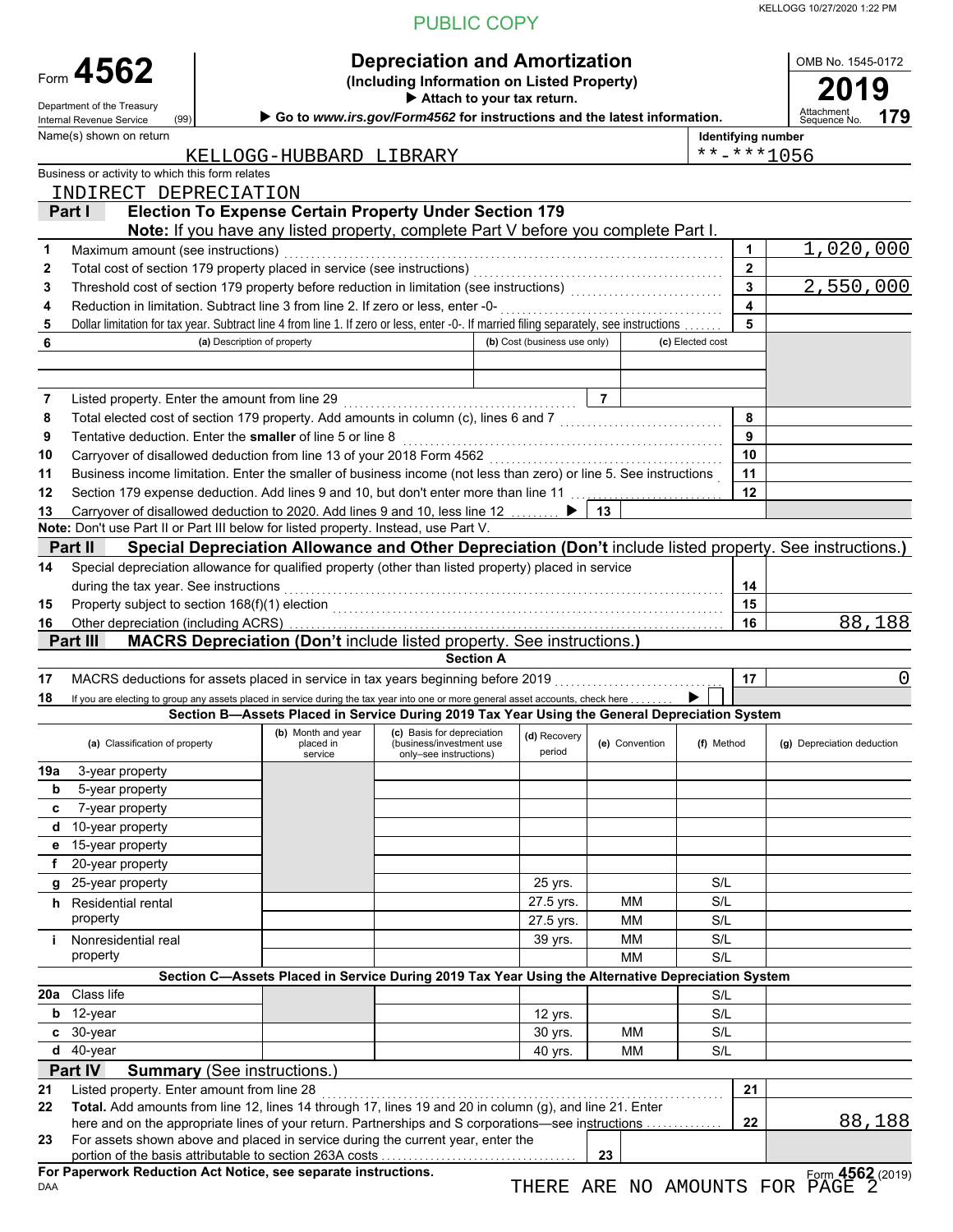# **Two Year Comparison Report**<br> **Drips are and AU 2018 & 2019**<br> **2018 & 2019**<br> **2018 & 2019**

For calendar year 2019, or tax year beginning  $\left(07/01/19\right)$  , ending  $\left[06/30/20\right]$ 

Name Taxpayer Identification Number

 $\overline{\phantom{a}}$ 

|                    | KELLOGG-HUBBARD LIBRARY                                        |                  |           |                     | $******1056$       |
|--------------------|----------------------------------------------------------------|------------------|-----------|---------------------|--------------------|
|                    |                                                                |                  | 2018      | 2019                | <b>Differences</b> |
|                    | 1. Contributions, gifts, grants                                | 1.               | 381,712   | 410,284             | 28,572             |
|                    | 2. Membership dues and assessments                             | 2.               |           |                     |                    |
|                    | 3. Government contributions and grants                         | 3.               | 476,667   | 496,505             | <u>19,838</u>      |
| Φ<br>$\Rightarrow$ |                                                                | 4.               | 70,678    | $\overline{51,515}$ | $-19,163$          |
| c<br>$\bullet$     | 5. Investment income                                           | 5.               | 118,678   | 108,495             | $-10, 183$         |
| >                  | 6. Proceeds from tax exempt bonds                              | 6.               |           |                     |                    |
| Φ<br>œ             | 7. Net gain or (loss) from sale of assets other than inventory | $\overline{7}$ . | $-92$     | $-153$              | -61                |
|                    | 8. Net income or (loss) from fundraising events                | 8.               | 12,223    | 6,644               | $-5,579$           |
|                    | 9. Net income or (loss) from gaming                            | 9.               |           |                     |                    |
|                    | 10. Net gain or (loss) on sales of inventory                   | 10.              |           |                     |                    |
|                    | 11. Other revenue                                              | 11.              |           | 412                 | 412                |
|                    | 12. Total revenue. Add lines 1 through 11                      | 12.              | 1,059,866 | 1,073,702           | 13,836             |
|                    | 13. Grants and similar amounts paid                            | 13.              |           |                     |                    |
|                    | 14. Benefits paid to or for members                            | 14.              |           |                     |                    |
| ဖာ                 | 15. Compensation of officers, directors, trustees, etc.        | 15.              | 78,288    | 131,309             | 53,021             |
| $\mathbf{C}$       | 16. Salaries, other compensation, and employee benefits        | 16.              | 576,863   | 487,361             | $-89,502$          |
| $\mathbf{a}$       | 17. Professional fundraising fees                              | 17.              |           |                     |                    |
|                    | 18. Other professional fees                                    | 18.              | 36,723    | 31,996              | $-4,727$           |
| ш                  | 19. Occupancy, rent, utilities, and maintenance                | 19.              | 161,303   | 148,153             | $-13,150$          |
|                    | 20. Depreciation and Depletion                                 | 20.              | 85,471    | 88,184              | 2,713              |
|                    | 21. Other expenses                                             | 21.              | 67,407    | 81,234              | 13,827             |
|                    | 22. Total expenses. Add lines 13 through 21                    | 22.              | 1,006,055 | 968, 237            | $-37,818$          |
|                    | 23. Excess or (Deficit). Subtract line 22 from line 12         | 23.              | 53,811    | 105,465             | 51,654             |
|                    |                                                                | 24.              | 1,059,866 | 1,073,702           | 13,836             |
|                    | 25. Total unrelated revenue                                    | 25.              |           |                     |                    |
|                    | 26. Total excludable revenue                                   | 26.              | 201,487   | 166,913             | $-34,574$          |
|                    | 27. Total assets                                               | 27.              | 6,830,916 | 7,211,494           | 380,578            |
|                    | 28. Total liabilities                                          | 28.              | 173,672   | 181,802             | 8,130              |
|                    | 29. Retained earnings<br>.                                     | 29.              | 6,657,244 | 7,029,692           | 372,448            |
| Other Information  | 30. Number of voting members of governing body                 | 30.              | 12        | 14                  |                    |
|                    | 31. Number of independent voting members of governing body     | 31.              | 12        | 14                  |                    |
|                    | 32. Number of employees                                        | 32.              | 41        | 50                  |                    |
|                    | 33. Number of volunteers                                       | 33.              | 97        | 92                  |                    |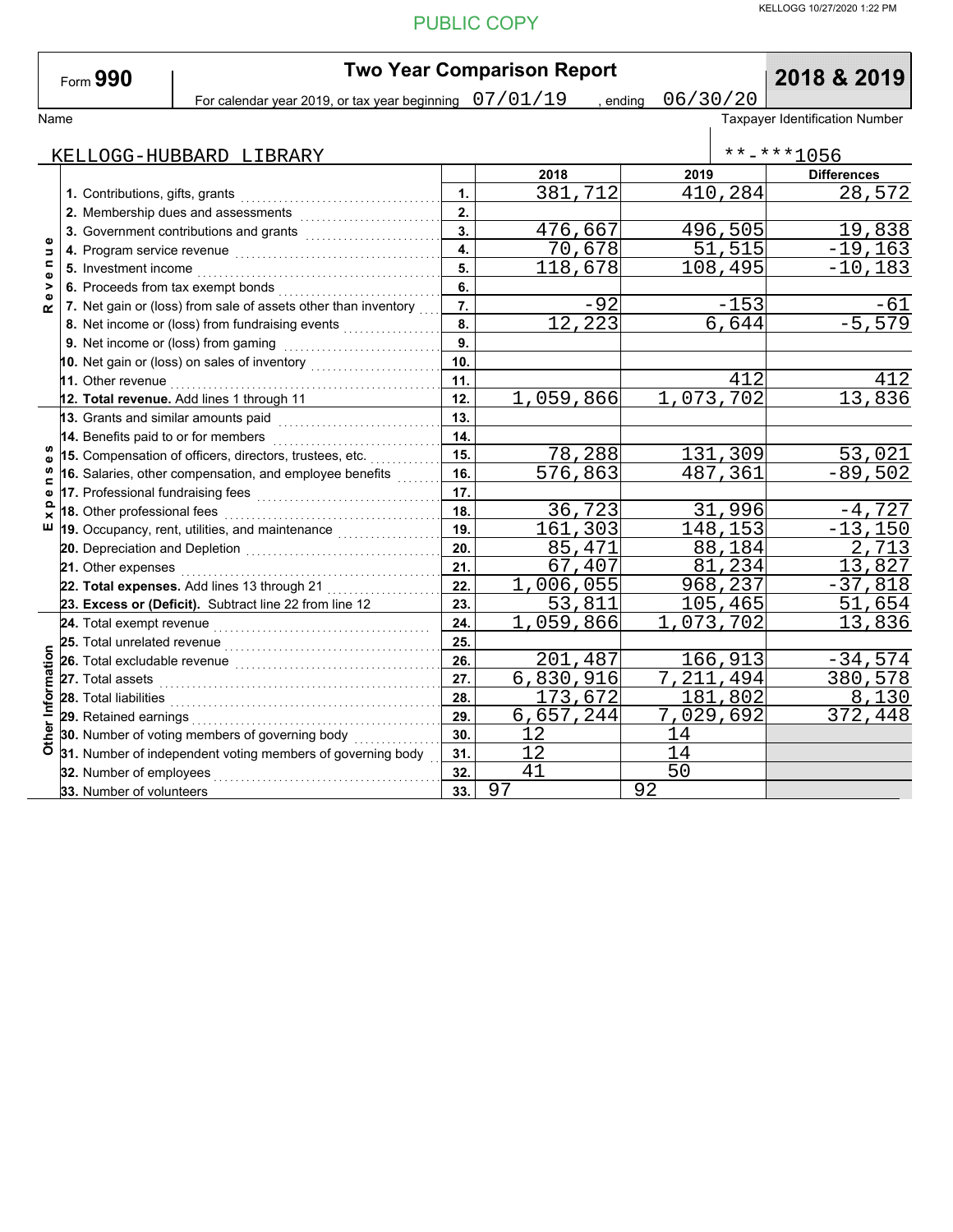#### KELLOGG 10/27/2020 1:22 PM

Form 990

Name

# **990 Tax Return History 2019**

\*\*-\*\*\*1056

#### Employer Identification Number KELLOGG-HUBBARD LIBRARY

|                                                                                                                      | 2015        | 2016       | 2017       | 2018      | 2019      | 2020 |
|----------------------------------------------------------------------------------------------------------------------|-------------|------------|------------|-----------|-----------|------|
| Contributions, gifts, grants                                                                                         | 618,024     | 623,931    | 627,160    | 858,379   | 906,789   |      |
| Membership dues                                                                                                      |             |            |            |           |           |      |
| Program service revenue                                                                                              | 84,849      | 72,715     | 70,114     | 70,678    | 51,515    |      |
|                                                                                                                      | $-9,519$    | $-38$      | $-2,007$   | $-92$     | $-153$    |      |
|                                                                                                                      | 105,267     | 122,705    | 126,321    | 118,678   | 108,495   |      |
|                                                                                                                      |             |            | 10,919     | 12,223    | 6,644     |      |
| Gaming revenue (income/loss)  _______________                                                                        |             |            |            |           |           |      |
| Other revenue <b>contained contained contained contained contained contained </b>                                    |             |            |            |           | 412       |      |
| Total revenue manual contracts and the contracts of the contracts of the contracts of the contracts of the contracts | 798,621     | 819, 313   | 832,507    | 1,059,866 | 1,073,702 |      |
|                                                                                                                      |             |            |            |           |           |      |
| Benefits paid to or for members  _____                                                                               |             |            |            |           |           |      |
|                                                                                                                      | 80,599      | 85,083     | 84,833     | 78,288    | 131,309   |      |
|                                                                                                                      | 550,607     | 564,763    | 580,813    | 576,863   | 487,361   |      |
|                                                                                                                      | 17,763      | 35,660     | 33,448     | 36,723    | 31,996    |      |
|                                                                                                                      | 145,198     | 119,374    | 136,482    | 161,303   | 148,153   |      |
| Depreciation and depletion                                                                                           | 75,550      | 77,779     | 81,382     | 85,471    | 88,184    |      |
|                                                                                                                      | 103,789     | 93,195     | 90,990     | 67,407    | 81,234    |      |
|                                                                                                                      | 973,506     | 975,854    | 1,007,948  | 1,006,055 | 968,237   |      |
| Excess or (Deficit)<br><br><br><br><br><br><br><br><br><br><br><br><br><br><br><br><br><br><br><br><br>              | $-174,885$  | $-156,541$ | $-175,441$ | 53,811    | 105,465   |      |
|                                                                                                                      |             |            |            |           |           |      |
|                                                                                                                      | 798,621     | 819,313    | 832,507    | 1,059,866 | 1,073,702 |      |
| Total unrelated revenue                                                                                              |             |            |            |           |           |      |
| Total excludable revenue                                                                                             | 180,597     | 195,382    | 205,347    | 201,487   | 166,913   |      |
|                                                                                                                      | 6,471,991   | 6,477,880  | 6,480,444  | 6,830,916 | 7,211,494 |      |
|                                                                                                                      | 196,585     | 172,391    | 167,014    | 173,672   | 181,802   |      |
| Net Fund Balances                                                                                                    | 6, 275, 406 | 6,305,489  | 6,313,430  | 6,657,244 | 7,029,692 |      |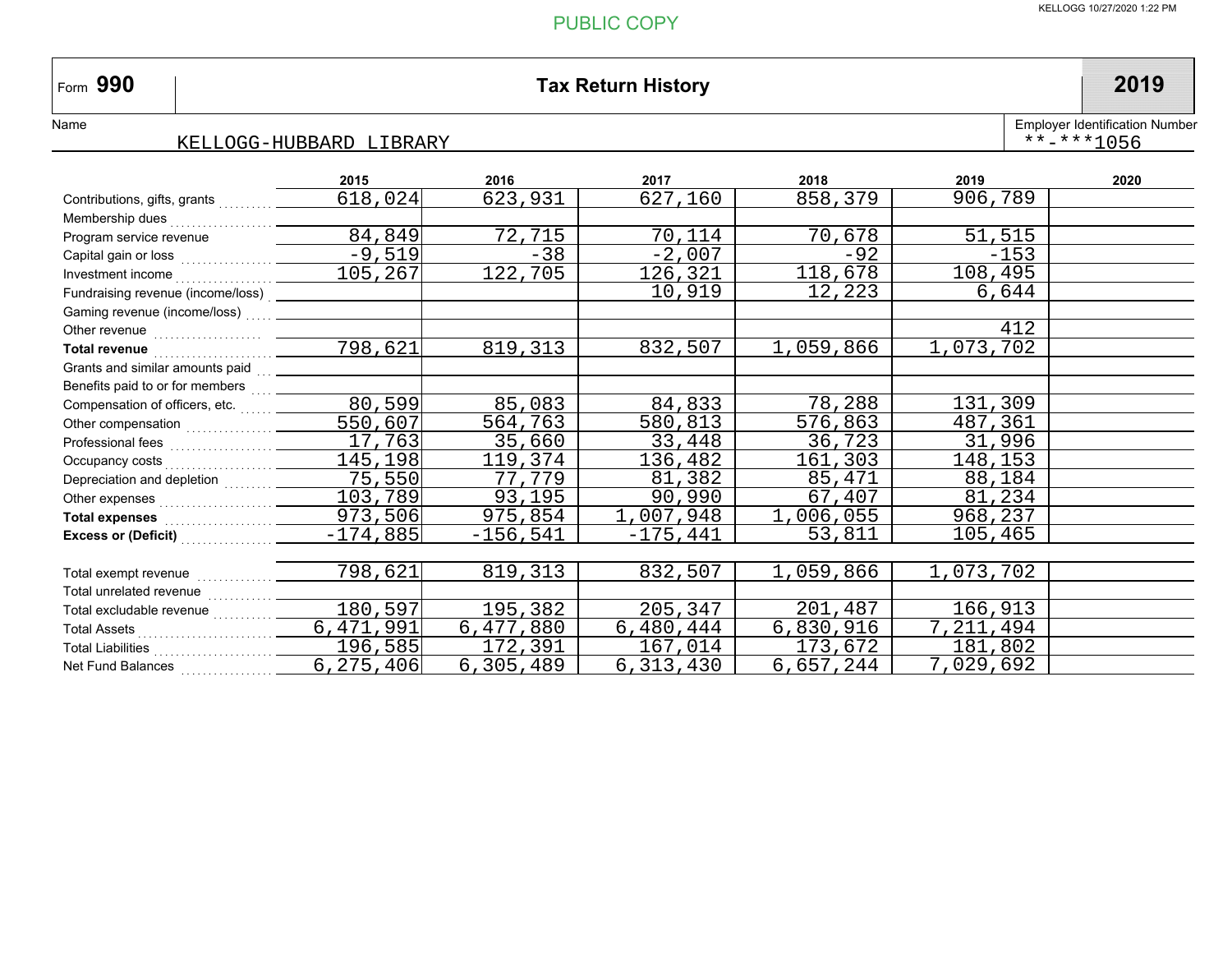# \*\*-\*\*\*1056 **Federal Asset Report** FYE: 6/30/2020 **Form 990, Page 1**

KELLOGG KELLOGG-HUBBARD LIBRARY 10/27/2020 1:21 PM PUBLIC COPY

| Asset          | Description                            | Date<br>In Service | Cost      | % | Bus Sec<br>179Bonus for Depr | <b>Basis</b> | PerConv Meth      | Prior     | Current  |
|----------------|----------------------------------------|--------------------|-----------|---|------------------------------|--------------|-------------------|-----------|----------|
|                | <b>Other Depreciation:</b>             |                    |           |   |                              |              |                   |           |          |
|                | Library Addition                       | 5/01/01            | 2,563,452 |   |                              | 2,563,452    | 40 MO S/L         | 1,164,234 | 64,087   |
| $\overline{2}$ | <b>Building Costs</b>                  | 11/13/01           | 9,315     |   |                              | 9.315        | 40 MO S/L         | 4,114     | 233      |
| 3              | Marble - Restoration of Bathroom       | 4/23/02            | 4,140     |   |                              | 4.140        | 40 MO S/L         | 1,785     | 104      |
| 4              | Landscaping                            | 8/09/02            | 3,996     |   |                              | 3.996        | 15 MO S/L         | 3,996     | $\theta$ |
| 5              | <b>Building Costs</b>                  | 11/01/02           | 5,100     |   |                              | 5.100        | 40 MO S/L         | 2,125     | 128      |
| 6              | Elevator Escape Hatch                  | 4/30/08            | 4,975     |   |                              | 4,975        | 40 MO S/L         | 1,399     | 125      |
| $\overline{7}$ | Renovations - CIP                      | 1/01/11            | 2,391     |   |                              | 2.391        | 40 MO S/L         | 448       | 60       |
| 9              | Table                                  | 2/20/02            | 802       |   |                              | 802          | 10 MO S/L         | 802       | $\theta$ |
|                |                                        | 6/19/03            | 1,960     |   |                              | 1,960        | 7 MO S/L          | 1,960     | $\theta$ |
| 15<br>16       | AV Storage Cabinet                     | 5/01/01            | 37,617    |   |                              | 37,617       | 10 MO S/L         | 37,617    | $\theta$ |
|                | Furniture                              |                    |           |   |                              |              |                   |           | $\theta$ |
| 18             | Furniture                              | 10/10/01           | 2,270     |   |                              | 2.270        | $10$ MO S/L       | 2,270     |          |
| 22             | Sewer Pump                             | 12/13/06           | 2,203     |   |                              | 2,203        | 5 MO S/L          | 2,203     | $\theta$ |
| 23             | Expansion Tank for Heating System      | 10/31/07           | 2,311     |   |                              | 2,311        | 5 MO S/L          | 2,311     | $\theta$ |
| 26             | <b>Bookshelves</b>                     | 5/31/05            | 3,000     |   |                              | 3.000        | 7 MO S/L          | 3,000     | $\theta$ |
| 28             | 3 Computer - IMLS Grant                | 10/31/08           | 5.196     |   |                              | 5.196        | $3$ MO S/L        | 5.196     | $\theta$ |
| 29             | <b>Bookshelves</b>                     | 3/31/09            | 4,138     |   |                              | 4,138        | 7 MO S/L          | 4,138     | $\theta$ |
| 30             | Phone System                           | 5/20/09            | 5,533     |   |                              | 5,533        | 7 MO S/L          | 5,533     | $\theta$ |
| 31             | Water Pressure Reducer                 | 5/21/09            | 3,820     |   |                              | 3,820        | 15 MO S/L         | 2,589     | 255      |
| 32             | File Server                            | 11/19/09           | 2,340     |   |                              | 2,340        | $3$ MO S/L        | 2,340     | $\theta$ |
| 33             | New Computers                          | 8/03/10            | 10,335    |   |                              | 10,335       | $3$ MO S/L        | 10,335    | $\theta$ |
| 34             | Compressor Rooftop HVAV Unit           | 5/11/11            | 2,450     |   |                              | 2,450        | 10 MO S/L         | 2,001     | 245      |
| 35             | Hot Water Tank                         | 11/04/11           | 2,718     |   |                              | 2,718        | 15 MO S/L         | 1,389     | 182      |
| 36             | Security System Upgrade                | 11/01/12           | 2,090     |   |                              | 2,090        | $10$ MO S/L       | 1,393     | 209      |
| 37             | Automatic ADA Door                     | 8/01/12            | 4,638     |   |                              | 4,638        | 7 MO S/L          | 4,583     | 55       |
| 38             | Fiber Cable                            | 12/31/12           | 4,582     |   |                              | 4,582        | 20 MO S/L         | 1,489     | 229      |
| 39             | Outdoor Building Sign                  | 6/15/13            | 2,300     |   |                              | 2,300        | $10$ MO S/L       | 1,399     | 230      |
| 40             | Front Door Restoration (Wanamaker)     | 6/30/13            | 4,396     |   |                              | 4,396        | $10$ MO S/L       | 2,638     | 439      |
| 41             | Copier                                 | 4/25/14            | 3,752     |   |                              | 3,752        | 5 MO S/L          | 3,752     | $\theta$ |
| 42             | <b>Fiber Connect Wiring</b>            | 7/26/13            | 1,110     |   |                              | 1.110        | 10 MO S/L         | 657       | 111      |
| 43             | Fiber Connect Equipment                | 10/31/13           | 1,906     |   |                              | 1.906        | $10$ MO S/L       | 1,080     | 191      |
| 44             | District Heat                          | 10/08/14           | 115,931   |   |                              | 115,931      | 20 MO S/L         | 27,534    | 5,796    |
| 46             | Mouse Sculpture                        | 6/30/16            | 11,571    |   |                              | 11,571       | Memo<br>$0 -$     | $\theta$  | $\theta$ |
| 47             | Phone System                           | 7/20/16            | 6,706     |   |                              | 6,706        | $10$ MO S/L       | 1,956     | 671      |
| 48             | <b>Exterior Woodwork</b>               | 11/29/16           | 31,169    |   |                              | 31.169       | $10$ MO S/L       | 8,052     | 3,117    |
| 49             | Heating System Upgrade                 | 10/01/16           | 27,911    |   |                              | 27,911       | 20 MO S/L         | 3,838     | 1,395    |
| 50             | Video Security System                  | 3/12/18            | 9,893     |   |                              | 9,893        | 5 MO S/L          | 2,638     | 1,979    |
| 51             | Server                                 | 3/23/18            | 4,314     |   |                              | 4,314        | 5 MO S/L          | 1,079     | 862      |
| 52             | Interior Solar Shades                  | 2/22/18            | 2,188     |   |                              | 2.188        | $10$ MO S/L       | 292       | 219      |
| 53             | Accessible Doors                       | 8/31/17            | 11,423    |   |                              | 11,423       | $10$ MO S/L       | 2,094     | 1,142    |
| 54             | Children's Library Mural               | 11/03/17           | 3,000     |   |                              | 3,000        | 10 MO S/L         | 500       | 300      |
| 55             | Walkways & Patios                      | 6/14/18            | 7,759     |   |                              | 7.759        | 15 MO S/L         | 560       | 518      |
| 56             | WHITE'S LANDSCAPING PROJECT-WA 7/24/18 |                    | 4,970     |   |                              | 4.970        | 20 MO S/L         | 228       | 248      |
| 57             | ELECTICAL WORK                         | 11/30/18           | 18,332    |   |                              | 18.332       | 40 MO S/L         | 267       | 459      |
| 58             | <b>PUMP</b>                            | 12/14/18           | 2,374     |   |                              | 2.374        | $10$ MO S/L       | 138       | 238      |
| 59             | <b>WATER FOUNTAIN</b>                  | 8/30/19            | 3.000     |   |                              |              | $3.000$ 10 MO S/L | $\theta$  | 250      |

| 62 | East Montpelier Room Epoxy Floor                                                             | 9/09/19 | 9,573     | 9,573     | MO S/L                    | 0         | 1,140  |
|----|----------------------------------------------------------------------------------------------|---------|-----------|-----------|---------------------------|-----------|--------|
| 63 | <b>Masonry Rework</b>                                                                        | 9/17/19 | 8,500     | 8,500     | MO S/L<br>10              |           | 638    |
| 64 | Resurface Basement Floor                                                                     | 5/03/20 | 7,145     | 7.145     | MO S/L                    |           | 170    |
| 65 | New Automatic Basement Door                                                                  | 2/28/20 | 5,257     | 5,257     | MO S/L                    |           | 250    |
| 66 | Deposit on Elevator Work                                                                     | 4/07/20 | 24,380    | 24,380    | Memo<br>20<br>$- -$       |           |        |
| 67 | Self Checkout                                                                                | 6/30/20 | 17,060    | 17.060    | MO S/L<br>$\overline{15}$ |           |        |
| 68 | Heat Pump                                                                                    | 6/15/20 | 8,000     | 8,000     | 7 MO S/L                  |           | 95     |
|    | <b>Total Other Depreciation</b>                                                              |         | 3,082,692 | 3,082,692 |                           | 1,328,678 | 88,188 |
|    | <b>Total ACRS and Other Depreciation</b>                                                     |         | 3,082,692 | 3,082,692 |                           | 1,328,678 | 88,188 |
|    | <b>Grand Totals</b><br><b>Less: Dispositions and Transfers</b><br>Less: Start-up/Org Expense |         | 3,082,692 | 3,082,692 |                           | 1,328,678 | 88,188 |
|    | <b>Net Grand Totals</b>                                                                      |         | 3,082,692 | 3,082,692 |                           | 1,328,678 | 88,188 |
|    |                                                                                              |         |           |           |                           |           |        |

59 WATER FOUNTAIN 8/30/19 3,000 3,000 3,000 10 MO S/L 0 250<br>
60 WINDOW RESTORATION 7/31/19 12,500 12,500 12,500 20 MO S/L 0 573 60 WINDOW RESTORATION 7/31/19 12,500 12,500 12,500 20 MO S/L 0 573<br>61 HEATING CONTROLS 11/16/18 24,900 20 20 MO S/L 726 1,245 61 HEATING CONTROLS 11/16/18 24,900 24,900 20 MO S/L 726 1,245<br>62 East Montpelier Room Epoxy Floor 9/09/19 9,573 3 9,573 7 MO S/L 0 1,140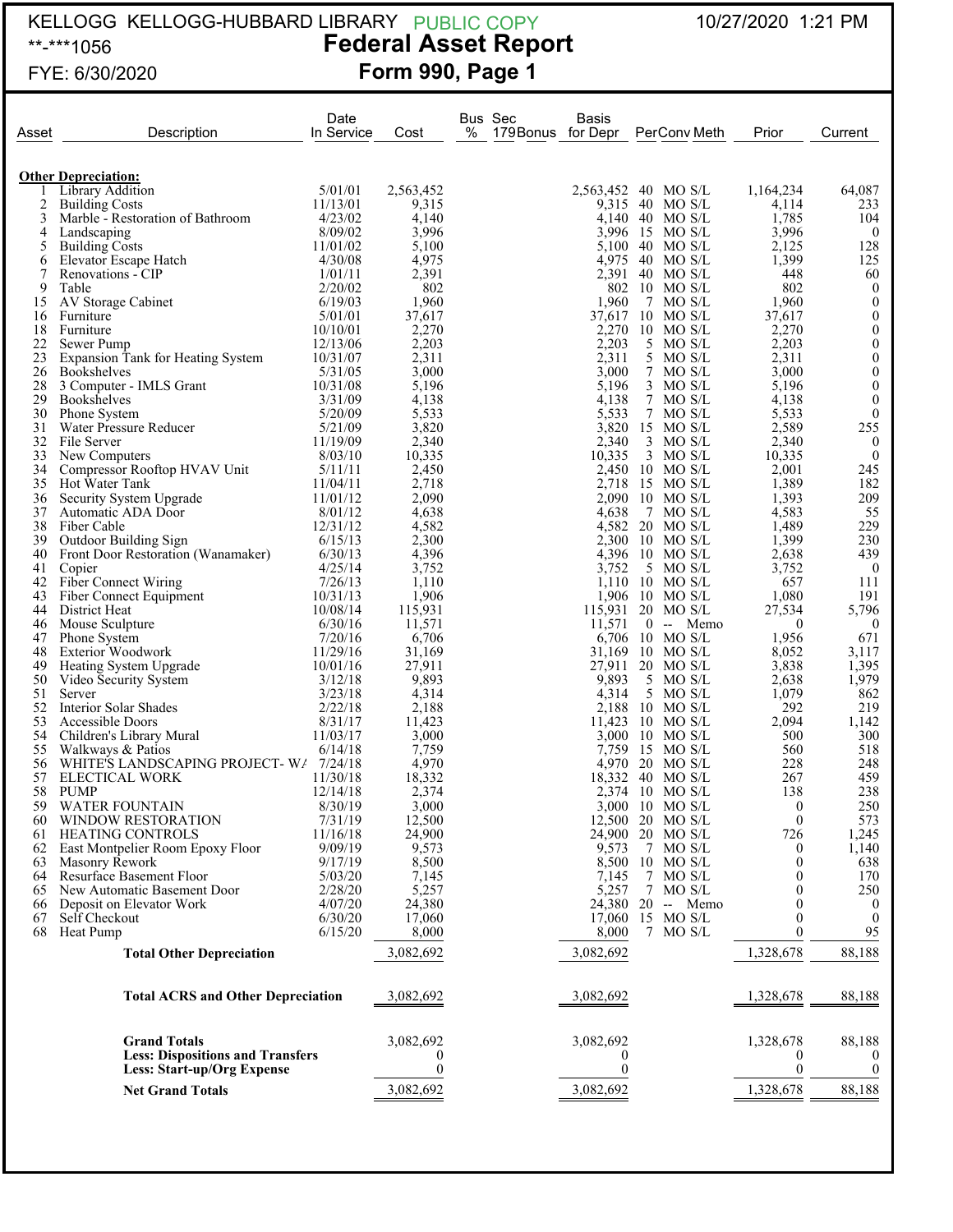|                     | KELLOGG KELLOGG-HUBBARD LIBRARY                           |                     |                      |                              |                         | <b>PUBLIC COPY</b>               |                                    |                      |                                     |               | 1:21 PM        |  |
|---------------------|-----------------------------------------------------------|---------------------|----------------------|------------------------------|-------------------------|----------------------------------|------------------------------------|----------------------|-------------------------------------|---------------|----------------|--|
| **-*** 1056         |                                                           |                     |                      | <b>Tax Asset Detail</b>      |                         | 7/01/19 - 6/30/20                |                                    |                      |                                     |               | Page 1         |  |
|                     | FYE: 6/30/2020                                            |                     |                      |                              |                         |                                  |                                    |                      |                                     |               |                |  |
|                     |                                                           |                     |                      |                              |                         |                                  |                                    |                      |                                     |               |                |  |
|                     |                                                           |                     |                      |                              |                         |                                  |                                    |                      |                                     |               |                |  |
| d<br>Asset          | <b>Property Description</b>                               | Date In<br>Service  | Tax<br>Cost          | Sec 179 Exp<br>Current = $c$ | Tax<br><b>Bonus Amt</b> | <b>Tax Prior</b><br>Depreciation | <b>Tax Current</b><br>Depreciation | Tax<br>End Depr      | <b>Tax Net</b><br><b>Book Value</b> | Tax<br>Method | Tax<br>Period  |  |
|                     |                                                           |                     |                      |                              |                         |                                  |                                    |                      |                                     |               |                |  |
|                     | Library Addition                                          | 5/01/01             | 2,563,452.05         | 0.00                         | 0.00                    | 1,164,234.45                     | 64,086.30                          | 1,228,320.75         | 1,335,131.30 S/L                    |               | 40.00          |  |
| $\overline{c}$      | <b>Building Costs</b>                                     | 11/13/01            | 9,315.00             | 0.00                         | 0.00                    | 4,114.21                         | 232.88                             | 4,347.09             | 4,967.91 S/L                        |               | 40.00          |  |
| 3                   | Marble - Restoration of Bathroom                          | 4/23/02             | 4,140.00             | 0.00                         | 0.00                    | 1,785.38                         | 103.50                             | 1,888.88             | 2,251.12 S/L                        |               | 40.00          |  |
| $\overline{4}$<br>5 | Landscaping<br><b>Building Costs</b>                      | 8/09/02<br>11/01/02 | 3,996.00<br>5,100.00 | 0.00<br>0.00                 | 0.00<br>0.00            | 3,996.00<br>2,125.00             | 0.00<br>127.50                     | 3,996.00<br>2,252.50 | 0.00 S/L<br>2,847.50 S/L            |               | 15.00<br>40.00 |  |
| 6                   | Elevator Escape Hatch                                     | 4/30/08             | 4,975.00             | 0.00                         | 0.00                    | 1,399.27                         | 124.38                             | 1,523.65             | 3,451.35 S/L                        |               | 40.00          |  |
| $\overline{7}$      | Renovations - CIP                                         | 1/01/11             | 2,391.23             | 0.00                         | 0.00                    | 448.35                           | 59.78                              | 508.13               | 1,883.10 S/L                        |               | 40.00          |  |
| 9                   | Table                                                     | 2/20/02             | 801.60               | 0.00                         | 0.00                    | 801.60                           | 0.00                               | 801.60               | 0.00 S/L                            |               | 10.00          |  |
| 15                  | AV Storage Cabinet                                        | 6/19/03             | 1,959.97             | 0.00                         | 0.00                    | 1,959.97                         | 0.00                               | 1,959.97             | 0.00 S/L                            |               | 7.00           |  |
| 16                  | Furniture                                                 | 5/01/01             | 37,616.99            | 0.00                         | 0.00                    | 37,616.99                        | 0.00                               | 37,616.99            | 0.00 S/L                            |               | 10.00          |  |
| 18                  | Furniture                                                 | 10/10/01            | 2,270.00             | 0.00                         | 0.00                    | 2,270.00                         | 0.00                               | 2,270.00             | 0.00 S/L                            |               | 10.00          |  |
| 22                  | Sewer Pump                                                | 12/13/06            | 2,203.00             | 0.00                         | 0.00                    | 2,203.00                         | 0.00                               | 2,203.00             | 0.00 S/L                            |               | 5.00           |  |
| 23                  | Expansion Tank for Heating System                         | 10/31/07            | 2,311.00             | 0.00                         | 0.00                    | 2,311.00                         | 0.00                               | 2.311.00             | 0.00 S/L                            |               | 5.00           |  |
| 26<br>28            | <b>Bookshelves</b><br>3 Computer - IMLS Grant             | 5/31/05<br>10/31/08 | 3,000.00<br>5,196.00 | 0.00<br>0.00                 | 0.00<br>0.00            | 3,000.00<br>5,196.00             | 0.00<br>0.00                       | 3,000.00<br>5,196.00 | 0.00 S/L<br>0.00 S/L                |               | 7.00<br>3.00   |  |
| 29                  | <b>Bookshelves</b>                                        | 3/31/09             | 4,137.59             | 0.00                         | 0.00                    | 4,137.59                         | 0.00                               | 4,137.59             | 0.00 S/L                            |               | 7.00           |  |
| 30                  | Phone System                                              | 5/20/09             | 5,533.20             | 0.00                         | 0.00                    | 5,533.20                         | 0.00                               | 5,533.20             | 0.00 S/L                            |               | 7.00           |  |
| 31                  | Water Pressure Reducer                                    | 5/21/09             | 3,820.00             | 0.00                         | 0.00                    | 2,589.14                         | 254.67                             | 2,843.81             | 976.19 S/L                          |               | 15.00          |  |
| $32\,$              | File Server                                               | 11/19/09            | 2,340.00             | 0.00                         | 0.00                    | 2,340.00                         | 0.00                               | 2,340.00             | 0.00 S/L                            |               | 3.00           |  |
| 33                  | New Computers                                             | 8/03/10             | 10,335.00            | 0.00                         | 0.00                    | 10,335.00                        | 0.00                               | 10,335.00            | 0.00 S/L                            |               | 3.00           |  |
| 34                  | Compressor Rooftop HVAV Unit                              | 5/11/11             | 2,450.00             | 0.00                         | 0.00                    | 2,000.83                         | 245.00                             | 2,245.83             | 204.17 S/L                          |               | 10.00          |  |
| 35                  | Hot Water Tank                                            | 11/04/11            | 2,718.42             | 0.00                         | 0.00                    | 1,389.42                         | 181.23                             | 1,570.65             | 1,147.77 S/L                        |               | 15.00          |  |
| 36                  | Security System Upgrade                                   | 11/01/12            | 2,090.00             | 0.00                         | 0.00                    | 1,393.33                         | 209.00                             | 1,602.33             | 487.67 S/L                          |               | 10.00          |  |
| 37                  | Automatic ADA Door                                        | 8/01/12             | 4,637.74             | 0.00                         | 0.00                    | 4,582.51                         | 55.23                              | 4,637.74             | 0.00 S/L                            |               | 7.00           |  |
| 38<br>39            | Fiber Cable                                               | 12/31/12<br>6/15/13 | 4,582.27<br>2,300.00 | 0.00<br>0.00                 | 0.00<br>0.00            | 1,489.22<br>1,399.17             | 229.11<br>230.00                   | 1,718.33<br>1,629.17 | 2,863.94 S/L<br>670.83 S/L          |               | 20.00<br>10.00 |  |
| 40                  | Outdoor Building Sign<br>Front Door Restoration (Wanamake | 6/30/13             | 4,395.85             | 0.00                         | 0.00                    | 2,637.54                         | 439.59                             | 3,077.13             | 1,318.72 S/L                        |               | 10.00          |  |
| 41                  | Copier                                                    | 4/25/14             | 3,751.58             | 0.00                         | 0.00                    | 3,751.58                         | 0.00                               | 3,751.58             | 0.00 S/L                            |               | 5.00           |  |
| 42                  | Fiber Connect Wiring                                      | 7/26/13             | 1,110.00             | 0.00                         | 0.00                    | 656.75                           | 111.00                             | 767.75               | 342.25 S/L                          |               | 10.00          |  |
| 43                  | Fiber Connect Equipment                                   | 10/31/13            | 1,906.00             | 0.00                         | 0.00                    | 1,080.07                         | 190.60                             | 1,270.67             | 635.33 S/L                          |               | 10.00          |  |
| 44                  | District Heat                                             | 10/08/14            | 115,930.65           | 0.00                         | 0.00                    | 27,533.52                        | 5,796.53                           | 33,330.05            | 82,600.60 S/L                       |               | 20.00          |  |
| 46                  | Mouse Sculpture                                           | 6/30/16             | 11,571.01            | 0.00                         | 0.00                    | 0.00                             | 0.00                               | 0.00                 | 11,571.01 Memo                      |               | 0.00           |  |
| 47                  | Phone System                                              | 7/20/16             | 6,705.95             | 0.00                         | 0.00                    | 1,955.91                         | 670.60                             | 2,626.51             | 4,079.44 S/L                        |               | 10.00          |  |
| 48                  | <b>Exterior Woodwork</b>                                  | 11/29/16            | 31,168.51            | 0.00                         | 0.00                    | 8,051.86                         | 3,116.85                           | 11,168.71            | 19,999.80 S/L                       |               | 10.00          |  |
| 49                  | Heating System Upgrade                                    | 10/01/16            | 27,911.09            | 0.00                         | 0.00                    | 3,837.77                         | 1,395.55                           | 5,233.32             | 22,677.77 S/L                       |               | 20.00          |  |
| 50                  | Video Security System                                     | 3/12/18             | 9,893.00             | 0.00                         | 0.00                    | 2,638.13                         | 1,978.60                           | 4,616.73             | 5,276.27 S/L                        |               | 5.00           |  |

50 Video Security System 3/12/18 9,893.00 0.00 0.00 2,638.13 1,978.60 4,616.73 5,276.27 S/L 5.00<br>51 Server 3/23/18 4,314.00 0.00 0.00 1,078.50 862.80 1,941.30 2,372.70 S/L 5.00 Server 3/23/18 4,314.00 0.00 0.00 1,078.50 862.80 1,941.30 2,372.70 S/L 5.00 Interior Solar Shades 2/22/18 2,188.00 0.00 0.00 291.73 218.80 510.53 1,677.47 S/L 10.00 Accessible Doors 8/31/17 11,422.62 0.00 0.00 2,094.15 1,142.26 3,236.41 8,186.21 S/L 10.00 54 Children's Library Mural 11/03/17 11,422.62 0.00 0.00 0.00 500.00 300.00 300.00 300.00 300.00 300.00 300.00<br>54 Children's Library Mural 11/03/17 3,000.00 0.00 0.00 500.00 300.00 300.00 2,200.00 S/L 10.00<br>55 Walkways & P Walkways & Patios 6/14/18 7,759.00 0.00 0.00 560.38 517.27 1,077.65 6,681.35 S/L 15.00

57 ELECTICAL WORK 11/30/18 18,332.29 0.00 0.00 267.35 458.31 725.66 17,606.63 S/L 40.00<br>58 PUMP 12/14/18 2,373.50 0.00 0.00 138.45 237.35 375.80 1,997.70 S/L 10.00 PUMP 12/14/18 2,373.50 0.00 0.00 138.45 237.35 375.80 1,997.70 S/L 10.00 WATER FOUNTAIN 8/30/19 3,000.00 0.00c 0.00 0.00 250.00 250.00 2,750.00 S/L 10.00 WINDOW RESTORATION 7/31/19 12,500.00 0.00c 0.00 0.00 572.92 572.92 11,927.08 S/L 20.00 61 HEATING CONTROLS 11/16/18 24,900.00 0.00 0.00 726.25 1,245.00 1,971.25 22,928.75 S/L 20.00<br>62 East Montpelier Room Epoxy Floor 9/09/19 9.573.00 0.00c 0.00 0.00 0.00 1.139.64 1.139.64 8.433.36 S/L 7.00 62 East Montpelier Room Epoxy Floor 9/09/19 9,573.00 0.00c 0.00 0.00 0.00 1,139.64 1,139.64 8,433.36 S/L 7.00<br>63 Masonry Rework 9/17/19 8,500.00 0.00c 0.00 0.00 637.50 637.50 7,862.50 S/L 10.00 Masonry Rework 9/17/19 8,500.00 0.00c 0.00 0.00 637.50 637.50 7,862.50 S/L 10.00 64 Resurface Basement Floor 5/03/20 7,145.00 0.00c 0.00 0.00 170.12 170.12 6,974.88 S/L 7.00<br>65 New Automatic Basement Door 2/28/20 5,257.28 0.00c 0.00 0.00 0.00 250.35 250.35 5,006.93 S/L 7.00

E 7/24/18 4,970.00 0.00 0.00 227.79 248.50 476.29 4,493.71 S/L 20.00

56 WHITE'S LANDSCAPING PROJE<br>57 ELECTICAL WORK

New Automatic Basement Door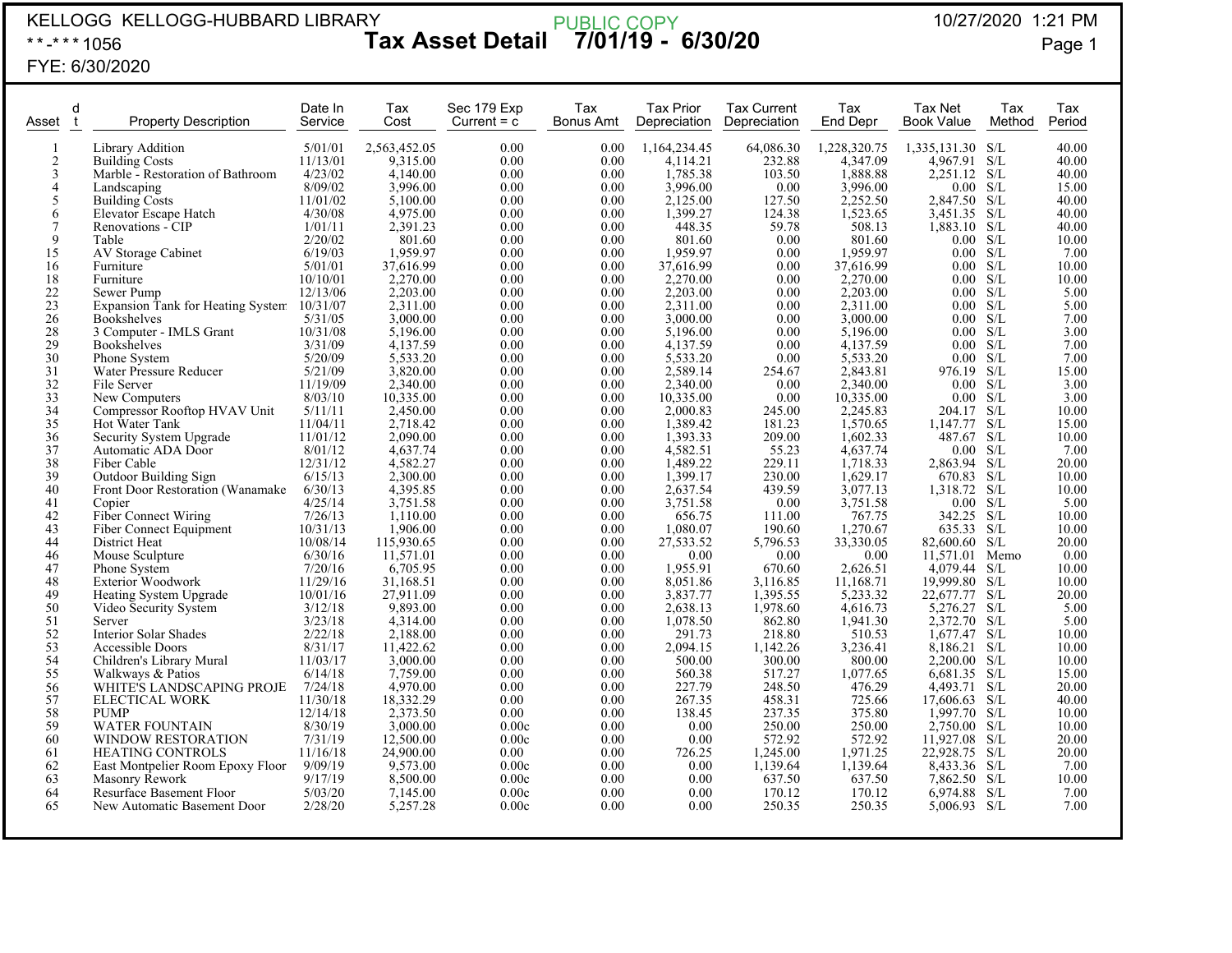| KELLOGG KELLOGG-HUBBARD LIBRARY<br><b>Tax Asset Detail</b><br>**-*** 1056<br>FYE: 6/30/2020 |                                                                                       |                                                                           |                                                                   |                                                                  | <b>PUBLIC COPY</b>                               | 7/01/19 - 6/30/20                                                       |                                                                          |                                                          |                                                                                          | 10/27/2020 1:21 PM | Page 2                                  |
|---------------------------------------------------------------------------------------------|---------------------------------------------------------------------------------------|---------------------------------------------------------------------------|-------------------------------------------------------------------|------------------------------------------------------------------|--------------------------------------------------|-------------------------------------------------------------------------|--------------------------------------------------------------------------|----------------------------------------------------------|------------------------------------------------------------------------------------------|--------------------|-----------------------------------------|
| d<br>Asset<br>66<br>67<br>68                                                                | <b>Property Description</b><br>Deposit on Elevator Work<br>Self Checkout<br>Heat Pump | Date In<br>Service<br>4/07/20<br>6/30/20<br>6/15/20<br><b>Grand Total</b> | Tax<br>Cost<br>24,380.00<br>17,060.00<br>8,000.00<br>3,082,690.39 | Sec 179 Exp<br>$Current = c$<br>0.00c<br>0.00c<br>0.00c<br>0.00c | Tax<br>Bonus Amt<br>0.00<br>0.00<br>0.00<br>0.00 | <b>Tax Prior</b><br>Depreciation<br>0.00<br>0.00<br>0.00<br>.328,678.36 | <b>Tax Current</b><br>Depreciation<br>0.00<br>0.00<br>95.24<br>88,183.96 | Tax<br>End Depr<br>0.00<br>0.00<br>95.24<br>1,416,862.32 | Tax Net<br>Book Value<br>24,380.00 Memo<br>17.060.00 S/L<br>7.904.76 S/L<br>1,665,828.07 | Tax<br>Method      | Tax<br>Period<br>20.00<br>15.00<br>7.00 |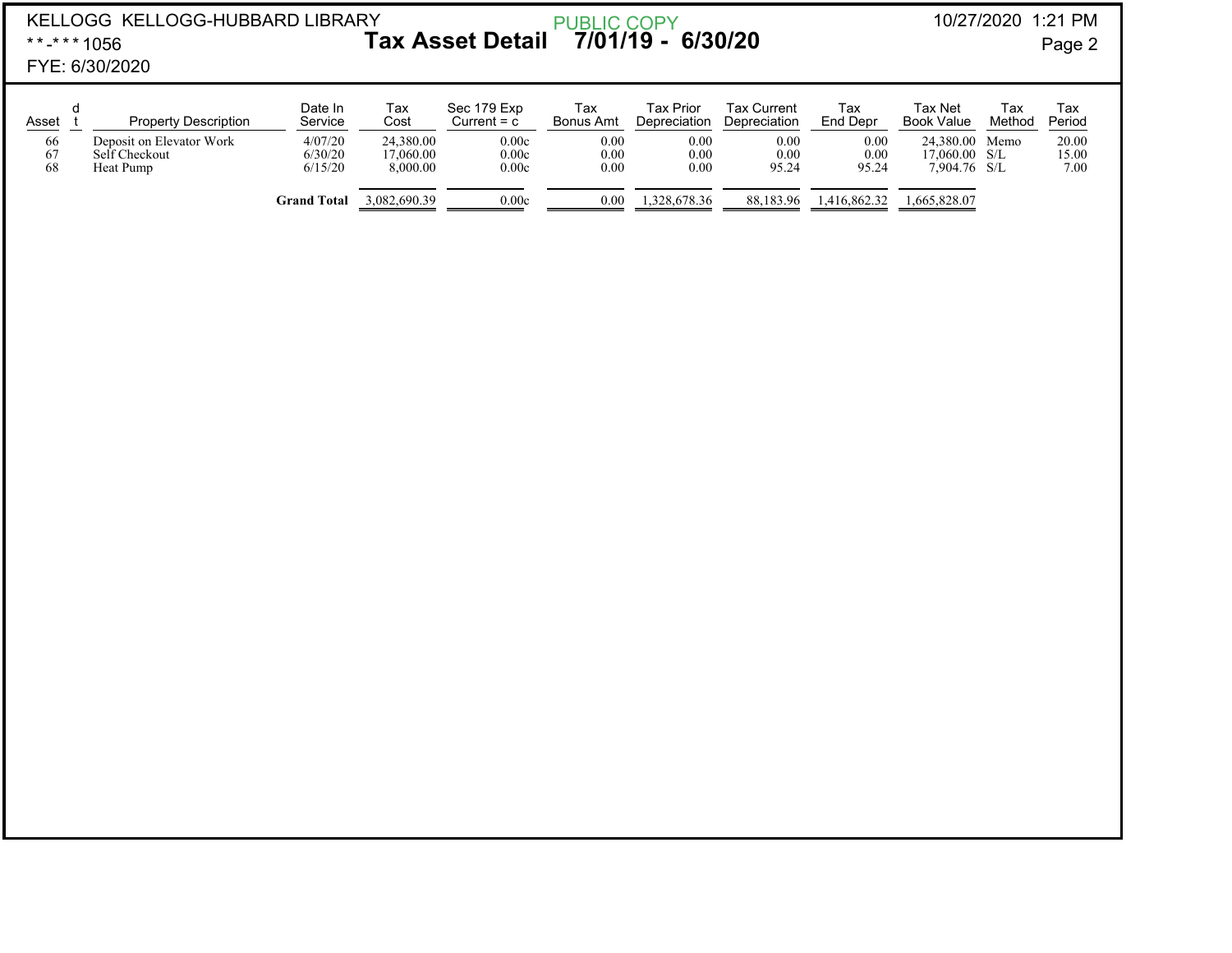| KELLOGG KELLOGG-HUBBARD LIBRARY PUBLIC COPY<br>**-***1056<br>FYE: 6/30/2020 |               | <b>Federal Statements</b>                 |                                                              | 10/27/2020 1:21 PM                 |
|-----------------------------------------------------------------------------|---------------|-------------------------------------------|--------------------------------------------------------------|------------------------------------|
|                                                                             |               | <b>Tax-Exempt Interest on Investments</b> |                                                              |                                    |
| Description                                                                 |               |                                           |                                                              |                                    |
|                                                                             | Amount        | Business Code                             | Unrelated Exclusion Postal Acquired after<br>Code<br>6/30/75 | <b>InState</b><br>Muni $($ or  %)$ |
| INTEREST AND DIVIDENDS                                                      |               |                                           |                                                              |                                    |
|                                                                             | \$<br>108,495 | 14                                        |                                                              |                                    |
| TOTAL                                                                       | 108,495       |                                           |                                                              |                                    |
|                                                                             |               |                                           |                                                              |                                    |